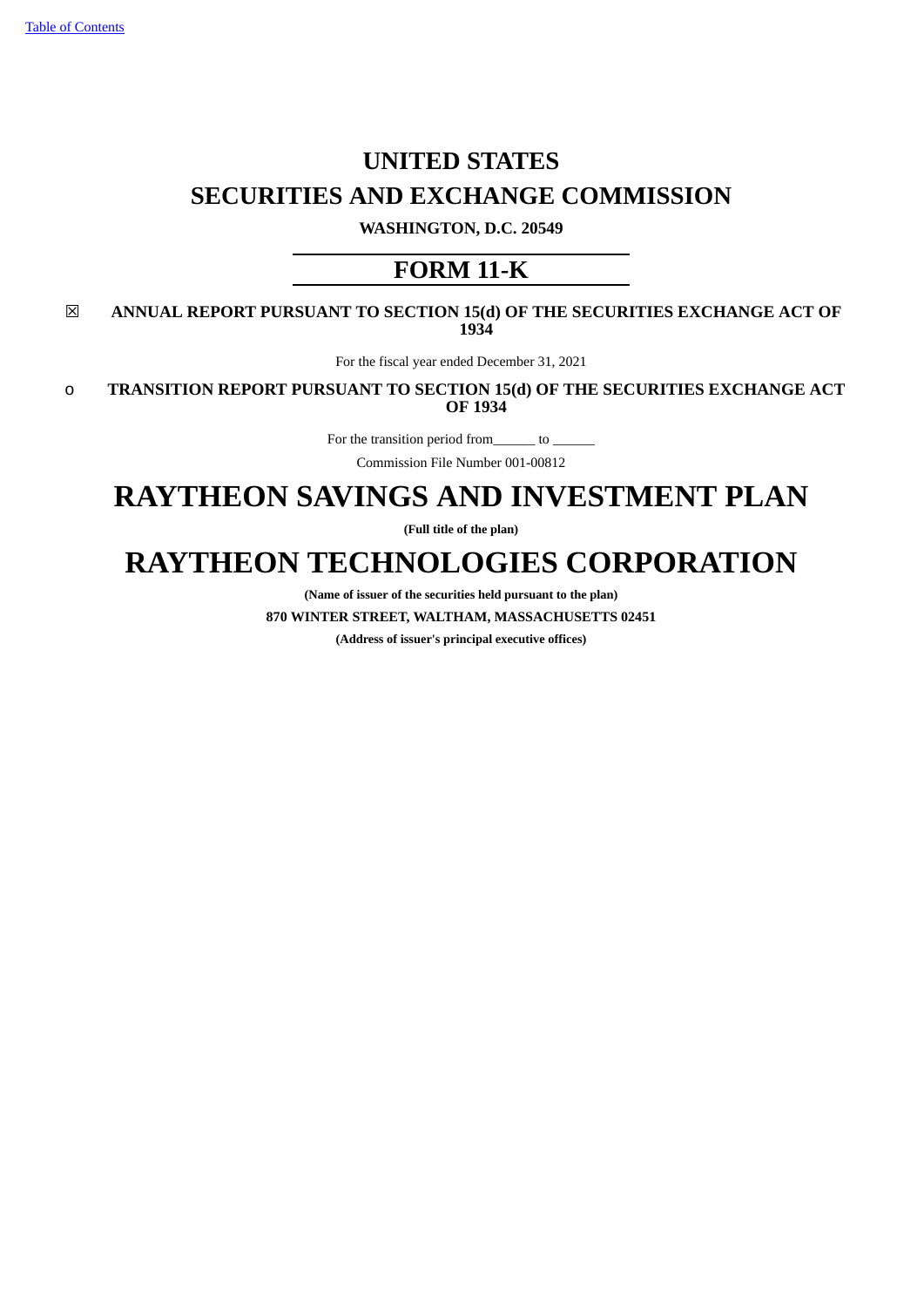<span id="page-1-0"></span>**Raytheon Savings and Investment Plan Financial Statements and Supplemental Schedule To Accompany 2021 Form 5500 Annual Report of Employee Benefit Plan Under Employee Retirement Income Security Act of 1974 December 31, 2021 and 2020**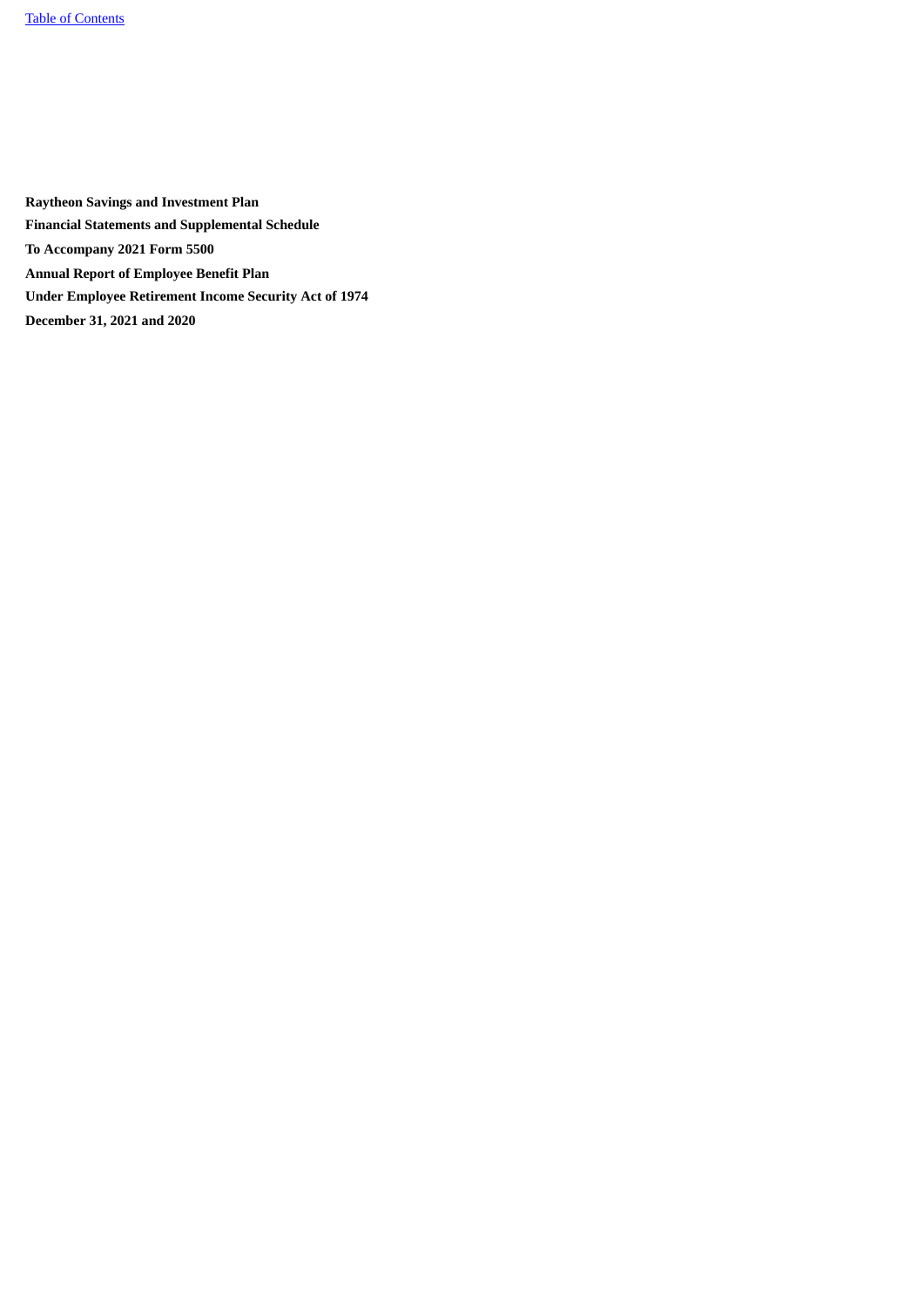# Table of [Contents](#page-1-0)

**Raytheon Savings and Investment Plan**

**Table of Contents to Financial Statements and Supplemental Schedule**

**December 31, 2021 and 2020**

|                                                                  | Page           |
|------------------------------------------------------------------|----------------|
| <b>Report of Independent Registered Public Accounting Firm</b>   | <u>2</u>       |
| <b>Financial Statements</b>                                      |                |
| <b>Statements of Net Assets Available for Benefits</b>           | <u>3</u>       |
| <b>Statement of Changes in Net Assets Available for Benefits</b> | $\overline{4}$ |
| <b>Notes to Financial Statements</b>                             | $\overline{5}$ |
| Supplemental Schedule*                                           |                |
| Schedule H, Line 4i- Schedule of Assets (Held at End of Year)    | 13             |
| <b>Exhibit Index</b>                                             | 36             |
| <b>Signatures</b>                                                | 37             |

<span id="page-2-0"></span>**\*** Other supplemental schedules required by Section 2520.103-10 of the Department of Labor's Rules and Regulations and Disclosure under the Employee Retirement Income Security Act of 1974 have been omitted because they are not applicable.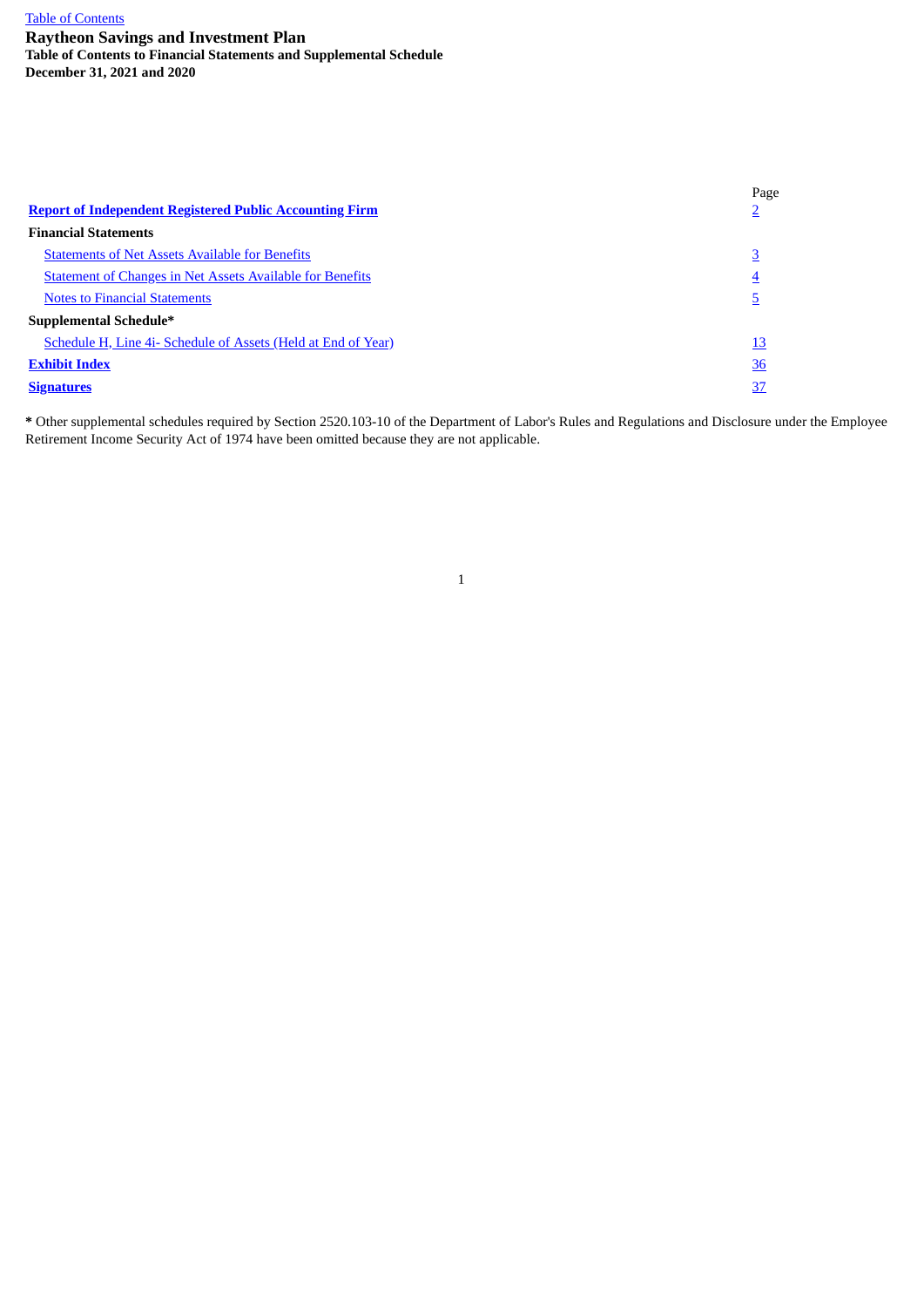#### **Report of Independent Registered Public Accounting Firm**

To the Administrator and Plan Participants of Raytheon Savings and Investment Plan

#### *Opinion on the Financial Statements*

We have audited the accompanying statements of net assets available for benefits of Raytheon Savings and Investment Plan (the "Plan") as of December 31, 2021 and 2020 and the related statement of changes in net assets available for benefits for the year ended December 31, 2021, including the related notes (collectively referred to as the "financial statements"). In our opinion, the financial statements present fairly, in all material respects, the net assets available for benefits of the Plan as of December 31, 2021 and 2020, and the changes in net assets available for benefits for the year ended December 31, 2021 in conformity with accounting principles generally accepted in the United States of America.

#### *Basis for Opinion*

These financial statements are the responsibility of the Plan's management. Our responsibility is to express an opinion on the Plan's financial statements based on our audits. We are a public accounting firm registered with the Public Company Accounting Oversight Board (United States) ("PCAOB") and are required to be independent with respect to the Plan in accordance with the U.S. federal securities laws and the applicable rules and regulations of the Securities and Exchange Commission and the PCAOB.

We conducted our audits of these financial statements in accordance with the standards of the PCAOB. Those standards require that we plan and perform the audit to obtain reasonable assurance about whether the financial statements are free of material misstatement, whether due to error or fraud.

Our audits included performing procedures to assess the risks of material misstatement of the financial statements, whether due to error or fraud, and performing procedures that respond to those risks. Such procedures included examining, on a test basis, evidence regarding the amounts and disclosures in the financial statements. Our audits also included evaluating the accounting principles used and significant estimates made by management, as well as evaluating the overall presentation of the financial statements. We believe that our audits provide a reasonable basis for our opinion.

#### *Supplemental Information*

The supplemental schedule H, line 4i - schedule of assets (held at end of year) as of December 31, 2021 has been subjected to audit procedures performed in conjunction with the audit of the Plan's financial statements. The supplemental schedule is the responsibility of the Plan's management. Our audit procedures included determining whether the supplemental schedule reconciles to the financial statements or the underlying accounting and other records, as applicable, and performing procedures to test the completeness and accuracy of the information presented in the supplemental schedule. In forming our opinion on the supplemental schedule, we evaluated whether the supplemental schedule, including its form and content, is presented in conformity with the Department of Labor's Rules and Regulations for Reporting and Disclosure under the Employee Retirement Income Security Act of 1974. In our opinion, the supplemental schedule is fairly stated, in all material respects, in relation to the financial statements as a whole.

/s/ PricewaterhouseCoopers LLP Boston, Massachusetts June 21, 2022

<span id="page-3-0"></span>We have served as the Plan's auditor since at least 2002. We have not been able to determine the specific year we began serving as auditor of the Plan.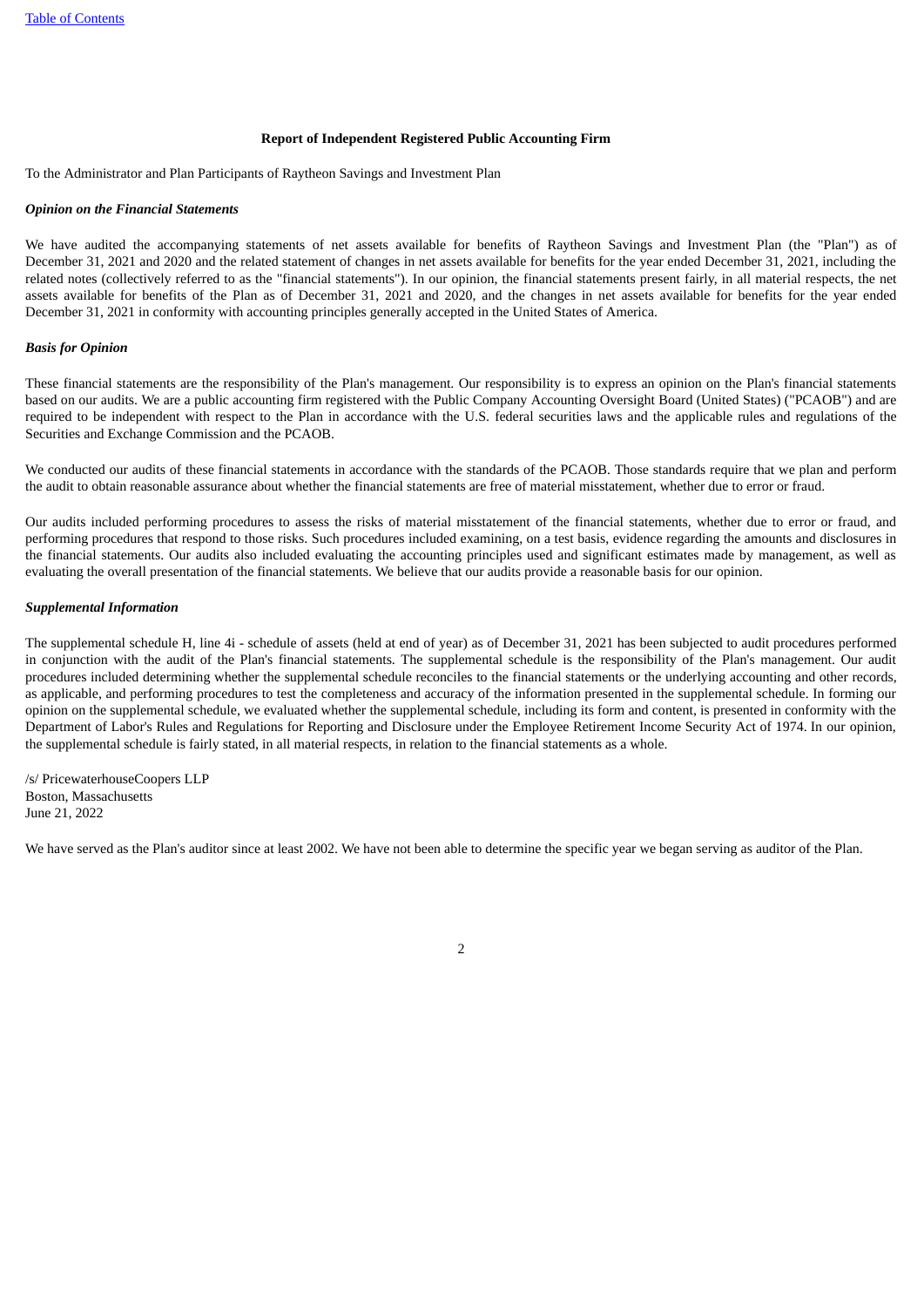# Table of [Contents](#page-1-0)

# **Raytheon Savings and Investment Plan Statements of Net Assets Available for Benefits December 31, 2021 and 2020** (Thousands of Dollars)

|                                                                          | 2021             |    | 2020       |
|--------------------------------------------------------------------------|------------------|----|------------|
| <b>Assets</b>                                                            |                  |    |            |
| Total investments at fair value (Notes 2 and 3)                          | \$<br>19,509,997 | S. | 20,399,122 |
|                                                                          |                  |    |            |
| Fully benefit-responsive investment contracts at contract value (Note 4) | 1,568,055        |    | 2,061,550  |
|                                                                          |                  |    |            |
| Receivables                                                              |                  |    |            |
| Notes receivable from participants                                       | 183,020          |    | 191,946    |
| Receivables for securities sold                                          | 16,741           |    | 81,441     |
| Accrued investment income and other receivables                          | 89,637           |    | 22,483     |
| Total receivables                                                        | 289,398          |    | 295,870    |
|                                                                          |                  |    |            |
| Total assets                                                             | 21,367,450       |    | 22,756,542 |
| <b>Liabilities</b>                                                       |                  |    |            |
| Payable for securities purchased                                         | 18,665           |    | 101,105    |
| Accrued investment expenses and other payables                           | 7,474            |    | 2,329      |
| <b>Total liabilities</b>                                                 | 26,139           |    | 103,434    |
|                                                                          |                  |    |            |
| Net assets available for benefits                                        | \$<br>21,341,311 | S  | 22,653,108 |

<span id="page-4-0"></span>The accompanying notes are an integral part of these financial statements.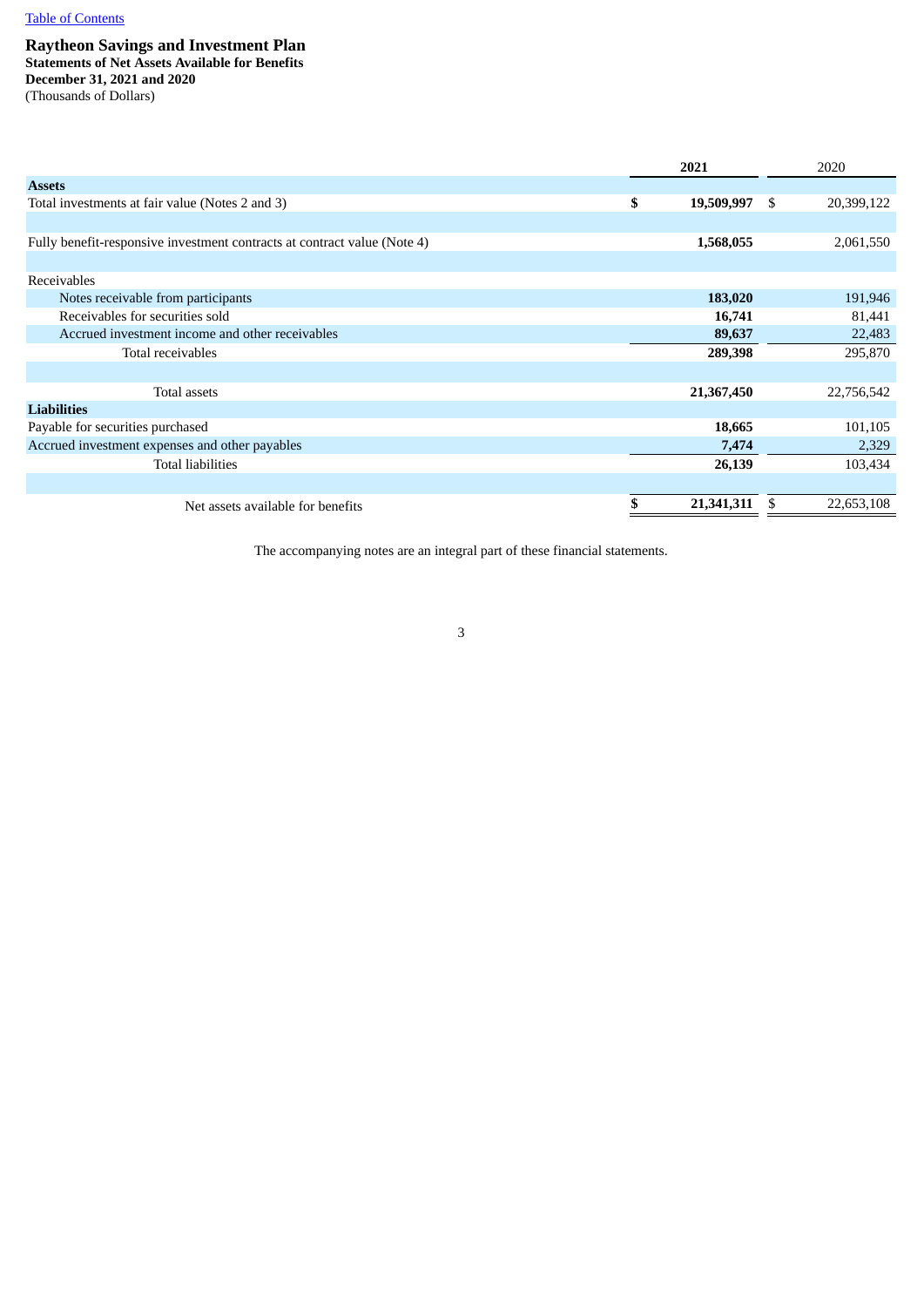# Table of [Contents](#page-1-0)

# **Raytheon Savings and Investment Plan Statement of Changes in Net Assets Available for Benefits Year Ended December 31, 2021** *(Thousands of Dollars)*

|                                                                |              | 2021        |
|----------------------------------------------------------------|--------------|-------------|
| Additions to net assets attributable to:                       |              |             |
|                                                                |              |             |
| Net appreciation of investments (Notes 2 and 3)                | $\mathbf{s}$ | 3,071,792   |
| Interest and dividends                                         |              | 362,098     |
| Interest income on notes receivable from participants (Note 2) |              | 7,899       |
| Other revenue (Note 5)                                         |              | 141         |
|                                                                |              |             |
| Contributions                                                  |              |             |
| <b>Employee contributions</b>                                  |              | 880,538     |
| <b>Employer contributions</b>                                  |              | 416,233     |
|                                                                |              | 1,296,771   |
| Total additions                                                |              | 4,738,701   |
|                                                                |              |             |
| Deductions from net assets attributable to:                    |              |             |
|                                                                |              |             |
| Distributions to participants                                  | \$           | 6,036,664   |
| Administrative expenses                                        |              | 13,834      |
| Total deductions                                               |              | 6,050,498   |
|                                                                |              |             |
| Decrease in net assets available for benefits                  |              | (1,311,797) |
| Net assets, beginning of year                                  |              | 22,653,108  |
| Net assets, end of year                                        | \$           | 21,341,311  |

<span id="page-5-0"></span>The accompanying notes are an integral part of these financial statements.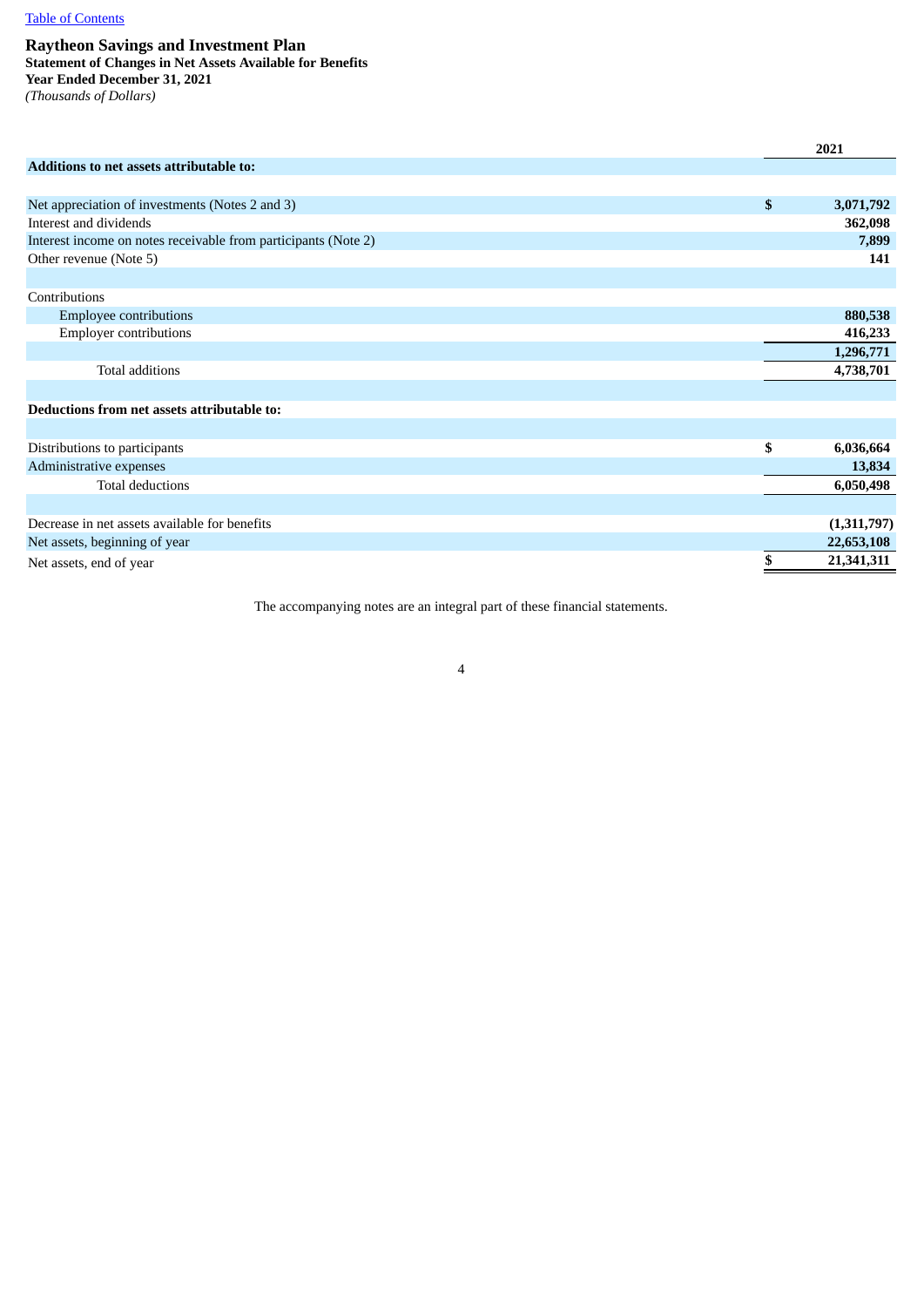#### **NOTE 1 - DESCRIPTION OF THE PLAN**

The following description of the Raytheon Savings and Investment Plan (the "Plan") provides only general information. Participants should refer to the Plan documents for a complete description of the Plan's provisions. Prior year amounts have been presented, where indicated, in thousands, to conform to the current period presentation.

#### **General**

The Plan is a defined contribution plan covering the majority of employees of Raytheon Company, a wholly owned subsidiary of Raytheon Technologies Corporation ("RTC," the "Company" or the "Plan Sponsor"). Most Raytheon Company employees are immediately eligible to enroll in the Plan on the first day of service. The purpose of the Plan is to provide participants with a tax-effective means of meeting both short-term and long-term investment objectives. The portion of the Plan that is invested in employer stock, as discussed below, is an employee stock ownership plan ("ESOP") that is intended to constitute a stock bonus plan as defined in the Internal Revenue Code of 1986, as amended (the "Code"), and that includes a cash or deferred arrangement. The remaining portion of the Plan is a profit-sharing plan that includes a cash or deferred arrangement. The Plan is subject to the provisions of the Employee Retirement Income Security Act of 1974 ("ERISA"). The Plan's investments are held in the Raytheon Savings and Investment Plan Trust (the "Trust"). Amounts held in a participant's account are invested at the direction of the participant among the investment options made available under the Plan.

The Raytheon Technologies Defined Contribution Investment Committee (which is appointed by the Raytheon Technologies Pension Administration and Investment Committee) is responsible for determining the investment options available under the Plan (including determinations regarding the investment option that invests in common stock of RTC, the "Raytheon Technologies Stock Fund"). The portion of the plan that is an ESOP is invested in RTC common stock.

#### **Contributions and Deferrals**

Eligible employees may contribute to the Plan up to 50% of their compensation, as defined in the Plan document, through both pretax elective deferred contribution and after tax contributions. A participant who is eligible to make elective pretax contributions and is at least age 50 by the end of 2021 may make pretax catch-up contributions. Employee contributions, including rollovers, are invested based on participant investment elections. Participants are subject to eligible compensation, pre or after tax contribution, total contribution, or catch-up contribution limitations, as set by the Code annually. Participants may also make after tax Roth 401(k) contributions, which are aggregated with pretax contributions for purposes of the limits on contributions.

For most new Raytheon Company employees, for the first five consecutive years of service, the Company matches 100% of the first 3% of eligible compensation that a participant contributes to the Plan each pay period. After the first five consecutive years of service, the Company matches 100% of the first 4% of eligible compensation. Matching Company contributions are made in cash and are invested based on the investment allocation elected by each participant.

Eligible employees hired or rehired on or after January 1, 2007 participate in the Retirement Income Savings Program ("RISP") (subject to the terms of any applicable collective bargaining agreements), in addition to having the right to participate in the other features of the Plan. Most Raytheon Company employees hired after December 31, 2009 have a one-year waiting period for participation in RISP. Under RISP, the Company contributes a percentage of each RISP-eligible participant's compensation to the participant's RISP account in the Plan. The percentage contribution varies according to a schedule based on the participant's age at the most recent date of hire, years of service since the most recent date of hire and whether the participant's most recent date of hire was before or after December 31, 2009.

Participants may invest contributions in increments of 1% in any combination of investment options available, subject to percentage limitations applicable to some funds. The investment options range from investments with an emphasis on preservation of capital to equity investments with an emphasis on capital gains. The underlying investments include investment contracts, registered investment companies, common collective trusts, RTC common stock, fixed income securities and other investments including a self-directed brokerage account.

Effective as of January 1, 2020, participants may participate in the Student Loan Repayment Contribution ("SLRC") program in the Plan. An SLRC participant who makes qualified student loan repayments may receive an SLRC employer contribution in an amount equal to the employer match the participant would otherwise be eligible to receive, reduced for any other employer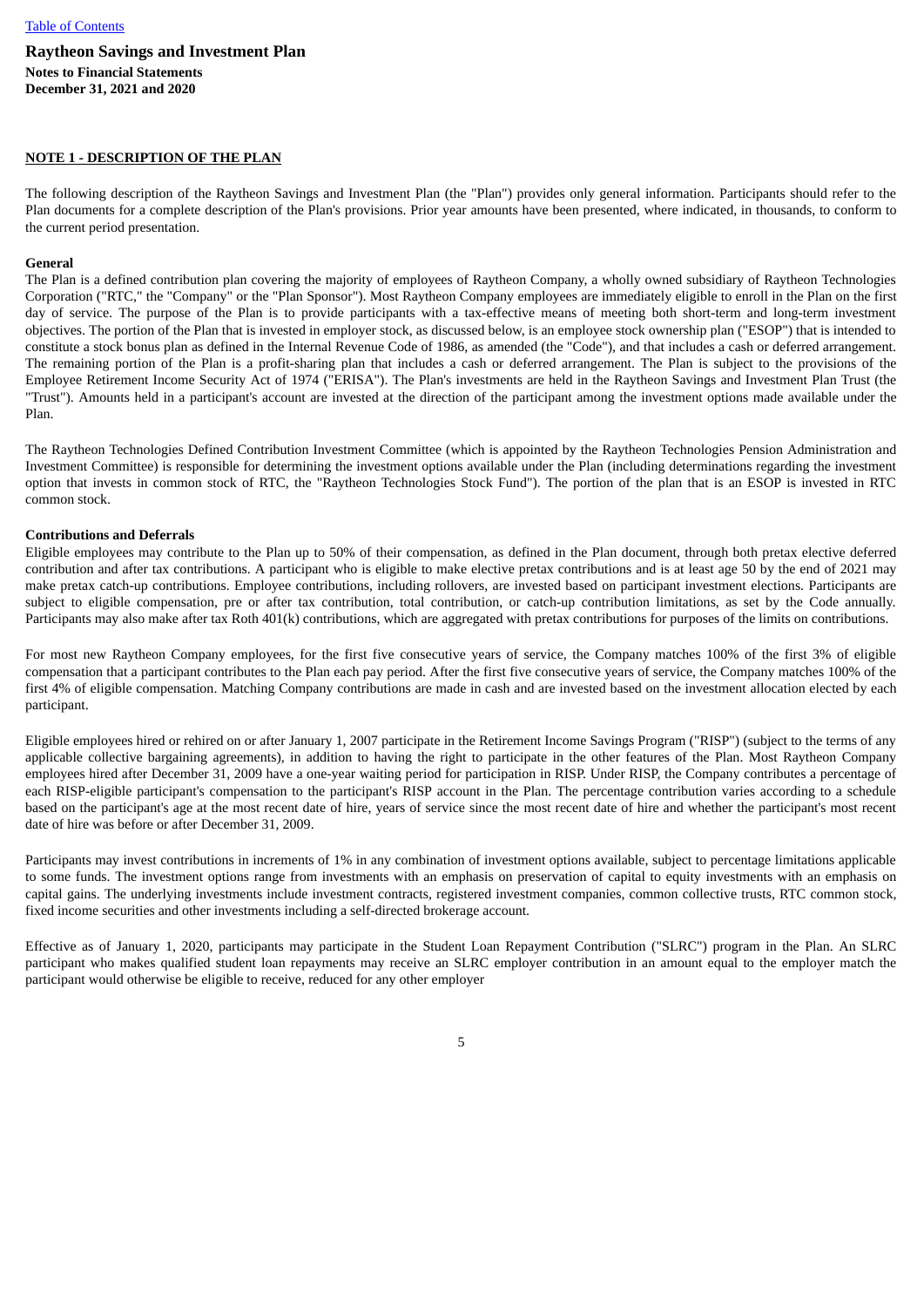# **Raytheon Savings and Investment Plan Notes to Financial Statements December 31, 2021 and 2020**

matching contributions made during the year. Such contributions would be made in the following year. SLRC employer contributions are only made on behalf of SLRC participants who meet program guidelines, and who either are employed or on a qualifying leave of absence at the end of the applicable Plan year or terminate employment involuntarily without cause, or due to death or qualifying disability during such Plan year. For the year ended December 31, 2021, SLRC employer contributions were \$2.5 million.

#### **Participant Accounts**

Each participant account is credited with the participant's contributions, the Company's contributions and an allocation of Plan earnings (losses). The allocation of Plan earnings (losses) is based on the participant's account balance and the elected investment allocation. Administrative expenses payable by the Plan are either directly charged to participant accounts or are paid from the forfeiture account, by the Company, or from credits the Plan receives under the agreement with its record keeper, Fidelity Workplace Services LLC ("FWS"), which is an affiliate of the Plan's Trustee, Fidelity Management Trust Company ("FMTC" or the "Trustee").

Participants are not permitted to make a direct exchange from the Raytheon Fixed Income Fund (the "Fixed Income Fund"), a stable value fund specifically managed for the Plan, into a competing fund (such as a money market fund). Investors who wish to move money from the Fixed Income Fund to a competing fund must first make an exchange from the Fixed Income Fund to a non-competing fund for 90 days. After 90 days, participants may exchange from a non-competing fund into a competing fund.

#### **Vesting**

With the exception of RISP participants and certain union groups, all employee and most employer contributions and earnings (losses) thereon are immediately 100% vested for each participant who performs an hour of service on or after January 1, 1999. Most RISP participants become 100% vested in the employer RISP contributions after three years of service. Forfeitures of the non-vested portions of terminated participants' accounts are available to reduce Company contributions and pay administrative expenses. At December 31, 2021 and 2020, unallocated Plan forfeitures were \$4.3 million and \$350 thousand, respectively. For the year ended December 31, 2021, forfeitures of \$3.6 million were used to reduce Company contributions and pay administrative expenses.

#### **Notes Receivable from Participants**

A participant may borrow a portion of the balance in the participant's account, other than the RISP account, subject to certain restrictions. The maximum amount of a loan is the lesser of one-half of the participant's vested account balance or \$50 thousand, minus the participant's highest outstanding loan balance over the previous 12 months. The minimum loan is \$500. Loans are secured by the balance in the participant's account and bear interest equal to the prime rate published in *The Wall Street Journal* on the last business day of the calendar quarter preceding the calendar quarter in which the loan is made. Loans must be repaid over a period of up to five years, except that if the loan is used to acquire the participant's principal residence, the repayment period may extend up to 15 years. In March 2020, the U.S. government passed the Coronavirus Aid, Relief, and Economic Security ("CARES") Act in response to the negative impact on the U.S. economy caused by the coronavirus disease 2019 ("COVID-19") pandemic. The CARES Act included certain provisions affecting employee benefit plans. The Plan was impacted by certain provisions, including provisions that allowed participants to suspend payments on their loans through December 31, 2020 without causing the loan to become delinquent and go into default. Loan payments and interest payments are credited to the participant's account based on the participant's current investment election.

#### **Payment of Benefits**

A participant may make certain in-service withdrawals including all or a portion of participant after tax contributions, and any rollover contributions and related earnings at any time, and all or a portion of participant pretax contributions, employer contributions and related earnings upon attainment of age 59 ½. Participants who have not reached age 59 ½ but who have participated in the Plan for five years or more may take withdrawals of their company matching contributions. For reasons of financial hardship, a participant may withdraw all or a portion of participant pretax contributions and related earnings subject to a reduction in the maximum participant contribution rate for the next six months. On termination of employment, a participant with a vested balance less than \$1 thousand will receive a lump-sum distribution unless the participant elects to defer distribution. If the vested balance is in excess of \$1 thousand, a partial or lump-sum distribution can be requested at any time. If no distribution is requested the terminated participant will receive annual statutory distributions starting in the year in which the participant reaches the age of 70  $\frac{1}{2}$ , or the year of termination if later. The participant may elect to defer this initial payment until April 1 of the following year. Any excess over the annual statutory distributions may be deferred until the participant's death.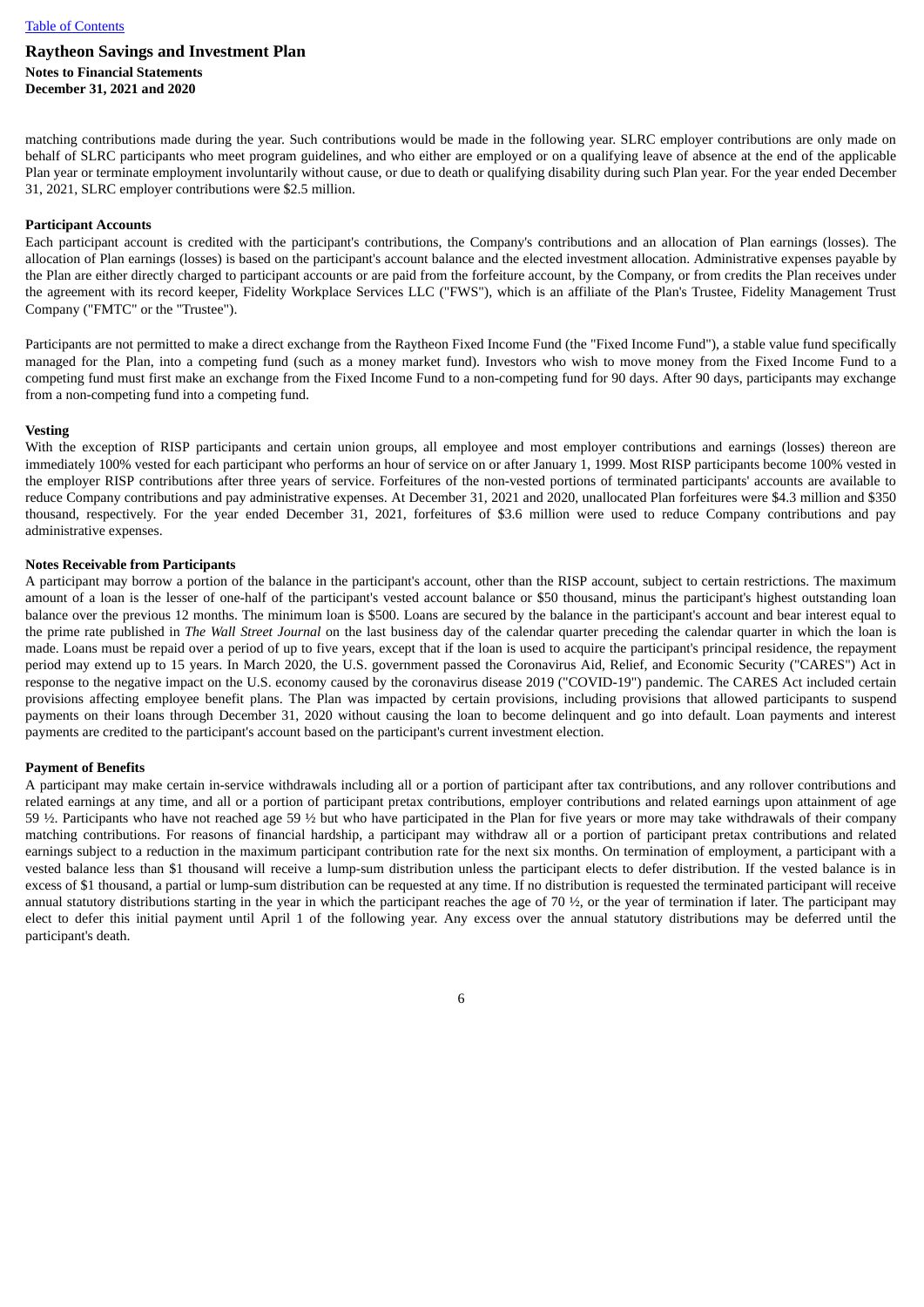# **Raytheon Savings and Investment Plan Notes to Financial Statements December 31, 2021 and 2020**

Participants who have investments in the Raytheon Technologies Stock Fund, which is primarily comprised of RTC common stock may elect to reinvest dividends within the Plan or, if vested, receive dividends in cash. Any dividends received in cash by participants will be subject to taxes in the year of receipt. The Raytheon Technologies Stock Fund earned dividends of \$40.8 million in 2021.

#### **NOTE 2 - SUMMARY OF ACCOUNTING PRINCIPLES**

#### **Basis of Accounting**

The accompanying financial statements are prepared on the accrual basis of accounting in accordance with accounting principles generally accepted in the United States of America ("U.S. GAAP").

#### **Use of Estimates**

The preparation of financial statements in conformity with U.S. GAAP requires management to make estimates and assumptions that affect the reported amounts of net assets and liabilities and changes therein, and disclosure of contingent assets and liabilities. Actual results could differ from the estimates included in the financial statements.

#### **Investment Valuation and Income Recognition**

Fully benefit-responsive investment contracts ("FBRICs") are reported at contract value, which is the amount participants would receive if they were to initiate permitted transactions under the terms of the Plan. The Plan invests in FBRICs through the Fixed Income Fund.

Plan investments, other than FBRICs, are stated at fair value. See Note 3 for discussion of fair value measurements. Security transactions are recorded on the trade date. Payables and receivables for outstanding purchases and sales represent trades which have occurred but have not yet settled and are recorded on the statements of net assets available for benefits.

Dividend income is recorded on the ex-dividend date. Income from other investments is recorded as earned on an accrual basis.

The Plan presents in the statement of changes in net assets available for benefits the net appreciation (depreciation) in the fair value of its investments, excluding FBRICs, which consists of the realized gains (losses) and the unrealized appreciation (depreciation) on those investments.

#### **Notes Receivable from Participants**

Notes receivable from participants are measured at their unpaid principal balance plus any accrued interest. No allowance for credit losses have been recorded as of December 31, 2021 or 2020. Participant loans that are classified as delinquent during the period are treated as distributions in that period based upon the terms of the Plan document.

#### **Payment of Benefits**

Benefits are recorded when paid.

#### **Administrative Expenses**

Expenses of administering the Plan such as loan processing, legal fees and other administrative fees are charged directly or indirectly to participant accounts. Those expenses of administering the Plan that are not charged to participant accounts are paid by the forfeiture account, by the Company, or from credits the Plan receives under the agreement with its record keeper, FWS.

#### **Subsequent Events**

The Plan has evaluated subsequent events through the time of filing this Form 11-K with the Securities and Exchange Commission.

Effective January 7, 2022, the Plan's investments held in the Trust were transferred to the United Technologies Corporation Master Trust ("Master Trust"), for which State Street Bank and Trust is the custodian and trustee. To facilitate the transfer, the Plan instituted a blackout period from January 3, 2022 to January 18, 2022, during which time, Plan participants were restricted from changing investment elections and completing other Plan transactions. Upon completion of the transfer on January 19, 2022, the investment options of the Master Trust became the new investment options available to Plan participants; however, all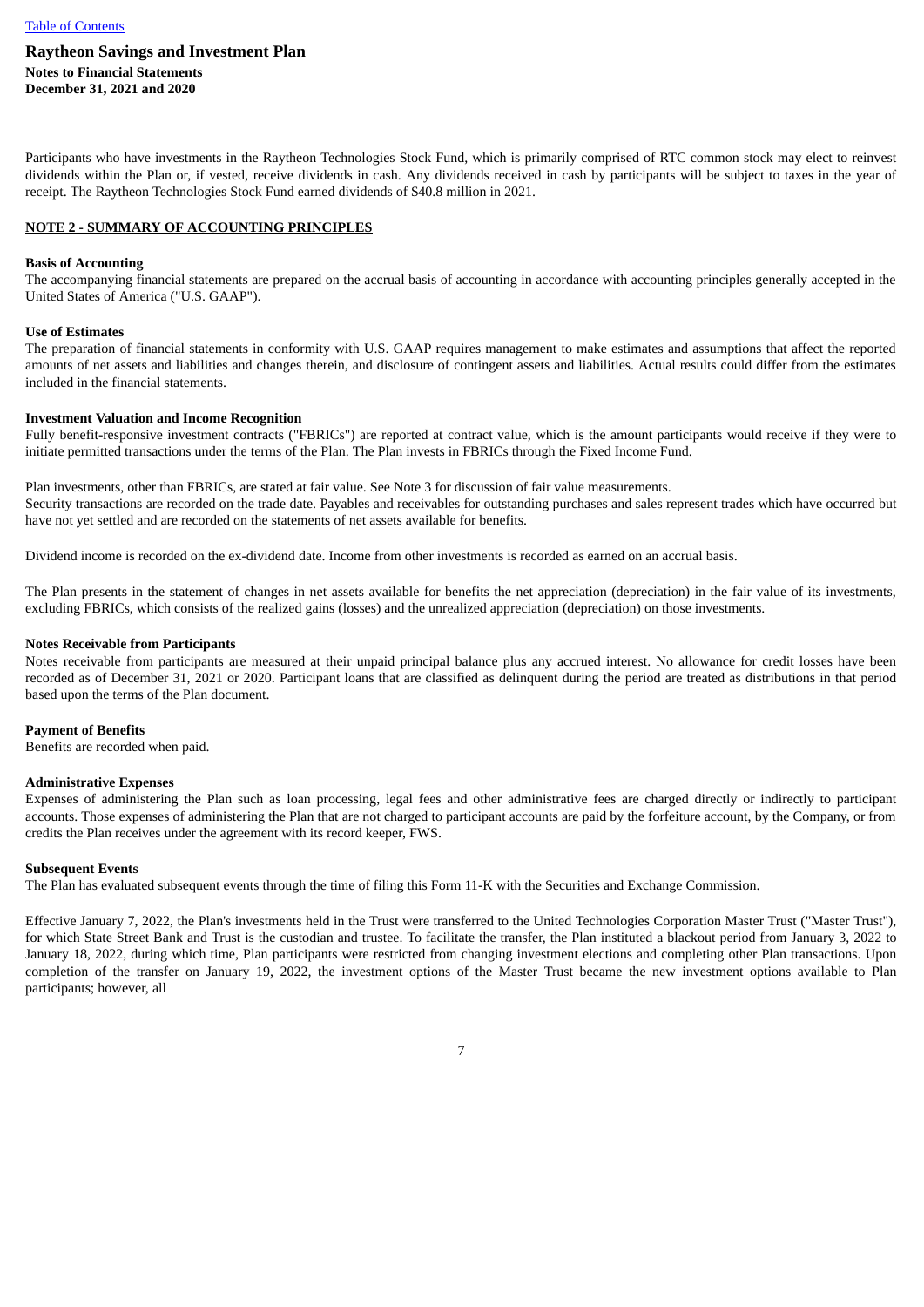# **Raytheon Savings and Investment Plan**

**Notes to Financial Statements December 31, 2021 and 2020**

assets in the self-directed brokerage account transferred in-kind to a new self-directed brokerage account at State Street Bank and Trust and all investments in the Raytheon Technologies Stock Fund transitioned to the Raytheon Technologies Stock Fund in the Master Trust. Simultaneously with the asset transfer, Alight Solutions was made the Plan's recordkeeper.

#### **Accounting Standards**

New pronouncements issued but not effective until after December 31, 2021 are not expected to have a material impact on the Plan's financial statements or disclosures.

#### **NOTE 3 - FAIR VALUE MEASUREMENTS**

The accounting standard for fair value measurements provides a framework for measuring fair value and requires expanded disclosures regarding fair value measurements. Fair value is defined as the price that would be received for an asset or the exit price that would be paid to transfer a liability in the principal or most advantageous market in an orderly transaction between market participants on the measurement date. This accounting standard established a fair value hierarchy, which requires an entity to maximize the use of observable inputs, where available. The following summarizes the three levels of inputs required:

| Level 1: | Quoted prices in active markets for identical assets or liabilities.                                                                                                                                                                                                                                                    |
|----------|-------------------------------------------------------------------------------------------------------------------------------------------------------------------------------------------------------------------------------------------------------------------------------------------------------------------------|
| Level 2: | Observable inputs, other than Level 1 prices, such as quoted prices for similar assets or liabilities; quoted prices in<br>markets that are not active; or other inputs that are observable or that we corroborate with observable market data<br>for substantially the full term of the related assets or liabilities. |
| Level 3: | Unobservable inputs supported by little or no market activity that are significant to the fair value of the assets or<br>liabilities.                                                                                                                                                                                   |

A financial instrument's level within the fair value hierarchy is based on the lowest level of input that is significant to the fair value measurement. Certain investments that are measured at fair value using the net asset value ("NAV") per share, or its equivalent, practical expedient have not been classified in the fair value hierarchy.

Following is a description of valuation methodologies used for assets measured at fair value. There have been no changes in the methodologies used at December 31, 2021 or 2020.

Investments in registered investment companies and futures contracts are valued at the closing net asset value reported on the last business day of each period presented. Investments in securities traded on a national securities exchange are valued at the exchange traded close.

The self-directed brokerage account is reported as a single type investment. Investments in the self-directed brokerage account consist of registered investment companies and exchange traded funds. These investments are valued in line with the fair value measurement levels described above.

The Plan invests in common collective trusts ("CCT") which are valued at the net asset value of the CCT. The NAV, as provided by the CCT's trustee or custodian, is net of fees and is based on the fair value of the underlying investments held by the CCT less its liabilities. The CCT's invest in a mix of highly liquid equities and bonds, with the objective to approximate the risk and return characteristics of various indices. Participant transactions (purchases and sales) may occur daily. If the Plan were to initiate a full redemption of the CCT, the CCT's trustee reserves the right to temporarily delay withdrawal from the trust in order to ensure that securities liquidations will be carried out in an orderly business manner.

The short-term investment funds represent investments held by the Plan in commingled institutional funds which are valued at the published NAV per unit as of the valuation date. The short-term investment funds transact daily without restriction in a manner similar to money market funds with an objective of maintaining a constant \$1.00 NAV through investment in high-quality securities with short durations.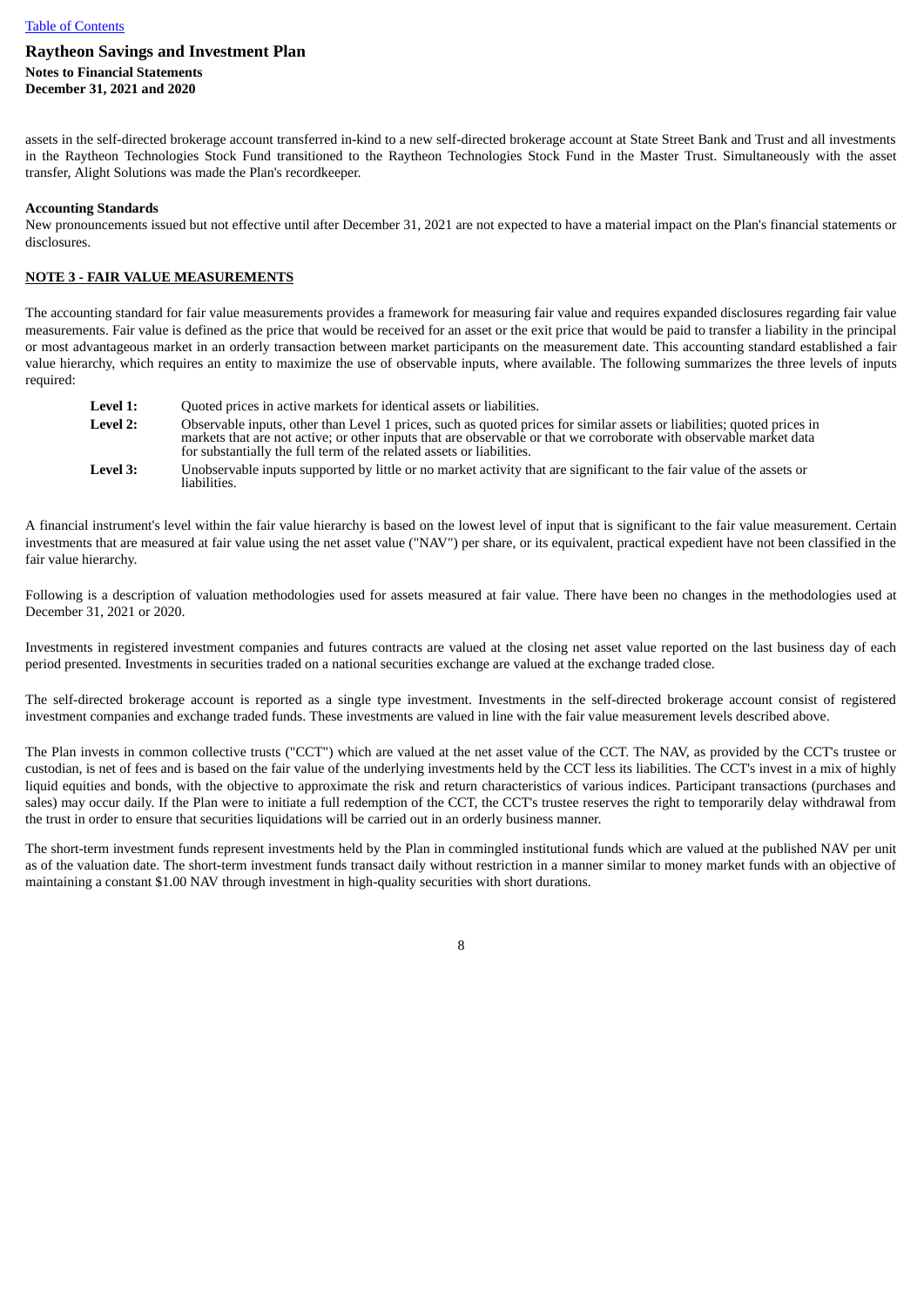# **Raytheon Savings and Investment Plan Notes to Financial Statements December 31, 2021 and 2020**

The following tables set forth the investment assets and liabilities of the Plan that were measured at fair value on a recurring basis by level within the fair value hierarchy.

|                                                               | Fair Value of Investment Assets (Liabilities) as of 12/31/2021 |               |                |                |                          |                                                  |
|---------------------------------------------------------------|----------------------------------------------------------------|---------------|----------------|----------------|--------------------------|--------------------------------------------------|
| (thousands of dollars)                                        |                                                                | Total         | <b>Level 1</b> | <b>Level 2</b> | <b>Level 3</b>           | <b>Not Subject To</b><br>Leveling <sup>(1)</sup> |
| <b>Registered investment companies</b>                        | S                                                              | 4,780,049 \$  | 4,780,049 \$   | $-$ \$         | $-5$                     |                                                  |
| Self-directed brokerage account                               |                                                                | 686,391       | 686,391        |                |                          |                                                  |
| Separate accounts: $(2)$                                      |                                                                |               |                |                |                          |                                                  |
| <b>Short-term investment fund</b>                             |                                                                | 778,279       |                |                |                          | 778,279                                          |
| <b>Unrealized depreciation on futures</b><br><b>contracts</b> |                                                                | (1,491)       | (1,491)        |                |                          |                                                  |
| <b>Employer common stock</b>                                  |                                                                | 1,505,085     | 1,505,085      |                |                          |                                                  |
| <b>Common collective trusts</b>                               |                                                                | 11,761,683    |                |                |                          | 11,761,683                                       |
| Total investments at fair value                               |                                                                | 19,509,997 \$ | 6,970,035 \$   |                | $\overline{\phantom{m}}$ | 12,539,962                                       |

|                                 | Fair Value of Investment Assets as of 12/31/2020 |              |                          |                          |                                  |
|---------------------------------|--------------------------------------------------|--------------|--------------------------|--------------------------|----------------------------------|
| (thousands of dollars)          | Total                                            | Level 1      | Level 2                  | Level 3                  | Not Subject To<br>Leveling $(1)$ |
| Registered investment companies | 5,922,616 \$                                     | 5,922,616 \$ | $-$ \$                   | $-$ \$                   |                                  |
| Self-directed brokerage account | 883,078                                          | 883,078      |                          |                          |                                  |
| Employer common stock           | 1,540,301                                        | 1,540,301    |                          |                          |                                  |
| Common collective trusts        | 12,053,127                                       |              |                          |                          | 12,053,127                       |
| Total investments at fair value | 20,399,122 \$                                    | 8,345,995 \$ | $\overline{\phantom{m}}$ | $\overline{\phantom{m}}$ | 12,053,127                       |

(1) Certain investments that are measured at fair value using the net asset value per share (or its equivalent) practical expedient have not been classified in the fair value hierarchy. The fair value amounts presented in this table are intended to permit reconciliation of the fair value hierarchy to the amounts presented in the statements of net assets available for benefits. (2) As of December 31, 2021, the Plan held investments in a separate account in order to facilitate the asset transfer described in Note 1.

# **NOTE 4 - FULLY BENEFIT-RESPONSIVE INVESTMENT CONTRACTS ("FBRICs")**

For the plan years ended December 31, 2021 and 2020, the Plan included the Fixed Income Fund, which held FBRICs. The FBRICs make up the Synthetic Guaranteed Investment Contracts ("Synthetic GICs") and are designed to decrease volatility by providing the Fixed Income Fund with the ability to execute certain participant transactions at contract value through the use of FBRICs. Under the FBRICs, there is no immediate recognition of gains and losses on the Fixed Income Fund's investments. Instead gains and losses are recognized over time by periodically adjusting the interest rates credited to the Fixed Income Fund. This allows the Fixed Income Fund to credit a fixed interest rate for stated periods of time on investments which are subject to FBRICs.

Income from the FBRICs is reported net of administrative expenses. Participants may ordinarily direct the withdrawal or transfer of all or a portion of their investment at contract value with certain restrictions related to the transfer of funds into a competing investment option. The Plan considers such factors as the benefit responsiveness of the investment contracts, the ability of the parties to the contracts to perform in accordance with the terms of the contracts and the likelihood of default by an issuer of an investment security in evaluating the components of the FBRICs.

The FBRICs accrue interest using a formula embedded in the contract called the "crediting rate." The FBRICs use the crediting rate formula to convert market value changes in the FBRICs' assets into income distributions in order to minimize the difference between the market and contract value of the FBRICs' assets over time. Using the crediting rate formula, an estimated future market value is calculated by compounding the Fixed Income Fund's current market value at the Fixed Income Fund's current yield to maturity for a period equal to the Fixed Income Fund's duration. The crediting rate is the discount rate that equates estimated future market value with the Fixed Income Fund's current contract value. The crediting rate is most impacted by the change in the annual effective yield to maturity of the underlying securities, but is also affected by the differential between the contract value and the market value of the wrapped investments. The difference is amortized over the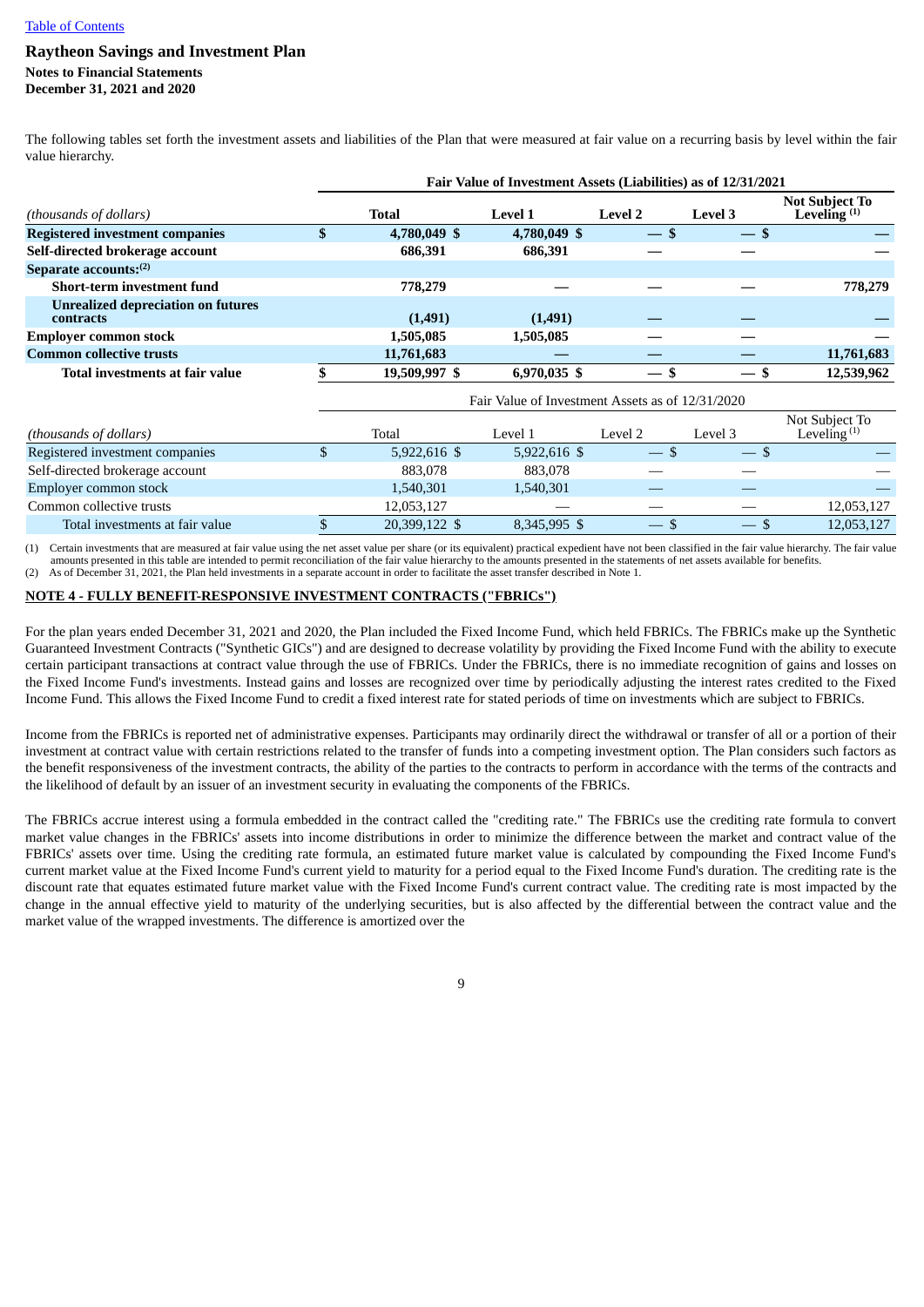#### Table of [Contents](#page-1-0)

# **Raytheon Savings and Investment Plan Notes to Financial Statements December 31, 2021 and 2020**

duration of the investments. The magnitude of the impact of the contract value and the market value differential to the crediting rate is affected by the length of time between the reset period and the duration of the investments. Crediting rates are reset monthly. The FBRICs provide a guarantee that the crediting rate will not fall below 0%. Events disqualifying an underlying investment from being wrapped include, but are not limited to, bankruptcy, default or restricted liquidity of the security issuer.

The crediting rate, and hence the Fixed Income Fund's return, may be affected by many factors, including purchases and redemptions by participants. The precise impact on the Fixed Income Fund depends on whether the market value of the wrapped assets is higher or lower than the contract value of those assets. If the Fixed Income Fund experiences significant redemptions when the market value is below the contract value, the Fixed Income Fund's yield may be reduced significantly, to a level that is not competitive with other investment options. This may result in additional redemptions, which would tend to lower the crediting rate further. If redemptions continued, the Fixed Income Fund's yield could be reduced to zero. If redemptions continued thereafter, the Fixed Income Fund might have insufficient assets to meet redemption requests, at which point the Fixed Income Fund would require payments from the FBRICs issuers to pay further participant redemptions.

The Fixed Income Fund and the FBRICs purchased by the Fixed Income Fund are designed to pay all participant-initiated transactions at contract value. Participant-initiated transactions are those transactions allowed by the Plan (typically this would include withdrawals for benefits, loans or transfers to noncompeting investment options within the Plan). However, the FBRICs limit the ability of the Fixed Income Fund to transact at contract value upon the occurrence of certain events. At this time, management believes the occurrence of any of these events is not probable. These events include:

- 1. The Plan's failure to qualify under Section 401(a) or Section 401(k) of the Code.
- 2. The establishment of a defined contribution plan that competes with the Plan for employee contributions.
- 3. Any substantive modification of the Plan or the administration of the Plan that is not consented to by the FBRIC issuer.
- 4. Complete or partial termination of the Plan.
- 5. Any known change in law, regulation or administrative ruling applicable to the Plan that could have a material adverse effect on the Fixed Income Fund's cash flow.
- 6. Any communication given to participants by the Plan Sponsor or any other Plan fiduciary that is designed to induce or influence participants not to invest in the Fixed Income Fund or to transfer assets out of the Fixed Income Fund.
- 7. Exclusion of a material group of previously eligible employees from eligibility in the Plan.
- 8. Any material early retirement program, group termination, group layoff, facility closing or similar program.
- 9. Any transfer of assets from the Fixed Income Fund directly to a competing option that would limit the ability of the fund to transact at no less than contract value.
- 10. Bankruptcy of the Plan Sponsor or other Plan Sponsor events which cause a significant withdrawal from the Plan.

As part of the asset transfer discussed in Note 1, the Fixed Income Fund's wrapped assets were also transferred to the Master Trust at their market value which was above contract value.

A FBRIC issuer may terminate a FBRIC at any time. In the event that the market value of the Fixed Income Fund's wrapped assets is below their contract value at the time of such termination, the Trustee may elect to keep the FBRIC in place until such time as the market value of the Fixed Income Fund's wrapped assets is equal to their contract value. A FBRIC issuer may also terminate a FBRIC if FMTC's investment management authority over the Fixed Income Fund is limited or terminated, as well as if all of the terms of the FBRIC fail to be met. In the event that the market value of the Fixed Income Fund's wrapped assets is below their contract value at the time of such termination, the terminating FBRIC issuer would not be required to make a payment to the Fixed Income Fund.

FBRICs generally impose conditions on both the Plan and the FBRIC issuer. If an event of default occurs and is not cured, the non-defaulting party may terminate the FBRIC. The following may cause the Plan to be in default: a breach of material obligation under the contract; a material misrepresentation; or a material amendment to the Plan agreement. The FBRIC Provider may be in default if it: breaches a material obligation under the FBRIC; makes a material misrepresentation; has a decline in its long-term credit rating below a threshold set forth in the FBRIC; or is acquired or reorganized and the successor issuer does not satisfy the investment or credit guidelines applicable to issuers. The FBRIC issuers' ability to meet their contractual obligations under the respective FBRICs may be affected by future economic and regulatory developments in the insurance and banking industries. If, in the event of default of a FBRIC issuer, the Plan was unable to obtain a replacement FBRIC, withdrawing participants may experience losses if the value of the Fixed Income Fund's assets no longer covered by the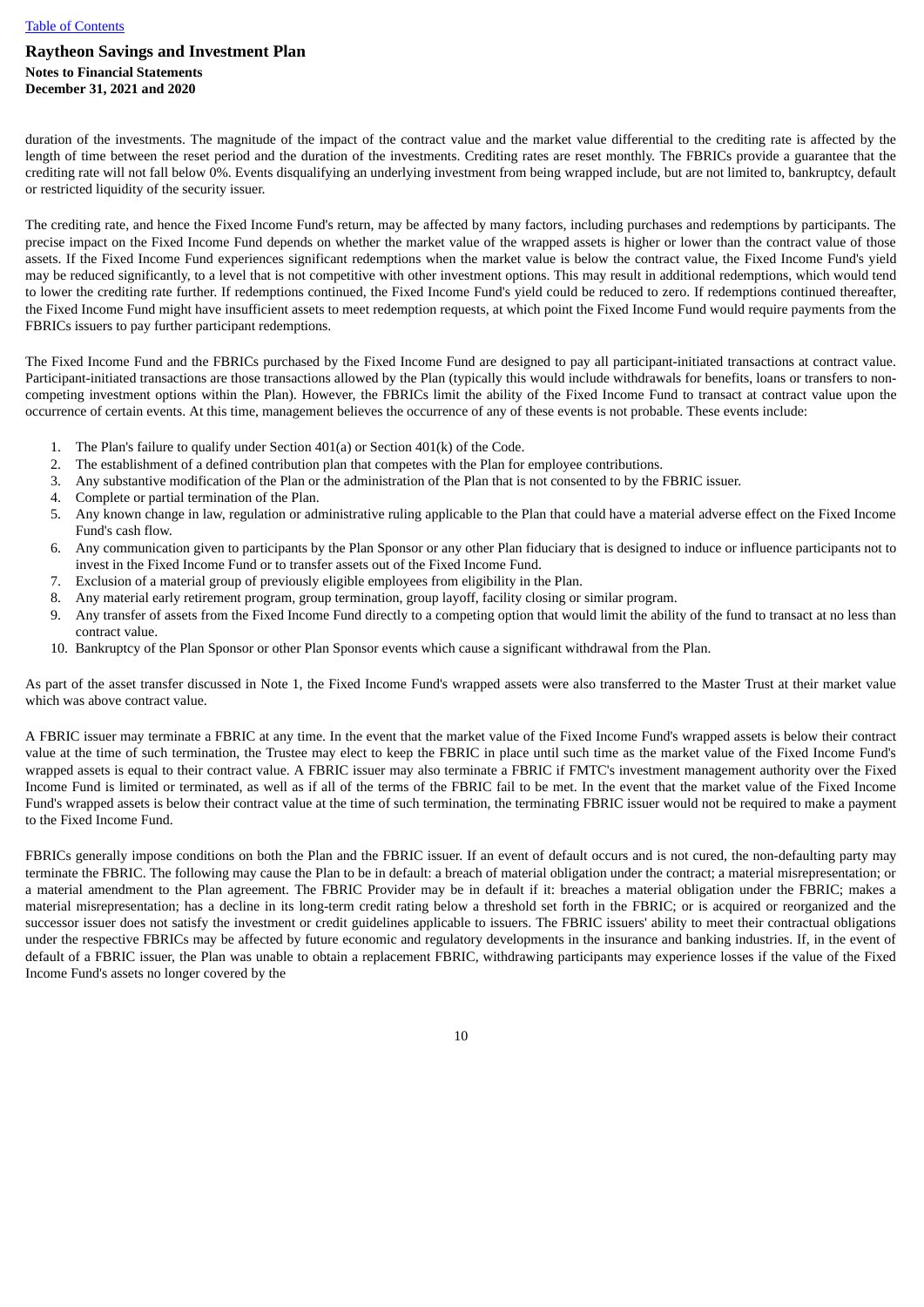# **Raytheon Savings and Investment Plan Notes to Financial Statements December 31, 2021 and 2020**

FBRIC is below contract value. The Plan may seek to add additional issuers over time to diversify the Plan's exposure to such risk, but there is no assurance that the Plan will be able to do so. The combination of the default of a FBRIC issuer and an inability to obtain a replacement FBRIC could render the Plan unable to achieve its objective of maintaining a stable contract value. The terms of a FBRIC generally provide for settlement of payments only upon termination of the FBRIC or total liquidation of the wrapped investments. Generally, payments will be made pro-rata, based on the percentage of investments covered by each FBRIC issuer. FBRIC termination occurs whenever the contract value or market value of the wrapped investments reaches zero or upon certain events of default. If the FBRIC terminates due to the default of the FBRIC issuer (other than a default occurring because of a decline in its rating), the FBRIC issuer will generally be required to pay to the Plan the excess, if any, of contract value over market value on the date of termination. If a FBRIC terminates due to a decline in the ratings of the FBRIC issuer, the FBRIC issuer may be required to pay to the Plan the cost of acquiring a replacement contract (i.e. replacement cost) within the meaning of the FBRIC. If the FBRIC terminates when the market value equals zero, the FBRIC issuer will pay the excess of contract value over market value to the Plan to the extent necessary for the Plan to satisfy participant-initiated withdrawal requests. FBRIC termination also may occur by either party upon election and notice.

The FBRIC issuer may elect to terminate the FBRIC for no reason by giving certain notice to the Trustee. If, at any time, prior to dates agreed to in each FBRIC for the receipt of such notice, the Trustee objects to such election, the Trustee shall be deemed to have made an immunization election and the immunization provisions of the FBRIC apply. The immunization provision results in the wrapped portion of the Fixed Income Fund being managed according to more conservative immunization investment guidelines provided for in the FBRIC and the contract can terminate in segments over a period of time. In the event a FBRIC issuer sought to terminate its FBRIC or immunize its portion of the Fixed Income Fund, the Fund can seek to replace that FBRIC issuer with another financial institution.

Plans investing in FBRICs and fixed income securities are subject to a number of risks, including credit risk of underlying investments, risk associated with prepayment of collateralized mortgage obligations, risk that third parties will not perform under the FBRICs, risk associated with interest rate fluctuations and risk of losses caused by liquidation of contracts or investments to meet withdrawal demands.

# **NOTE 5 - CERTAIN TRANSACTIONS INVOLVING RELATED PARTIES AND PARTIES-IN-INTEREST**

The Trustee and the record keeper of the Plan are parties-in-interest with respect to the Plan. Certain Plan transactions involve the Trustee, the record keeper or other affiliates. For example, certain Plan investments are shares of registered investment companies managed by affiliates of the Trustee. The Plan also pays fees to the Trustee and the record keeper. In addition, the Plan has an agreement with the record keeper whereby certain credits are paid to the Trust by the record keeper and are held in Trust accounts until they are used to pay administrative expenses of the Plan or are allocated to the accounts of participants. For the year ended December 31, 2021, credits earned by the Trust were de minimis.

Subject to the terms of the Plan document, the Plan makes certain loans to participants who are employees of Raytheon Company, and who are therefore parties-in-interest with respect to the Plan.

The Plan Sponsor is a related party and party-in-interest with respect to the Plan. In accordance with the provisions of the Plan, the Trustee acts as the Plan's agent for purchases and sales of shares of RTC common stock. Purchases amounted to \$24.3 million and sales amounted to \$363.5 million for the year ended December 31, 2021. Dividend income from shares of RTC common stock amounted to \$40.1 million for the year ended December 31, 2021.

The Plan also incurs certain administrative expenses paid to parties-in-interest.

All of these transactions either fall outside the scope of, or are exempt from, ERISA's prohibited transaction rules.

# **NOTE 6 - PLAN TERMINATION**

Although it has not expressed any intention to do so, the Company reserves the right under the Plan at any time to discontinue its contributions and to terminate the Plan subject to the provisions of ERISA. Upon termination of the Plan, all participants become fully vested in their accounts. In the event of Plan termination, after payment of all expenses and adjustment of accounts to reflect such expenses, fund losses or profits, and reallocations, each participant shall be entitled to receive all amounts in their account.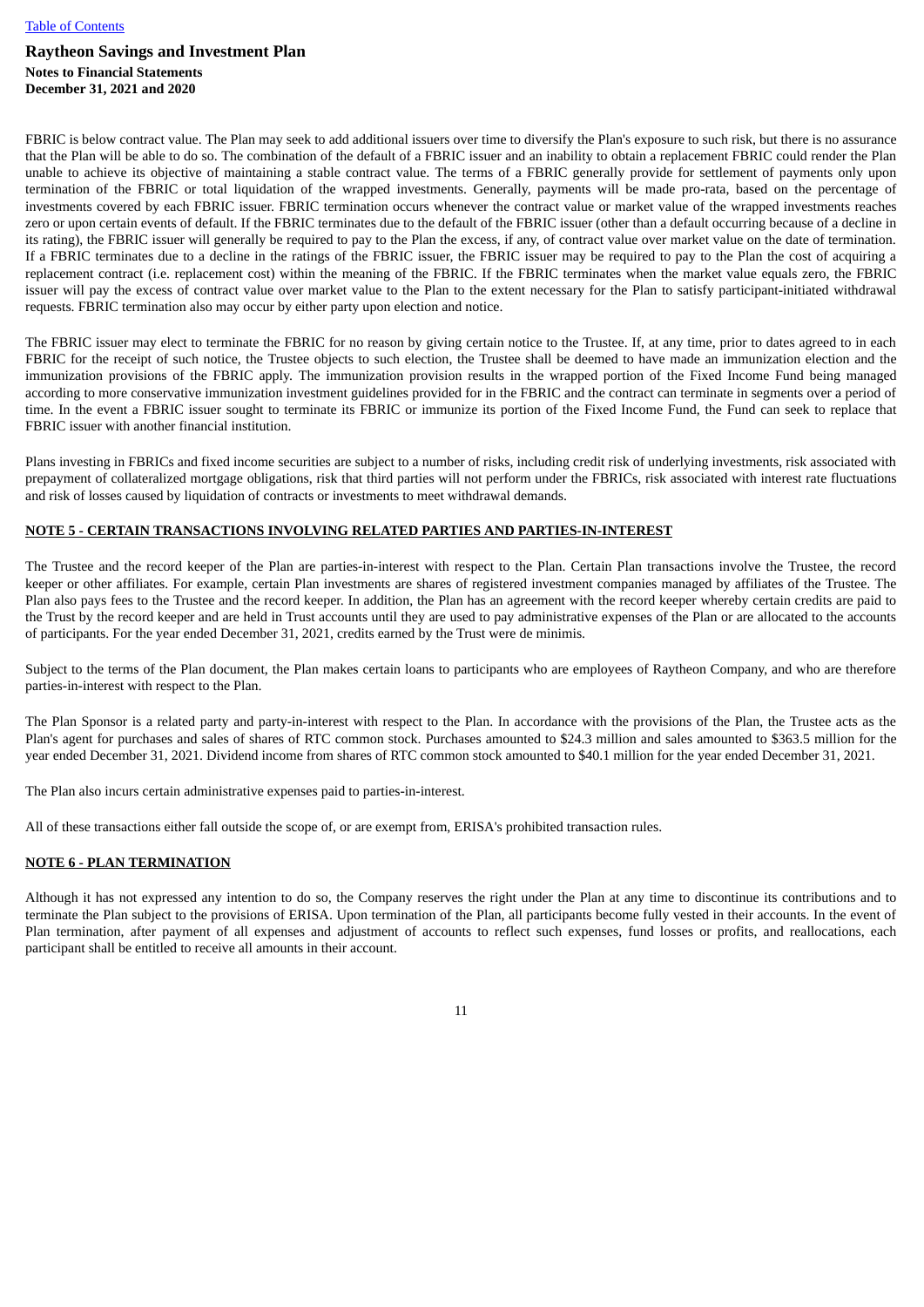#### **NOTE 7 - FEDERAL INCOME TAX STATUS**

The Internal Revenue Service ("IRS") has determined and informed the Company by letter dated June 25, 2012, that the design of the Plan meets the requirements for qualification under Code section 401(a), on which the tax exemption of the Trust under Code section 501(a) is based. The Plan has been amended since receiving the determination letter. The Company believes that the current design and operation of the Plan are consistent with preservation of the qualification of the Plan and exemption of the Trust in the context of applicable IRS procedures.

The Plan follows the provisions of uncertain tax positions that provide criteria for the recognition, measurement, presentation and disclosure of uncertain tax positions. The Plan may, from time to time, hold investments that give rise to certain tax liabilities. Based upon management's assessment, the Plan has not recognized any tax liabilities at December 31, 2021 or 2020. The Plan is subject to examinations by taxing jurisdictions. The Company believes the Plan is no longer subject to federal tax examination for years prior to 2018.

#### **NOTE 8 - RISKS AND UNCERTAINTIES**

The Plan provides for various investment options. These investment options are exposed to various risks, such as interest rate, market and credit risks. Due to the level of risk associated with certain investment options of the Plan, it is reasonably possible that changes in the values of investment securities will occur and such change could materially affect participants' account balances and the Plan's financial statements.

<span id="page-13-0"></span>Counterparty credit risk is the risk that a counterparty to a financial instrument will fail on a commitment that it has entered into with the Plan. The Plan minimizes concentrations of counterparty credit risk by undertaking transactions with multiple counterparties. The Plan's investment managers and FBRIC Providers have credit policies in place and the exposure to counterparty credit risk, as well as the creditworthiness of these counterparties, is monitored on an ongoing basis.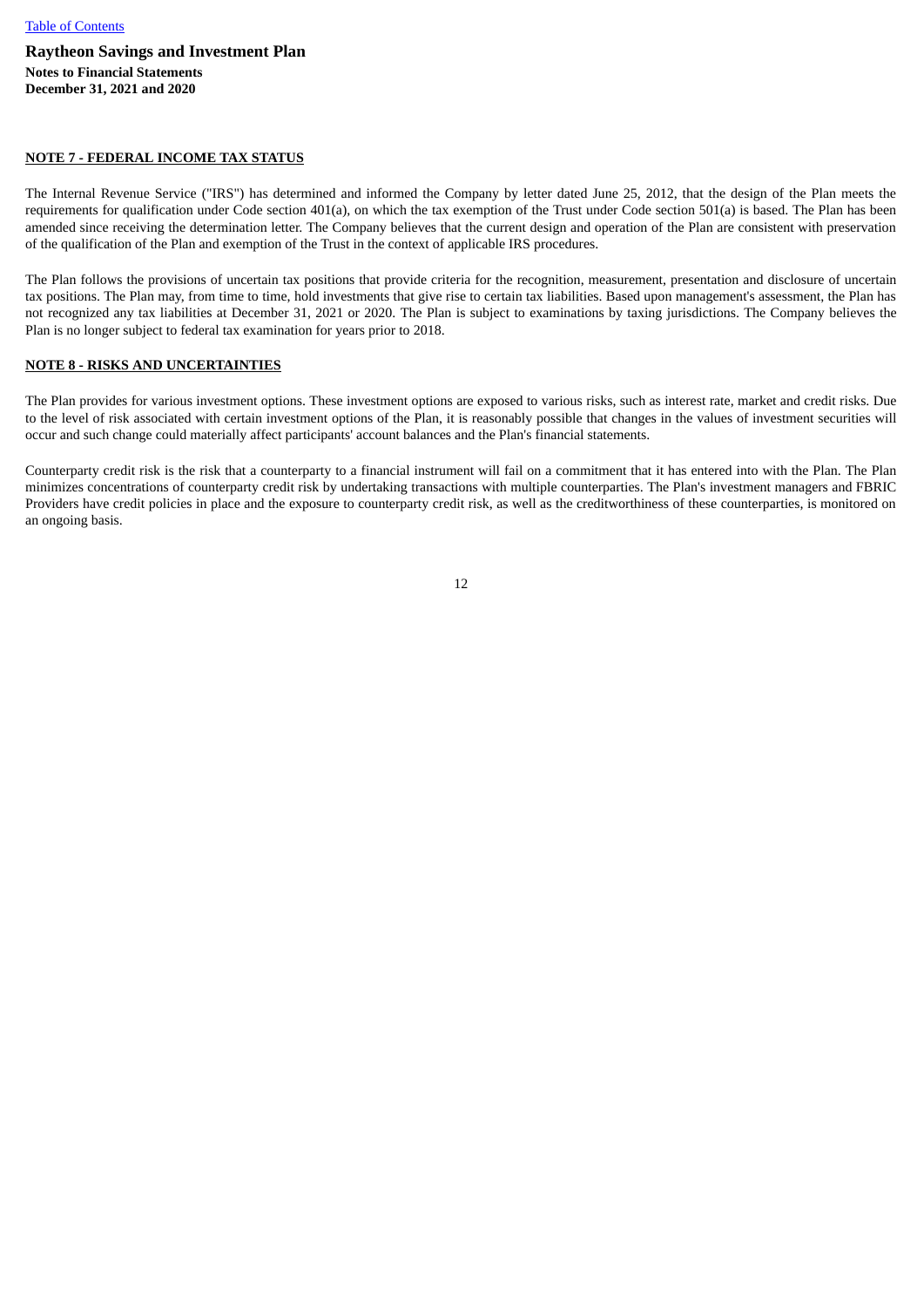| <b>Identity of Issue, Borrower, Lessor, or Similar</b><br>Party | <b>Description of Investment Including</b><br>Maturity Date, Rate of Interest, Collateral,<br>Par, or Maturity Value | Shares/Units/<br>Principal<br>(in shares/dollars) |      | <b>Current Value</b> (in<br>dollars) |
|-----------------------------------------------------------------|----------------------------------------------------------------------------------------------------------------------|---------------------------------------------------|------|--------------------------------------|
| <b>Investment Contracts</b>                                     |                                                                                                                      |                                                   |      |                                      |
| 7-Eleven Inc                                                    | 0.8% 02/10/2024 144A                                                                                                 | \$<br>286,000                                     | - \$ | 282,734                              |
| 7-Eleven Inc                                                    | 0.95% 02/10/2026 144A                                                                                                | 357,000                                           |      | 345,693                              |
| 7-Eleven Inc                                                    | 1.3% 02/10/2028 144A                                                                                                 | 446,000                                           |      | 424,770                              |
| Abbyie Inc                                                      | 3.6% 5/14/25                                                                                                         | 1,635,000                                         |      | 1,738,697                            |
| Abbvie Inc                                                      | 3.2% 11/21/29                                                                                                        | 5,835,000                                         |      | 6,238,738                            |
| Abbvie Inc                                                      | 3.45% 03/15/22                                                                                                       | 2,295,000                                         |      | 2,297,099                            |
| Abbyie Inc.                                                     | 3.25% 10/01/22                                                                                                       | 700,000                                           |      | 709,441                              |
| Abbvie Inc                                                      | 2.3% 11/21/22                                                                                                        | 1,100,000                                         |      | 1,115,360                            |
| <b>ABN Amro Bank NV</b>                                         | 4.75% 07/28/2025 144A                                                                                                | 1,365,000                                         |      | 1,486,276                            |
| <b>ABN Amro Bank NV</b>                                         | 1.542%/VAR 06/16/2027 144A                                                                                           | 986,000                                           |      | 966,490                              |
| AEP Texas Inc.                                                  | 3.95% 6/1/28                                                                                                         | 930,000                                           |      | 1,018,356                            |
| AerCap Ireland                                                  | 4.125% 7/3/23                                                                                                        | 312,000                                           |      | 324,048                              |
| AerCap Ireland                                                  | 4.875% 1/16/24                                                                                                       | 264,000                                           |      | 280,753                              |
| AerCap Ireland                                                  | 1.65% 10/29/2024                                                                                                     | 722,000                                           |      | 720,690                              |
| AerCap Ireland                                                  | 2.45% 10/29/2026                                                                                                     | 245,000                                           |      | 247,009                              |
| AerCap Ireland                                                  | 1.75% 10/29/2024                                                                                                     | 500,000                                           |      | 498,782                              |
| AIB Group                                                       | 4.263%/VAR 4/10/25 144A                                                                                              | 1,725,000                                         |      | 1,816,457                            |
| <b>AIG Global Funding</b>                                       | 0.8% 07/07/23 144A                                                                                                   | 331,000                                           |      | 330,426                              |
| AIG Global Funding                                              | 0.9% 09/22/25 144A                                                                                                   | 1,000,000                                         |      | 970,492                              |
| Air Lease Corp                                                  | 3% 09/15/23                                                                                                          | 413,000                                           |      | 423,854                              |
| Air Lease Corp                                                  | 4.25% 2/1/24                                                                                                         | 987,000                                           |      | 1,039,865                            |
| Air Lease Corp                                                  | 2.5% 02/01/25                                                                                                        | 810,000                                           |      | 821,129                              |
| Air Lease Corp                                                  | 2.875% 01/15/2026                                                                                                    | 1,535,000                                         |      | 1,583,260                            |
| Air Lease Corp                                                  | 3.5% 01/15/2022                                                                                                      | 500,000                                           |      | 500,440                              |
| Air Lease Corp                                                  | 0.7% 02/15/2024                                                                                                      | 438,000                                           |      | 431,053                              |
| Air Lease Corp                                                  | 0.8% 08/18/2024                                                                                                      | 513,000                                           |      | 502,511                              |
| Air Lease Corp                                                  | 2.625% 07/01/22                                                                                                      | 600,000                                           |      | 604,817                              |
| Altria Group Inc                                                | 3.4% 05/06/30                                                                                                        | 445,000                                           |      | 460,413                              |
| Altria Group Inc                                                | 2.35% 05/06/25                                                                                                       | 170,000                                           |      | 173,991                              |
| <b>Ameren Corp</b>                                              | 2.5% 9/15/24                                                                                                         | 480,000                                           |      | 492,855                              |
| American Express Co                                             | 3.7% 08/03/23                                                                                                        | 1,020,000                                         |      | 1,063,497                            |
| American Express Credit Account Master                          | 0.9% 11/15/2026                                                                                                      | 1,369,000                                         |      | 1,358,155                            |
| American International Group                                    | 4.125% 2/24                                                                                                          | 600,000                                           |      | 637,077                              |
| <b>American Tower</b>                                           | 2.4% 03/15/25                                                                                                        | 520,000                                           |      | 533,944                              |
| Ameriprise Financial Inc                                        | 3% 04/02/25                                                                                                          | 1,060,000                                         |      | 1,106,533                            |
| AmerisourceBergen Corp                                          | 0.737% 03/15/2023                                                                                                    | 670,000                                           |      | 668,247                              |
| Amphenol Corp                                                   | 3.2% 4/1/24                                                                                                          | 145,000                                           |      | 150,736                              |
| Apple Inc                                                       | 1.65% 05/11/30                                                                                                       | 4,020,000                                         |      | 3,912,207                            |
| Arch Capital Finance                                            | 4.011% 12/15/26                                                                                                      | 375,000                                           |      | 411,456                              |
| Astrazeneca Finance LLC                                         | 0.7% 05/28/2024                                                                                                      | 921,000                                           |      | 913,666                              |
| AT&T Inc                                                        | 3% 6/30/22                                                                                                           | 580,000                                           |      | 584,420                              |
| AT&T Inc                                                        | 4.35% 3/1/29                                                                                                         | 5,370,000                                         |      | 6,031,993                            |
| AT&T Inc                                                        | 2.3% 06/01/27                                                                                                        | 405,000                                           |      | 412,028                              |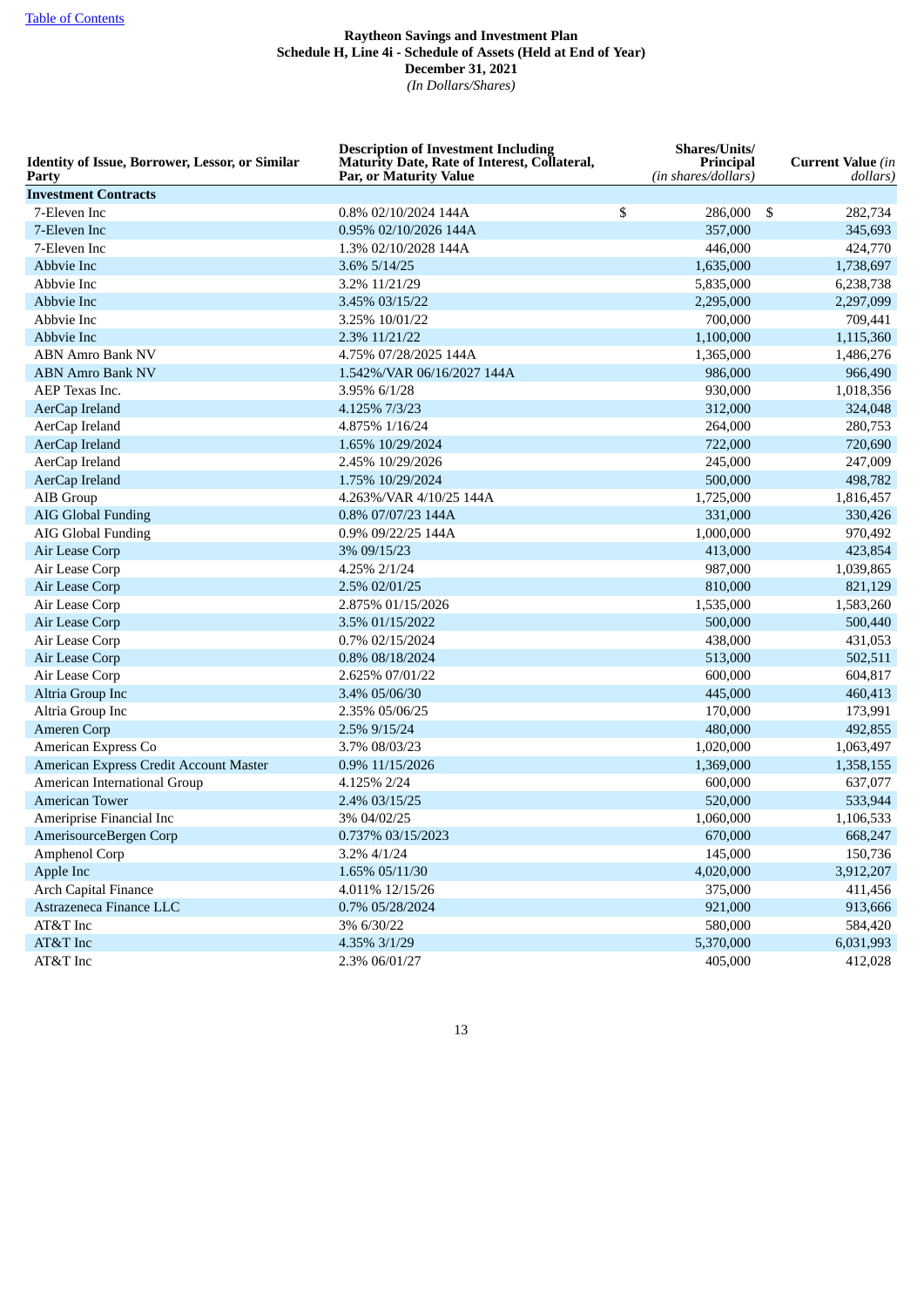| <b>Identity of Issue, Borrower, Lessor, or Similar</b><br>Party | <b>Description of Investment Including</b><br><b>Maturity Date, Rate of Interest, Collateral,</b><br>Par, or Maturity Value | Shares/Units/<br><b>Principal</b><br>(in shares/dollars) | <b>Current Value</b> (in<br>dollars) |
|-----------------------------------------------------------------|-----------------------------------------------------------------------------------------------------------------------------|----------------------------------------------------------|--------------------------------------|
| AT&T Inc                                                        | 1.65% 02/01/28                                                                                                              | 1,081,000                                                | 1,058,111                            |
| AT&T Inc                                                        | 0.9% 03/25/2024                                                                                                             | 1,000,000                                                | 995,482                              |
| <b>Athene Global Funding</b>                                    | 2.5% 01/14/25 144A                                                                                                          | 1,080,000                                                | 1,107,932                            |
| <b>Athene Global Funding</b>                                    | 1.45% 01/08/2026 144A                                                                                                       | 910,000                                                  | 893,814                              |
| <b>Athene Global Funding</b>                                    | 1% 04/16/2024 144A                                                                                                          | 1,000,000                                                | 991,433                              |
| <b>Athene Global Funding</b>                                    | 1.73% 10/02/2026 144A                                                                                                       | 1,124,000                                                | 1,103,190                            |
| <b>Atlantic City Electric Co</b>                                | 2.3% 03/15/2031                                                                                                             | 1,380,000                                                | 1,385,917                            |
| <b>Ausgrid Finance</b>                                          | 3.85% 5/1/23 144A                                                                                                           | 859,000                                                  | 882,207                              |
| Australia & New Zealand Banking Group LTD                       | 2.95%/VAR 07/22/2030 144A                                                                                                   | 1,485,000                                                | 1,521,917                            |
| Autozone, Inc.                                                  | 3.625% 04/15/25                                                                                                             | 1,055,000                                                | 1,125,012                            |
| Autozone, Inc.                                                  | 3.125% 7/15/23                                                                                                              | 577,000                                                  | 593,194                              |
| Avangrid Inc                                                    | 3.2% 04/15/25                                                                                                               | 1,530,000                                                | 1,607,884                            |
| <b>Aviation Capital Group LLC</b>                               | 4.375% 01/30/2024 144A                                                                                                      | 1,360,000                                                | 1,426,054                            |
| <b>Avolon Holdings</b>                                          | 3.95% 7/1/24 144A                                                                                                           | 1,105,000                                                | 1,157,818                            |
| <b>Avolon Holdings</b>                                          | 2.875% 02/15/25 144A                                                                                                        | 1,080,000                                                | 1,103,230                            |
| <b>Avolon Holdings</b>                                          | 4.25% 04/15/26 144A                                                                                                         | 880,000                                                  | 932,531                              |
| AXA Equitable Holdings, Inc.                                    | 3.9% 4/20/23                                                                                                                | 50,000                                                   | 51,740                               |
| <b>BAE Systems Plc</b>                                          | 3.4% 04/15/30 144A                                                                                                          | 320,000                                                  | 341,555                              |
| Banco Bilbao Vizcaya Argentaria                                 | 1.125% 09/18/25                                                                                                             | 1,400,000                                                | 1,371,225                            |
| Banco Santander, S.A.                                           | 3ML+112 04/23                                                                                                               | 400,000                                                  | 404,128                              |
| Banco Santander, S.A.                                           | 2.746% 05/28/25                                                                                                             | 1,400,000                                                | 1,447,026                            |
| Banco Santander, S.A.                                           | 1.849% 03/25/2026                                                                                                           | 600,000                                                  | 597,248                              |
| Banco Santander, S.A.                                           | 1.722%/VAR 09/14/2027                                                                                                       | 1,600,000                                                | 1,570,885                            |
| Banco Santander, S.A.                                           | 5.179% 11/19/2025                                                                                                           | 1,200,000                                                | 1,335,758                            |
| Bank 2018-BN11 A2                                               | 3.784% 03/61                                                                                                                | 4,200,000                                                | 4,565,917                            |
| Bank 2020-BN25 A3                                               | 2.391% 01/15/2063                                                                                                           | 1,000,000                                                | 1,020,741                            |
| <b>Bank of America Corp</b>                                     | 4% 01/22/25                                                                                                                 | 1,225,000                                                | 1,308,285                            |
| <b>Bank of America Corp</b>                                     | 3.95% 4/21/25                                                                                                               | 1,120,000                                                | 1,197,169                            |
| <b>Bank of America Corp</b>                                     | 4.45% 3/03/26                                                                                                               | 1,815,000                                                | 1,998,238                            |
| <b>Bank of America Corp</b>                                     | 3.824%/VAR 1/20/28                                                                                                          | 2,740,000                                                | 2,967,080                            |
| <b>Bank of America Corp</b>                                     | 3.593%/VAR 07/28                                                                                                            | 1,560,000                                                | 1,678,996                            |
| <b>Bank of America Corp</b>                                     | 3.004%/VAR 12/20/23                                                                                                         | 1,618,000                                                | 1,651,443                            |
| <b>Bank of America Corp</b>                                     | 3.55%/VAR 3/24                                                                                                              | 750,000                                                  | 772,292                              |
| <b>Bank of America Corp</b>                                     | 2.015%/VAR 02/13/26                                                                                                         | 3,600,000                                                | 3,646,332                            |
| <b>Bank of America Corp</b>                                     | 1.97% VAR 10/24/26                                                                                                          | 6,308,000                                                | 6,182,106                            |
| <b>Bank of America Corp</b>                                     | 2.687%/VAR 04/22/2032                                                                                                       | 745,000                                                  | 756,046                              |
| <b>Bank of America Corp</b>                                     | 2.299%/VAR 07/21/2032                                                                                                       | 2,555,000                                                | 2,512,094                            |
| <b>Bank of America Corp</b>                                     | 2.881%/VAR 4/24/23                                                                                                          | 1,050,000                                                | 1,056,809                            |
| <b>Bank of America Corp</b>                                     | 1.734%/VAR 07/22/2027                                                                                                       | 2,061,000                                                | 2,045,990                            |
| <b>Bank of America Corp</b>                                     | 3.864% 07/23/2024                                                                                                           | 2,000,000                                                | 2,083,717                            |
| <b>Bank of America Corp</b>                                     | 2.456%/VAR 10/22/25                                                                                                         | 1,100,000                                                | 1,129,770                            |
| <b>Bank of America Corp</b>                                     | 1.319%/VAR 06/19/26                                                                                                         | 1,000,000                                                | 989,379                              |
| <b>Bank of America Corp</b>                                     | 0.976%/VAR 04/22/2025                                                                                                       | 1,000,000                                                | 991,983                              |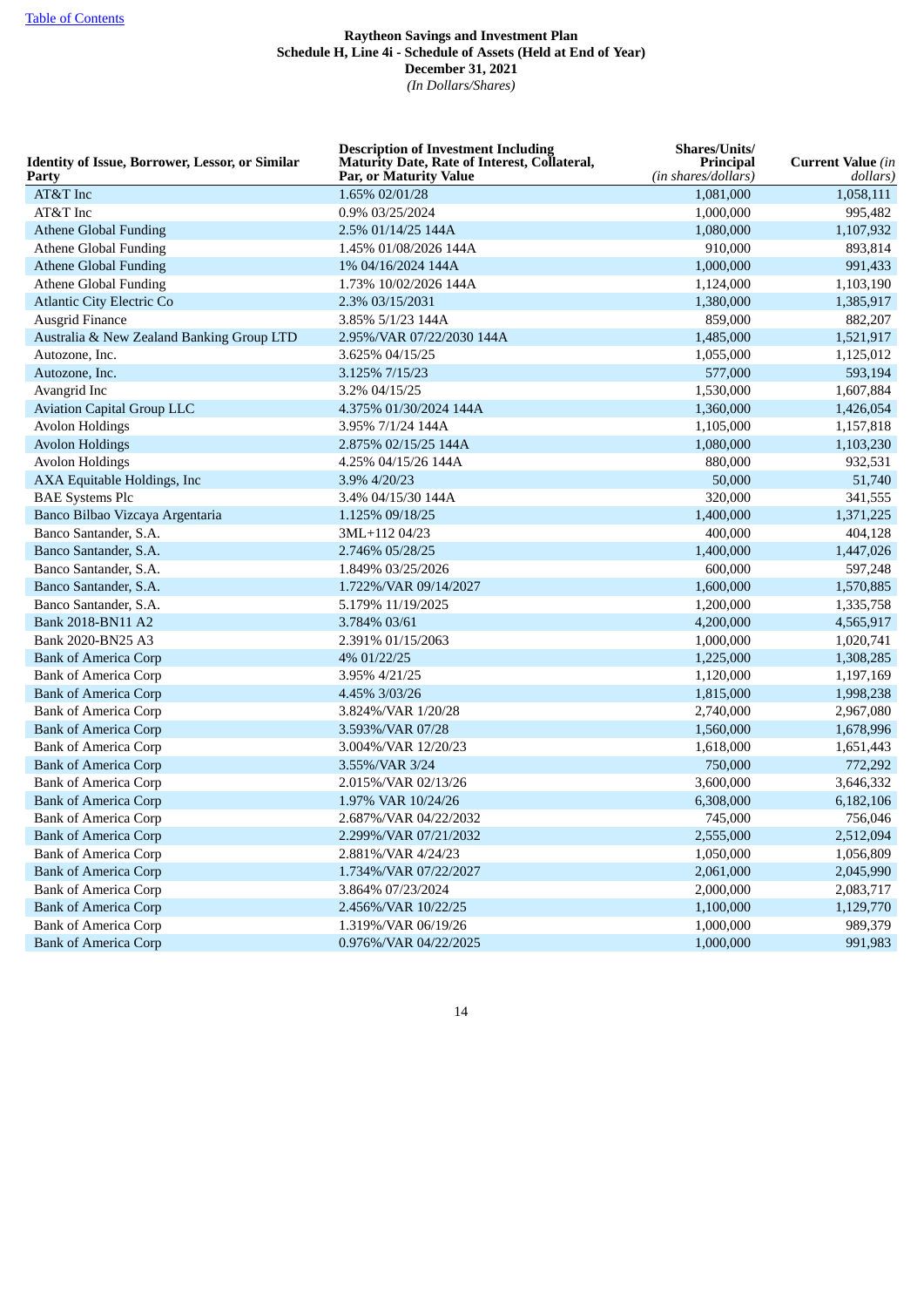| <b>Identity of Issue, Borrower, Lessor, or Similar</b><br>Party | <b>Description of Investment Including</b><br>Maturity Date, Rate of Interest, Collateral,<br>Par, or Maturity Value | Shares/Units/<br><b>Principal</b><br>(in shares/dollars) | <b>Current Value</b> (in<br>dollars) |
|-----------------------------------------------------------------|----------------------------------------------------------------------------------------------------------------------|----------------------------------------------------------|--------------------------------------|
| Bank of America Credit Card Trust                               | 0.34% 05/15/26                                                                                                       | 1,508,000                                                | 1,488,117                            |
| Bank of America Credit Card Trust                               | 0.44% 09/15/2026                                                                                                     | 1,324,000                                                | 1,304,777                            |
| <b>Bank of Montreal</b>                                         | 1.85% 05/01/25                                                                                                       | 1,100,000                                                | 1,116,243                            |
| <b>Bank of Nova Scotia</b>                                      | 3.4% 2/11/24                                                                                                         | 1,000,000                                                | 1,049,213                            |
| Bank of the West Auto Trust                                     | 2.43% 4/15/24                                                                                                        | 204,381                                                  | 205,621                              |
| Bank of Tokyo-Mitsubishi                                        | 3.75% 3/10/24 144A                                                                                                   | 1,290,000                                                | 1,359,926                            |
| Barclays plc                                                    | 4.337% 01/10/28                                                                                                      | 2,045,000                                                | 2,232,679                            |
| Barclays plc                                                    | 4.972/VAR 5/16/29                                                                                                    | 745,000                                                  | 849,762                              |
| Barclays plc                                                    | 2.852%/VAR 05/07/26                                                                                                  | 2,619,000                                                | 2,701,123                            |
| <b>Barclays</b> plc                                             | 4.61%/VAR 2/15/23                                                                                                    | 1,570,000                                                | 1,576,715                            |
| Barclays plc                                                    | 3ML+161/VAR 5/7/25                                                                                                   | 2,000,000                                                | 2,103,308                            |
| Barclays plc                                                    | 4.338/VAR 05/16/2024                                                                                                 | 2,650,000                                                | 2,758,585                            |
| Barclays plc                                                    | 1.007%/VAR 12/10/24                                                                                                  | 677,000                                                  | 672,061                              |
| <b>BAT</b> International Finance                                | 1.668% 03/25/26                                                                                                      | 1,600,000                                                | 1,570,639                            |
| Bay Area Toll Authority                                         | 2.574% 4/1/31                                                                                                        | 1,495,000                                                | 1,540,242                            |
| <b>Bayer US Finance</b>                                         | 4.25% 12/15/25 144A                                                                                                  | 850,000                                                  | 919,350                              |
| <b>BBCMS 2020-C8 A3</b>                                         | 1.617% 10/15/53                                                                                                      | 4,300,000                                                | 4,210,507                            |
| Benchmark 2018-B2 Mortgage Trust A2                             | 3.6623% 02/51                                                                                                        | 856,000                                                  | 872,683                              |
| Benchmark 2018-B2 Mortgage Trust A3                             | 3.5439% 02/51                                                                                                        | 5,000,000                                                | 5,253,020                            |
| Benchmark 2018-B7 Mortgage Trust A2                             | 4.377% 05/53                                                                                                         | 513,000                                                  | 534,498                              |
| Benchmark 2018-B8 Mortgage Trust A2                             | 4.149% 1/15/52                                                                                                       | 471,037                                                  | 489,372                              |
| Benchmark 2019-B9 Mortgage Trust                                | 2.667% 12/15/72                                                                                                      | 4,400,000                                                | 4,560,953                            |
| Benchmark 2021-B27 Mortgage Trust A3                            | 1.792% 07/15/2054                                                                                                    | 5,000,000                                                | 4,940,264                            |
| <b>Berkshire Hathaway Energy</b>                                | 2.8% 1/15/23                                                                                                         | 886,000                                                  | 902,269                              |
| Berkshire Hathaway Energy                                       | 4.05% 04/15/2025                                                                                                     | 1,000,000                                                | 1,081,919                            |
| Berry Global Inc                                                | 1.57% 01/15/2026                                                                                                     | 3,650,000                                                | 3,571,598                            |
| BMARK 2020-B20 A3                                               | 1.9454% 10/15/53                                                                                                     | 2,500,000                                                | 2,481,248                            |
| <b>BNP Paribas</b>                                              | 1.323%/VAR 01/13/2027 144A                                                                                           | 3,804,000                                                | 3,701,522                            |
| <b>BNP Paribas</b>                                              | 2.819%/VAR 11/19/25 144A                                                                                             | 1,085,000                                                | 1,116,620                            |
| <b>BNP Paribas</b>                                              | 2.219%/VAR 06/09/26 144A                                                                                             | 1,120,000                                                | 1,130,418                            |
| <b>Boeing Co</b>                                                | 5.15% 05/01/30                                                                                                       | 4,695,000                                                | 5,470,149                            |
| <b>Boeing Co</b>                                                | 2.196% 02/04/2026                                                                                                    | 2,125,000                                                | 2,124,494                            |
| <b>BP Capital Markets America</b>                               | 3.79% 2/24                                                                                                           | 1,520,000                                                | 1,600,074                            |
| <b>BP Capital Markets America</b>                               | 3.194% 04/06/25                                                                                                      | 4,825,000                                                | 5,088,717                            |
| <b>BPCE SA</b>                                                  | 4.5% 03/15/2025 144A                                                                                                 | 1,330,000                                                | 1,433,142                            |
| <b>BPCE SA</b>                                                  | 2.375% 01/14/2025 144A                                                                                               | 985,000                                                  | 1,002,107                            |
| <b>BPCE SA</b>                                                  | 1.652%/VAR 10/06/26 144A                                                                                             | 875,000                                                  | 863,304                              |
| Braemar Hotels & Resorts Trust Series                           | $1ML+06/15/35$                                                                                                       | 1,440,000                                                | 1,438,356                            |
| <b>Bristol Meyers Squibb</b>                                    | 3.4% 07/26/29                                                                                                        | 1,800,000                                                | 1,971,007                            |
| <b>Bristol Meyers Squibb</b>                                    | 2.9% 07/26/24                                                                                                        | 1,000,000                                                | 1,046,430                            |
| <b>British American Tobacco</b>                                 | 2.789% 9/6/24                                                                                                        | 1,090,000                                                | 1,122,967                            |
| <b>British American Tobacco</b>                                 | 4.7% 04/02/27                                                                                                        | 545,000                                                  | 599,526                              |
| <b>British American Tobacco</b>                                 | 3.222% 08/15/24                                                                                                      | 500,000                                                  | 519,672                              |
| <b>Broadcom Inc</b>                                             | 4.11% 09/15/28                                                                                                       | 1,795,000                                                | 1,967,859                            |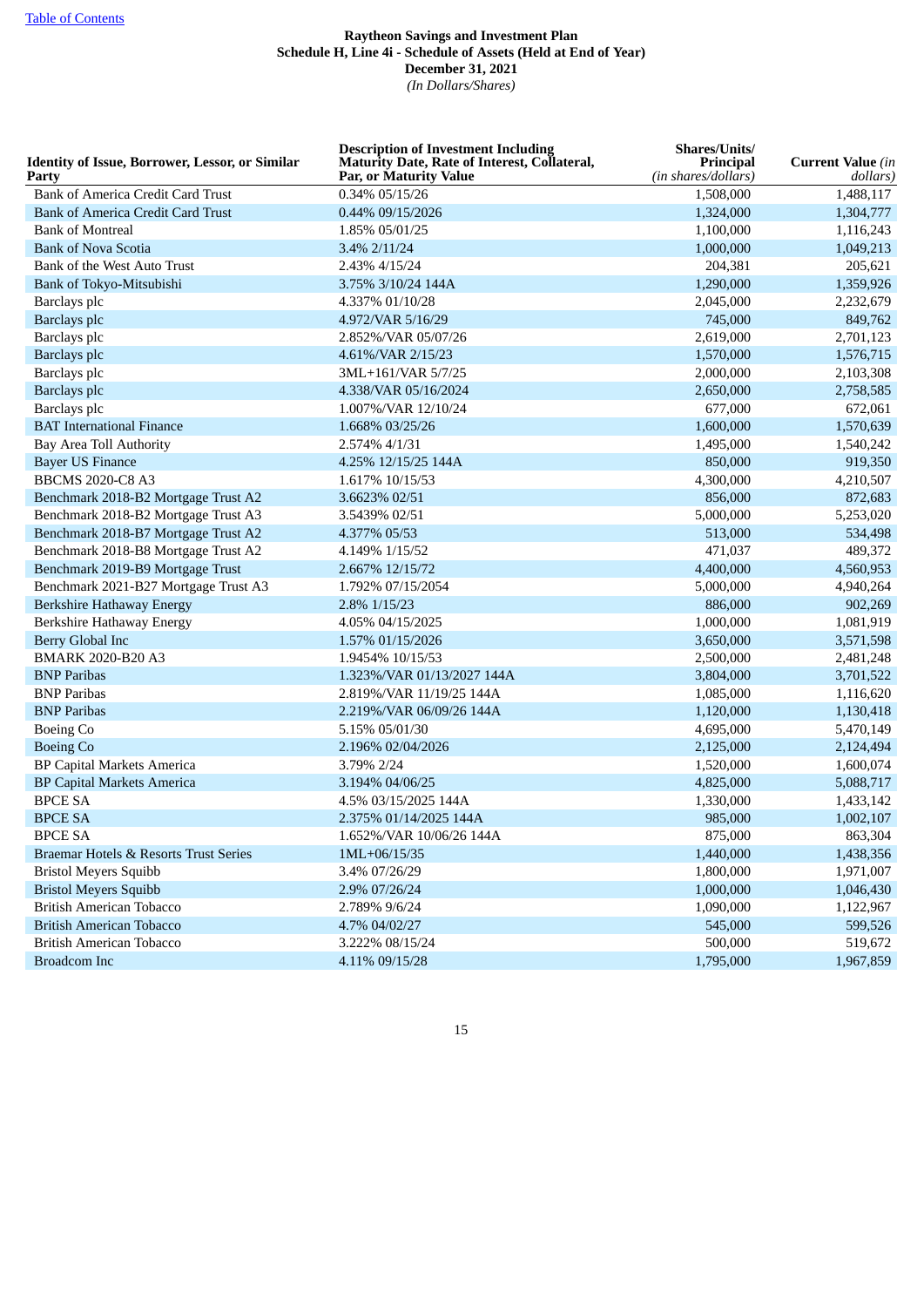| <b>Identity of Issue, Borrower, Lessor, or Similar</b><br>Party | <b>Description of Investment Including</b><br>Maturity Date, Rate of Interest, Collateral,<br>Par, or Maturity Value | Shares/Units/<br><b>Principal</b><br>(in shares/dollars) | <b>Current Value</b> (in<br>dollars) |
|-----------------------------------------------------------------|----------------------------------------------------------------------------------------------------------------------|----------------------------------------------------------|--------------------------------------|
| Broadcom Inc                                                    | 3.419% 04/15/2033 144A                                                                                               | 3,366,000                                                | 3,528,584                            |
| <b>Broadcom Inc</b>                                             | 3.137% 11/15/2035 144A                                                                                               | 907,000                                                  | 912,404                              |
| <b>BX 2020-BXLP A</b>                                           | 1ML+82.15 12/15/29 144A                                                                                              | 1,007,059                                                | 1,006,454                            |
| <b>BX 2021-BXMF</b>                                             | 1ML+64 10/15/2026 144A                                                                                               | 473,000                                                  | 468,957                              |
| <b>BX 2021-SOAR A</b>                                           | 0.8% 06/15/2023 144A                                                                                                 | 674,363                                                  | 670,578                              |
| California State                                                | 2.40% 10/1/25                                                                                                        | 720,000                                                  | 752,529                              |
| Campbell Soup Company                                           | 3.65% 3/15/23                                                                                                        | 319,000                                                  | 328,842                              |
| <b>Canadian Natural Resources</b>                               | 2.95% 1/15/23                                                                                                        | 3,020,000                                                | 3,077,506                            |
| <b>Canadian Natural Resources</b>                               | 2.05% 07/15/25                                                                                                       | 562,000                                                  | 567,372                              |
| Canadian Pacific Railway Co                                     | 1.75% 12/02/2026                                                                                                     | 239,000                                                  | 239,862                              |
| Capital One Bank                                                | 2.65% 08/08/22                                                                                                       | 520,000                                                  | 525,928                              |
| Capital One Bank                                                | 2.28%/VAR 01/28/26                                                                                                   | 1,100,000                                                | 1,120,194                            |
| Capital One Financial                                           | 3.9% 1/29/24                                                                                                         | 835,000                                                  | 878,694                              |
| Capital One Financial                                           | 1.878%/VAR 11/02/2027                                                                                                | 1,150,000                                                | 1,144,121                            |
| CarMax                                                          | 3.13% 6/15/23                                                                                                        | 121,269                                                  | 121,614                              |
| CarMax                                                          | 2.68% 3/15/24                                                                                                        | 571,012                                                  | 576,383                              |
| CarMax                                                          | 3.36% 09/23                                                                                                          | 125,874                                                  | 126,763                              |
| CarMax                                                          | 0.5% 08/15/25                                                                                                        | 767,000                                                  | 762,866                              |
| Carrier Global Corp                                             | 2.242% 02/15/25                                                                                                      | 601,000                                                  | 615,412                              |
| <b>CDP</b> Financial Inc                                        | 3.15% 7/24 144A                                                                                                      | 620,000                                                  | 653,187                              |
| Celanese US Holdings                                            | 3.5% 5/8/24                                                                                                          | 685,000                                                  | 715,459                              |
| <b>Celanese US Holdings</b>                                     | 1.4% 08/05/2026                                                                                                      | 410,000                                                  | 400,038                              |
| Celulosa Arauco Constitucion                                    | 4.5% 08/01/2024                                                                                                      | 207,000                                                  | 219,524                              |
| Cenovus Energy Inc                                              | 2.65% 01/15/2032                                                                                                     | 215,000                                                  | 210,350                              |
| Centerpoint Energy Inc                                          | 1.45% 06/01/2026                                                                                                     | 1,045,000                                                | 1,025,181                            |
| CFCRE 2016-C3 Mortgage Trust A3                                 | 3.597% 01/10/2048                                                                                                    | 1,460,498                                                | 1,545,400                            |
| CFCRE 2016-C4 Mortgage Trust A3                                 | 3.014% 05/58                                                                                                         | 2,500,000                                                | 2,608,566                            |
| CGI Inc                                                         | 1.45% 09/14/2026 144A                                                                                                | 1,365,000                                                | 1,334,774                            |
| <b>Charter Communications Operating</b>                         | 4.908% 7/23/25                                                                                                       | 885,000                                                  | 974,481                              |
| <b>Charter Communications Operating</b>                         | 4.464% 7/23/22                                                                                                       | 3,445,000                                                | 3,495,849                            |
| <b>Charter Communications Operating</b>                         | 2.3% 02/01/32                                                                                                        | 2,900,000                                                | 2,752,774                            |
| <b>Chevron Phillips Chemical</b>                                | 3.3% 5/23 144A                                                                                                       | 480,000                                                  | 494,297                              |
| Chevron USA Inc                                                 | 3.9% 11/15/2024                                                                                                      | 1,500,000                                                | 1,605,320                            |
| Cigna Corp                                                      | 4.375% 10/15/28                                                                                                      | 3,545,000                                                | 4,028,895                            |
| Cigna Corp                                                      | 3.75% 7/15/23                                                                                                        | 135,000                                                  | 140,388                              |
| Cigna Corp                                                      | 0.613% 03/15/2024                                                                                                    | 296,000                                                  | 293,533                              |
| Citibank N.A.                                                   | 3.65% 1/23/24                                                                                                        | 1,000,000                                                | 1,051,877                            |
| Citigroup Commercial Mortgage Trust                             | 4.149% 1/10/36                                                                                                       | 7,545,000                                                | 7,910,579                            |
| Citigroup Commercial Mortgage Trust                             | 3.024% 9/45                                                                                                          | 390,550                                                  | 392,754                              |
| Citigroup Commercial Mortgage Trust                             | 3.093% 04/46                                                                                                         | 111,000                                                  | 113,225                              |
| Citigroup Commercial Mortgage Trust                             | 4.131% 11/46                                                                                                         | 383,000                                                  | 400,994                              |
| Citigroup Commercial Mortgage Trust                             | 3.477% 5/10/47                                                                                                       | 145,674                                                  | 149,788                              |
| Citigroup Commercial Mortgage Trust                             | 3.356% 7/47                                                                                                          | 425,329                                                  | 438,616                              |
| Citigroup Commercial Mortgage Trust                             | 3.368% 02/49                                                                                                         | 373,366                                                  | 387,249                              |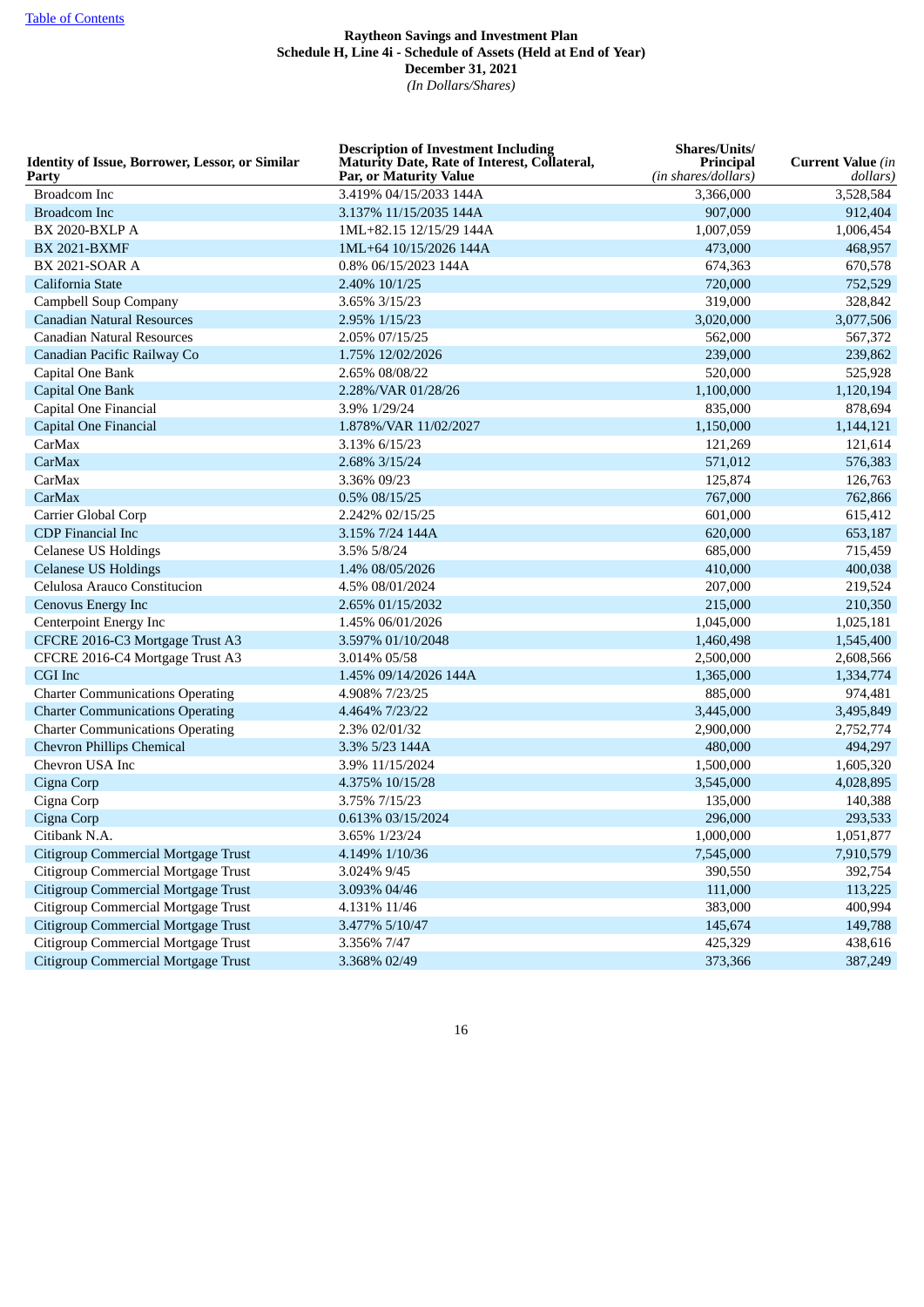| <b>Identity of Issue, Borrower, Lessor, or Similar</b><br>Party | <b>Description of Investment Including</b><br>Maturity Date, Rate of Interest, Collateral,<br>Par, or Maturity Value | Shares/Units/<br><b>Principal</b><br>(in shares/dollars) | <b>Current Value</b> (in<br>dollars) |
|-----------------------------------------------------------------|----------------------------------------------------------------------------------------------------------------------|----------------------------------------------------------|--------------------------------------|
| Citigroup Commercial Mortgage Trust                             | 3.212% 4/50                                                                                                          | 201,223                                                  | 201,613                              |
| Citigroup Inc                                                   | 4.4% 6/10/25                                                                                                         | 1,080,000                                                | 1,176,150                            |
| Citigroup Inc                                                   | 4.45% 9/29/27                                                                                                        | 965,000                                                  | 1,075,994                            |
| Citigroup Inc                                                   | 3.7% 1/12/26                                                                                                         | 4,390,000                                                | 4,746,796                            |
| Citigroup Inc                                                   | 2.7% 10/27/2022                                                                                                      | 750,000                                                  | 761,802                              |
| Citigroup Inc                                                   | 3.106%/VAR 04/08/26                                                                                                  | 4,810,000                                                | 5,042,453                            |
| Citigroup Inc                                                   | 2.561%/VAR 05/01/2032                                                                                                | 970,000                                                  | 975,030                              |
| Citigroup Inc                                                   | 2.976%/VAR 11/5/30                                                                                                   | 2,230,000                                                | 2,315,755                            |
| Citigroup Inc                                                   | 2.876%/VAR 07/24/23                                                                                                  | 2,439,000                                                | 2,468,283                            |
| Citigroup Inc                                                   | 3.142%/VAR 1/24/23                                                                                                   | 1,780,000                                                | 1,782,251                            |
| Citigroup Inc                                                   | 0.776%/VAR 10/30/24                                                                                                  | 1,140,000                                                | 1,133,207                            |
| Citigroup Inc                                                   | 0.981%/VAR 05/01/2025                                                                                                | 651,000                                                  | 645,866                              |
| Citigroup Inc                                                   | 1.122%/VAR 01/28/2027                                                                                                | 500,000                                                  | 486,993                              |
| <b>Citizens Bank</b>                                            | 3.25% 2/14/22                                                                                                        | 2,005,000                                                | 2,006,636                            |
| <b>Citizens Bank</b>                                            | 2.25% 04/28/25                                                                                                       | 2,459,000                                                | 2,516,315                            |
| Citrix Systems Inc                                              | 1.25% 03/01/2026                                                                                                     | 945,000                                                  | 920,316                              |
| <b>CNH Equipment Trust</b>                                      | 3.12% 07/17/2023                                                                                                     | 33,760                                                   | 33,793                               |
| <b>CNO Global Funding</b>                                       | 1.75% 10/07/2026 144A                                                                                                | 660,000                                                  | 652,013                              |
| <b>Comcast Corporation</b>                                      | 3.375% 08/15/25                                                                                                      | 565,000                                                  | 603,878                              |
| <b>Comcast Corporation</b>                                      | 3.7% 04/15/2024                                                                                                      | 1,000,000                                                | 1,062,414                            |
| <b>Comcast Corporation</b>                                      | 3.95% 10/15/25                                                                                                       | 476,000                                                  | 519,664                              |
| <b>COMM 14-UBS6 ASB</b>                                         | 3.387% 12/47                                                                                                         | 115,634                                                  | 118,975                              |
| COMM 15-CCRE24 A4                                               | 3.432% 8/55                                                                                                          | 4,017,467                                                | 4,156,468                            |
| COMM 15-CR23 ASB                                                | 3.257% 05/48                                                                                                         | 225,195                                                  | 231,999                              |
| COMM 15-CR26 ASB                                                | 3.373% 10/48                                                                                                         | 370,533                                                  | 383,456                              |
| COMM 2012-CR3 ASB                                               | 2.372% 11/45                                                                                                         | 59,940                                                   | 60,105                               |
| COMM 2012-LC4 A4                                                | 3.288% 12/44                                                                                                         | 106,597                                                  | 106,542                              |
| COMM 2013-300P                                                  | 4.353% 8/10/30                                                                                                       | 2,620,000                                                | 2,716,157                            |
| COMM 2013-CR7 A4                                                | 3.213% 03/46                                                                                                         | 421,465                                                  | 428,831                              |
| COMM 2013-CR7 ASB                                               | 2.739% 03/46                                                                                                         | 704,128                                                  | 710,995                              |
| COMM 2014-UBS4 A4                                               | 3.42% 08/10/2047                                                                                                     | 1,250,000                                                | 1,287,713                            |
| COMM 2015-CR22 A2                                               | 2.856% 3/48                                                                                                          | 61,924                                                   | 61,943                               |
| COMM 2015-CR22 ASB                                              | 3.144% 3/48                                                                                                          | 204,067                                                  | 209,717                              |
| COMM 2015-CR23 A2                                               | 2.852% 05/48                                                                                                         | 159,769                                                  | 159,712                              |
| COMM 2015-CR25 A3                                               | 3.505% 8/48                                                                                                          | 3,129,796                                                | 3,244,559                            |
| COMM 2015-DC1 A4                                                | 3.078% 2/48                                                                                                          | 3,000,000                                                | 3,055,084                            |
| Commonwealth Edison                                             | 2.95% 08/15/27                                                                                                       | 1,040,000                                                | 1,096,360                            |
| Conagra Brands Inc                                              | 0.5% 08/11/2023                                                                                                      | 794,000                                                  | 787,164                              |
| ConocoPhillips Inc                                              | 3.75% 10/01/2027 144A                                                                                                | 660,000                                                  | 723,487                              |
| Continental Resources Inc Okla                                  | 2.268% 11/15/2026 144A                                                                                               | 415,000                                                  | 411,888                              |
| Cooperative RaboBank UA                                         | 1.339%/VAR 06/24/26 144A                                                                                             | 1,180,000                                                | 1,163,041                            |
| Corporacion Andina De Formento                                  | 2.75% 1/23                                                                                                           | 400,000                                                  | 407,292                              |
| Corporate Office Properties LP                                  | 2.75% 04/15/2031                                                                                                     | 1,450,000                                                | 1,441,692                            |
| <b>Cox Communications Inc</b>                                   | 3.5% 8/15/27 144A                                                                                                    | 4,000,000                                                | 4,296,766                            |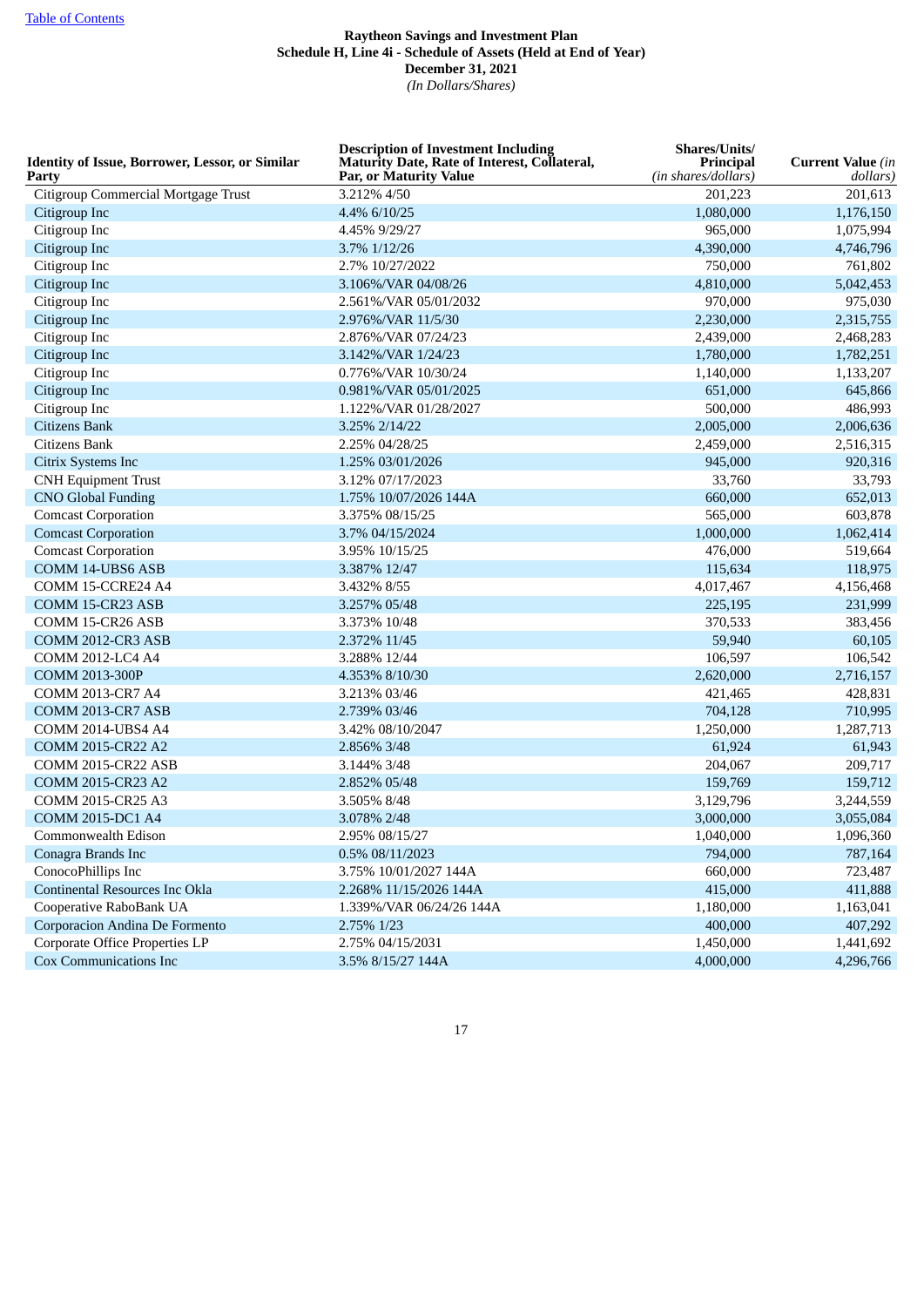| <b>Identity of Issue, Borrower, Lessor, or Similar</b><br>Party | <b>Description of Investment Including</b><br>Maturity Date, Rate of Interest, Collateral,<br><b>Par, or Maturity Value</b> | Shares/Units/<br>Principal<br>(in shares/dollars) | <b>Current Value (in</b><br>dollars) |
|-----------------------------------------------------------------|-----------------------------------------------------------------------------------------------------------------------------|---------------------------------------------------|--------------------------------------|
| Credit Agricole S.A.                                            | 4.375% 03/17/2025 144A                                                                                                      | 1,380,000                                         | 1,481,871                            |
| Credit Agricole S.A.                                            | 1.907%/VAR 06/16/26 144A                                                                                                    | 840,000                                           | 841,614                              |
| Credit Agricole S.A.                                            | 1.247%/VAR 01/26/2027 144A                                                                                                  | 510,000                                           | 496,260                              |
| <b>Credit Suisse</b>                                            | 2.193%/VAR 06/05/26 144A                                                                                                    | 795,000                                           | 799,443                              |
| <b>Credit Suisse</b>                                            | 3.625% 09/09/24                                                                                                             | 1,000,000                                         | 1,060,352                            |
| <b>Credit Suisse</b>                                            | 2.593%/VAR 9/11/25 144A                                                                                                     | 801,000                                           | 817,944                              |
| <b>Credit Suisse</b>                                            | 1.305%/VAR 02/02/2027 144A                                                                                                  | 500,000                                           | 483,081                              |
| <b>Credit Suisse</b>                                            | 0.52% 08/09/2023                                                                                                            | 1,000,000                                         | 992,893                              |
| Credit Suisse Mortgage Capital                                  | 1ML+98.535 5/15/36 144A                                                                                                     | 2,690,000                                         | 2,689,189                            |
| Crown Castle Intl Corp                                          | 1.05% 07/15/2026                                                                                                            | 1,245,000                                         | 1,202,313                            |
| CSAIL 2015-C2 A-SB Commercial Mortgage Trust                    | 3.2241% 6/57                                                                                                                | 228,800                                           | 235,190                              |
| <b>CSAIL 2016-C7 A3</b>                                         | 3.502% 11/15/2049                                                                                                           | 1,250,000                                         | 1,337,251                            |
| CSAIL 2017-CX9 A2 Commercial Mortgage Trust                     | 3.0538% 9/15/50                                                                                                             | 641,000                                           | 647,187                              |
| CSAIL 2018-CX11 A-SB Commercial Mortgage<br><b>Trust</b>        | 4.0339% 4/51                                                                                                                | 2,400,000                                         | 2,575,683                            |
| CSAIL 2019-C15 Commercial Mortgage Trust                        | 3.4505% 3/15/52                                                                                                             | 557,278                                           | 573,197                              |
| <b>CVS Health Corporation</b>                                   | 3.875% 7/20/25                                                                                                              | 2,000,000                                         | 2,149,376                            |
| <b>CVS Health Corporation</b>                                   | 5% 12/1/24                                                                                                                  | 2,045,000                                         | 2,236,195                            |
| Daimler Financial                                               | 0.75% 03/01/2024 144A                                                                                                       | 1,283,000                                         | 1,271,040                            |
| Daimler Financial                                               | 1.45% 03/02/2026 144A                                                                                                       | 852,000                                           | 843,478                              |
| <b>DBGS BIOD Mortgage Trust</b>                                 | 1ML+80.3 05/35                                                                                                              | 1,647,447                                         | 1,646,924                            |
| Dell Equipment Finance Trust                                    | 0.43% 05/22/2026                                                                                                            | 488,000                                           | 485,101                              |
| Dell Equipment Finance Trust                                    | 0.57% 10/23/23                                                                                                              | 590,000                                           | 589,462                              |
| Dell Intl LLC / EMC Corp                                        | 5.45% 06/15/2023                                                                                                            | 250,000                                           | 263,723                              |
| Deutsche Bank Ag                                                | 2.129%/VAR 11/24/26                                                                                                         | 3,157,000                                         | 3,151,819                            |
| Deutsche Bank Ag                                                | 1.447%/VAR 04/01/2025                                                                                                       | 2,073,000                                         | 2,060,132                            |
| Deutsche Bank Ag                                                | 2.222%/VAR 09/18/2024                                                                                                       | 656,000                                           | 664,438                              |
| Deutsche Bank Ag                                                | 0.898% 05/28/2024                                                                                                           | 356,000                                           | 352,891                              |
| <b>Discover Bank</b>                                            | 3.45% 7/27/26                                                                                                               | 250,000                                           | 264,445                              |
| Discover Bank                                                   | 3.35% 2/06/23                                                                                                               | 500,000                                           | 511,960                              |
| <b>Discover Card Execution Note Trust</b>                       | 1ML+60 12/26                                                                                                                | 1,660,000                                         | 1,677,260                            |
| <b>Discover Card Execution Note Trust</b>                       | 0.58% 09/15/2026                                                                                                            | 1,401,000                                         | 1,379,219                            |
| Discover Financial                                              | 3.75% 3/04/25                                                                                                               | 1,190,000                                         | 1,258,946                            |
| <b>DNB Bank ASA</b>                                             | 1.535%/VAR 05/25/2027 144A                                                                                                  | 571,000                                           | 562,887                              |
| <b>DNB Bank ASA</b>                                             | 1.605%/VAR 03/30/2028 144A                                                                                                  | 1,111,000                                         | 1,084,095                            |
| Dominion Energy Inc                                             | 3.3% 03/15/25                                                                                                               | 980,000                                           | 1,025,176                            |
| <b>Dominion Resources Inc.</b>                                  | 2.5% 11/15/24                                                                                                               | 188,000                                           | 193,581                              |
| DowDuPont Inc.                                                  | 4.205% 11/15/23                                                                                                             | 1,030,000                                         | 1,089,195                            |
| <b>DTE</b> Energy                                               | 2.25% 11/1/22                                                                                                               | 1,000,000                                         | 1,013,190                            |
| Duke Energy                                                     | 3.95% 11/15/28                                                                                                              | 1,075,000                                         | 1,199,754                            |
| Duke Energy                                                     | 3.05% 3/15/23                                                                                                               | 675,000                                           | 691,519                              |
| Enbridge Inc                                                    | 2.9% 07/15/22                                                                                                               | 1,100,000                                         | 1,110,860                            |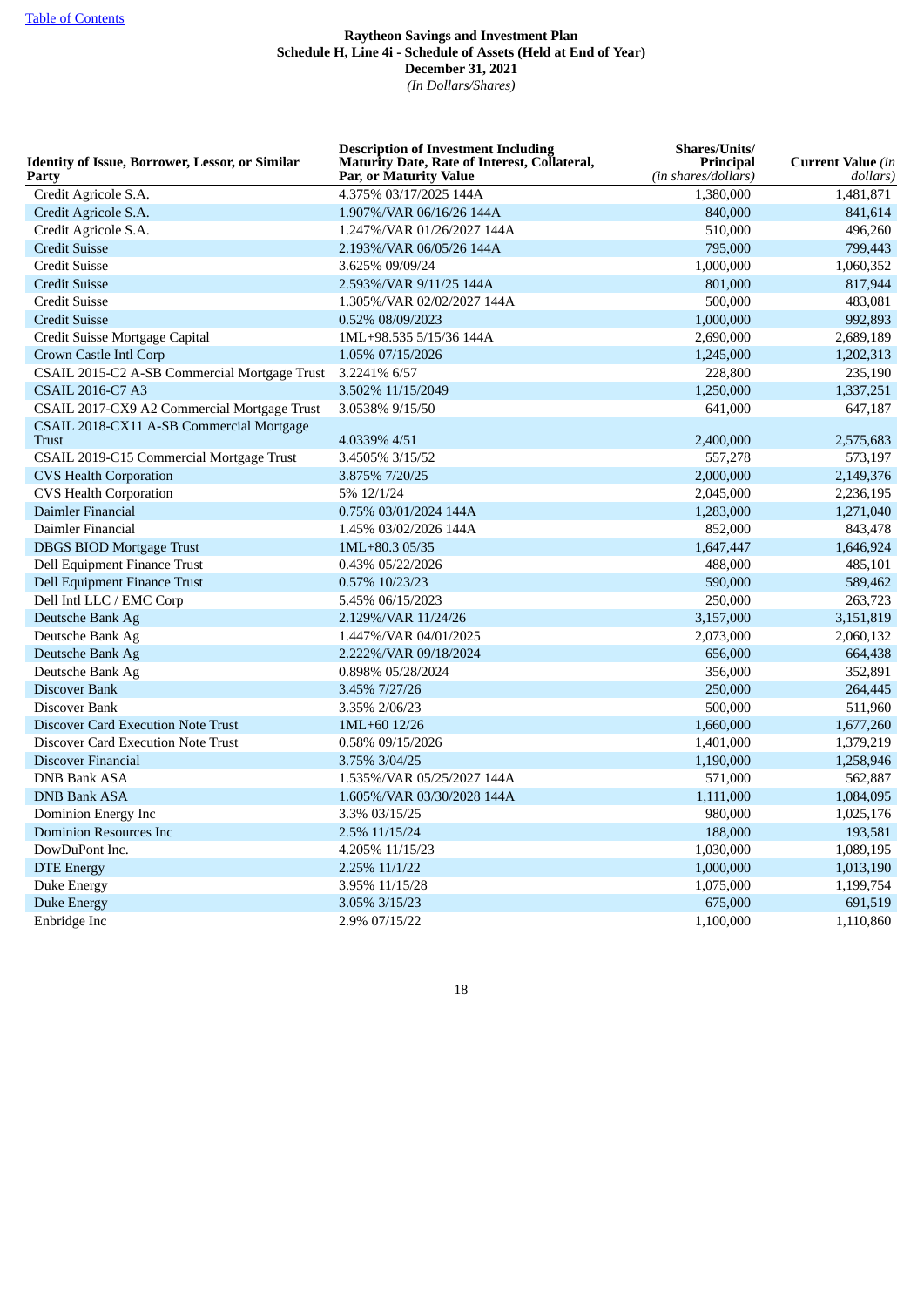| <b>Identity of Issue, Borrower, Lessor, or Similar</b><br>Party | <b>Description of Investment Including</b><br>Maturity Date, Rate of Interest, Collateral,<br>Par, or Maturity Value | <b>Shares/Units/</b><br>Principal<br>(in shares/dollars) | <b>Current Value</b> (in<br>dollars) |
|-----------------------------------------------------------------|----------------------------------------------------------------------------------------------------------------------|----------------------------------------------------------|--------------------------------------|
| Enel Finance Intl NV                                            | 1.375% 07/12/2026 144A                                                                                               | 1,335,000                                                | 1,300,049                            |
| <b>Energy Transfer Operating, LP</b>                            | 4.2% 04/15/27                                                                                                        | 880,000                                                  | 954,856                              |
| <b>Energy Transfer Operating, LP</b>                            | 4.95% 06/15/28                                                                                                       | 570,000                                                  | 641,193                              |
| <b>Energy Transfer Operating, LP</b>                            | 5.5% 6/1/27                                                                                                          | 500,000                                                  | 570,324                              |
| <b>Energy Transfer Operating, LP</b>                            | 3.75% 05/15/30                                                                                                       | 1,165,000                                                | 1,234,499                            |
| <b>Enterprise Products</b>                                      | 3.9% 2/15/24                                                                                                         | 2,035,000                                                | 2,136,706                            |
| Equinix Inc                                                     | 1.45% 05/15/2026                                                                                                     | 1,160,000                                                | 1,136,978                            |
| <b>Equinor ASA</b>                                              | 1.75% 01/22/26                                                                                                       | 187,000                                                  | 188,132                              |
| Equitable Financial Life                                        | 0.5% 11/17/23 144A                                                                                                   | 1,250,000                                                | 1,237,816                            |
| <b>ERAC USA Finance</b>                                         | 3.3% 10/22 144A                                                                                                      | 745,000                                                  | 760,461                              |
| <b>ERAC USA Finance</b>                                         | 3.8% 11/01/25 144A                                                                                                   | 225,000                                                  | 241,931                              |
| <b>ERAC USA Finance</b>                                         | 2.7% 11/1/23 144A                                                                                                    | 3,500,000                                                | 3,588,601                            |
| <b>Evergy Inc</b>                                               | 2.45% 9/15/24                                                                                                        | 810,000                                                  | 830,726                              |
| <b>Eversource Energy</b>                                        | 1.65% 08/15/30                                                                                                       | 1,345,000                                                | 1,257,527                            |
| <b>Exelon Corporation</b>                                       | 4.25% 6/15/22                                                                                                        | 1,290,000                                                | 1,299,169                            |
| <b>Exelon Corporation</b>                                       | 3.25% 06/01/25                                                                                                       | 935,000                                                  | 979,620                              |
| <b>Exelon Corporation</b>                                       | VAR 6/1/22                                                                                                           | 376,000                                                  | 379,475                              |
| Experian Finance plc                                            | 2.75% 3/8/30 144A                                                                                                    | 1,795,000                                                | 1,834,412                            |
| <b>Export Development Canada</b>                                | 2.5% 01/24/23                                                                                                        | 975,000                                                  | 995,360                              |
| Fannie Mae                                                      | 2.375% 01/19/23                                                                                                      | 305,000                                                  | 311,245                              |
| Fannie Mae                                                      | 2.5% 2/5/24                                                                                                          | 270,000                                                  | 279,561                              |
| Fannie Mae                                                      | 0.875% 08/05/30                                                                                                      | 2,200,000                                                | 2,073,146                            |
| Fannie Mae                                                      | 0.375% 08/25/25                                                                                                      | 2,000,000                                                | 1,945,328                            |
| Fannie Mae                                                      | 0.75% 10/08/27                                                                                                       | 1,250,000                                                | 1,205,915                            |
| Fannie Mae                                                      | G93-3 K 7% 2/23                                                                                                      | 1,324                                                    | 1,353                                |
| Fannie Mae                                                      | 6.625% 11/15/30                                                                                                      | 1,935,000                                                | 2,732,633                            |
| <b>Fannie Mae</b>                                               | 2001-7 PF 7% 3/31                                                                                                    | 1,409                                                    | 1,570                                |
| Fannie Mae                                                      | 2013-72 KE 3.5% 2/43                                                                                                 | 410,702                                                  | 427,691                              |
| Fannie Mae                                                      | 2018-M8 A1 VAR 09/27                                                                                                 | 2,787,339                                                | 2,977,462                            |
| Fannie Mae                                                      | 2018-M14 A1 3.5778% 8/25/28                                                                                          | 53,936                                                   | 54,086                               |
| Fannie Mae                                                      | 2018-M13 A1 VAR 03/30                                                                                                | 678,387                                                  | 727,834                              |
| Fannie Mae                                                      | 2.079% 8/25/29                                                                                                       | 2,536,763                                                | 2,593,922                            |
| Fannie Mae                                                      | 2% 2/25/31                                                                                                           | 1,429,755                                                | 1,448,106                            |
| Fannie Mae                                                      | 2.142% 11/25/29                                                                                                      | 4,564,313                                                | 4,695,972                            |
| Fannie Mae                                                      | 15YR 5.50% 9/23 #AL0229                                                                                              | 4,232                                                    | 4,301                                |
| Fannie Mae                                                      | 2001-44 PD 7% 9/31                                                                                                   | 2,944                                                    | 3,345                                |
| Fannie Mae                                                      | 2003-W4 2A 6.5% 10/42                                                                                                | 5,410                                                    | 5,795                                |
| Fannie Mae                                                      | 7.50% 11/37 #888892                                                                                                  | 43,302                                                   | 52,379                               |
| Fannie Mae                                                      | 15YR 6.50% 1/23 #889111                                                                                              | 4,226                                                    | 4,292                                |
| Fannie Mae                                                      | 15YR 6.00% 2/23 #889634                                                                                              | 7,602                                                    | 7,724                                |
| <b>Fannie Mae</b>                                               | 7.50% 11/38 #995504                                                                                                  | 37,448                                                   | 45,040                               |
| Fannie Mae                                                      | 1992-205 Z 7% 11/22                                                                                                  | 4,531                                                    | 4,606                                |
| Fannie Mae                                                      | 1994-40 Z 6.5% 3/24                                                                                                  | 23,970                                                   | 25,192                               |
| Fannie Mae                                                      | 1997-46 PL 6% 7/27                                                                                                   | 60,717                                                   | 64,971                               |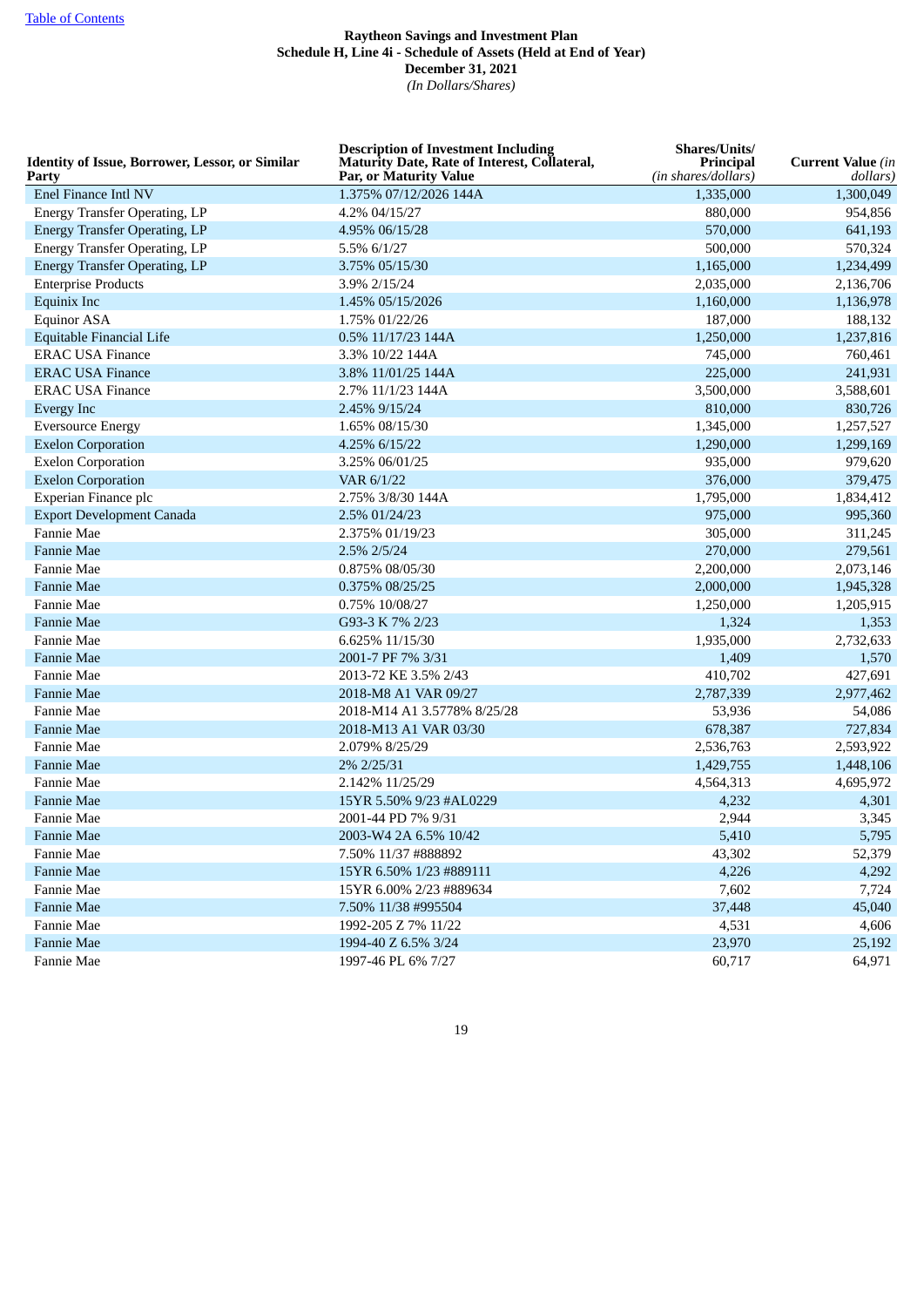| <b>Identity of Issue, Borrower, Lessor, or Similar</b><br>Party | <b>Description of Investment Including</b><br>Maturity Date, Rate of Interest, Collateral,<br>Par, or Maturity Value | Shares/Units/<br><b>Principal</b><br>(in shares/dollars) | <b>Current Value</b> (in<br>dollars) |
|-----------------------------------------------------------------|----------------------------------------------------------------------------------------------------------------------|----------------------------------------------------------|--------------------------------------|
| <b>Fannie Mae</b>                                               | 3.5% 4/25/42                                                                                                         | 2,279,309                                                | 2,375,353                            |
| Fannie Mae                                                      | 2013-18 Md 1.75% 2/33                                                                                                | 640,129                                                  | 645,746                              |
| <b>Fannie Mae</b>                                               | 3% 5/25/42                                                                                                           | 1,617,097                                                | 1,653,403                            |
| Fannie Mae                                                      | 2.25% 06/25/42                                                                                                       | 1,555,460                                                | 1,581,278                            |
| <b>Fannie Mae</b>                                               | 2013-73 Tk 3.5% 9/42                                                                                                 | 388,289                                                  | 405,128                              |
| Fannie Mae                                                      | 2013-130 Cg 4% 6/43                                                                                                  | 289,197                                                  | 300,772                              |
| Fannie Mae                                                      | 3% 10/25/40                                                                                                          | 348,130                                                  | 352,355                              |
| Fannie Mae                                                      | 3.0% 01/25/42                                                                                                        | 750,323                                                  | 766,577                              |
| <b>Fannie Mae</b>                                               | 3% 01/25/45                                                                                                          | 1,116,159                                                | 1,163,855                            |
| Fannie Mae                                                      | 3% 7/25/40                                                                                                           | 154,898                                                  | 154,979                              |
| <b>Fannie Mae</b>                                               | 3% 12/25/26                                                                                                          | 526,268                                                  | 539,086                              |
| Fannie Mae                                                      | 3% 03/25/46                                                                                                          | 1,474,364                                                | 1,538,600                            |
| <b>Fannie Mae</b>                                               | 2016-42 DA 3% 07/45                                                                                                  | 1,482,803                                                | 1,530,547                            |
| Fannie Mae                                                      | 2011-123 Jg 2.5% 3/41                                                                                                | 793,177                                                  | 810,577                              |
| <b>Fannie Mae</b>                                               | 1.75% 02/25/42                                                                                                       | 972,941                                                  | 979,068                              |
| Fannie Mae                                                      | 2017-96 KA 3% 01/55                                                                                                  | 2,272,577                                                | 2,352,121                            |
| Fannie Mae                                                      | 3.5% 1/25/47                                                                                                         | 975,195                                                  | 1,009,174                            |
| Fannie Mae                                                      | 20YR 6.00% 11/22 #254544                                                                                             | 1,162                                                    | 1,179                                |
| Fannie Mae                                                      | 20YR 6.00% 10/27 #256928                                                                                             | 39,199                                                   | 42,610                               |
| Fannie Mae                                                      | 20YR 6.00% 1/28 #257048                                                                                              | 36,314                                                   | 39,496                               |
| <b>Fannie Mae</b>                                               | 6.00% 2/28 #257076                                                                                                   | 36,141                                                   | 39,309                               |
| Fannie Mae                                                      | 4.0% 11/01/41 #AJ5301                                                                                                | 651,416                                                  | 705,204                              |
| <b>Fannie Mae</b>                                               | 3.5% 09/32 #AL2490                                                                                                   | 3,258,535                                                | 3,515,231                            |
| Fannie Mae                                                      | 2.5% 07/01/28 #AL3922                                                                                                | 925,383                                                  | 949,692                              |
| <b>Fannie Mae</b>                                               | 4.0% 01/01/35 #AL6238                                                                                                | 306,557                                                  | 332,701                              |
| Fannie Mae                                                      | 4% 02/01/2034 #AL9930                                                                                                | 1,259,899                                                | 1,360,651                            |
| <b>Fannie Mae</b>                                               | 15Yr 3.5% 12/29#As4198                                                                                               | 273,153                                                  | 288,213                              |
| Fannie Mae                                                      | 30Yr 3% 03/01/33 #AR8632                                                                                             | 332,321                                                  | 349,033                              |
| <b>Fannie Mae</b>                                               | 15Yr 3.5% 3/29#Av9229                                                                                                | 207,718                                                  | 219,106                              |
| Fannie Mae                                                      | 20Yr 3.5% 05/01/35 #AY9087                                                                                           | 633,097                                                  | 678,815                              |
| <b>Fannie Mae</b>                                               | 5% 07/25/37                                                                                                          | 1,033,666                                                | 1,138,067                            |
| Fannie Mae                                                      | 2009-10 AB 5% 3/24                                                                                                   | 1,295                                                    | 1,327                                |
| <b>Fannie Mae</b>                                               | 2% 09/25                                                                                                             | 932,594                                                  | 943,944                              |
| Fannie Mae                                                      | 2010-68 Hj 4.5% 6/40                                                                                                 | 950,589                                                  | 1,011,455                            |
| <b>Fannie Mae</b>                                               | 2010-104 Pg 2.5% 11/39                                                                                               | 795,867                                                  | 812,093                              |
| Fannie Mae                                                      | 2.5% 08/46 #BF0408                                                                                                   | 652,297                                                  | 671,330                              |
| Fannie Mae                                                      | 4% 02/01/2050 #CA5175                                                                                                | 1,488,504                                                | 1,589,629                            |
| Fannie Mae                                                      | 30Yr 4.5% 10/45 #FM1677                                                                                              | 1,348,490                                                | 1,478,564                            |
| Fannie Mae                                                      | 15YR 6.00% 6/22 #944357                                                                                              | 3,347                                                    | 3,375                                |
| Fannie Mae                                                      | 20Yr 3.0% 09/01/32 #AB6263                                                                                           | 680,235                                                  | 714,231                              |
| <b>Fannie Mae</b>                                               | 5.00% 7/30 #MA0472                                                                                                   | 2,700,695                                                | 2,944,653                            |
| Fannie Mae                                                      | 20Yr 3.5% 06/01/32 #MA1084                                                                                           | 449,056                                                  | 477,975                              |
| Fannie Mae                                                      | 3.5% 11/1/33 #MA1652                                                                                                 | 2,562,491                                                | 2,732,323                            |
| Fannie Mae                                                      | 20Yr 4.0% 12/33/ #MA1689                                                                                             | 1,063,908                                                | 1,148,987                            |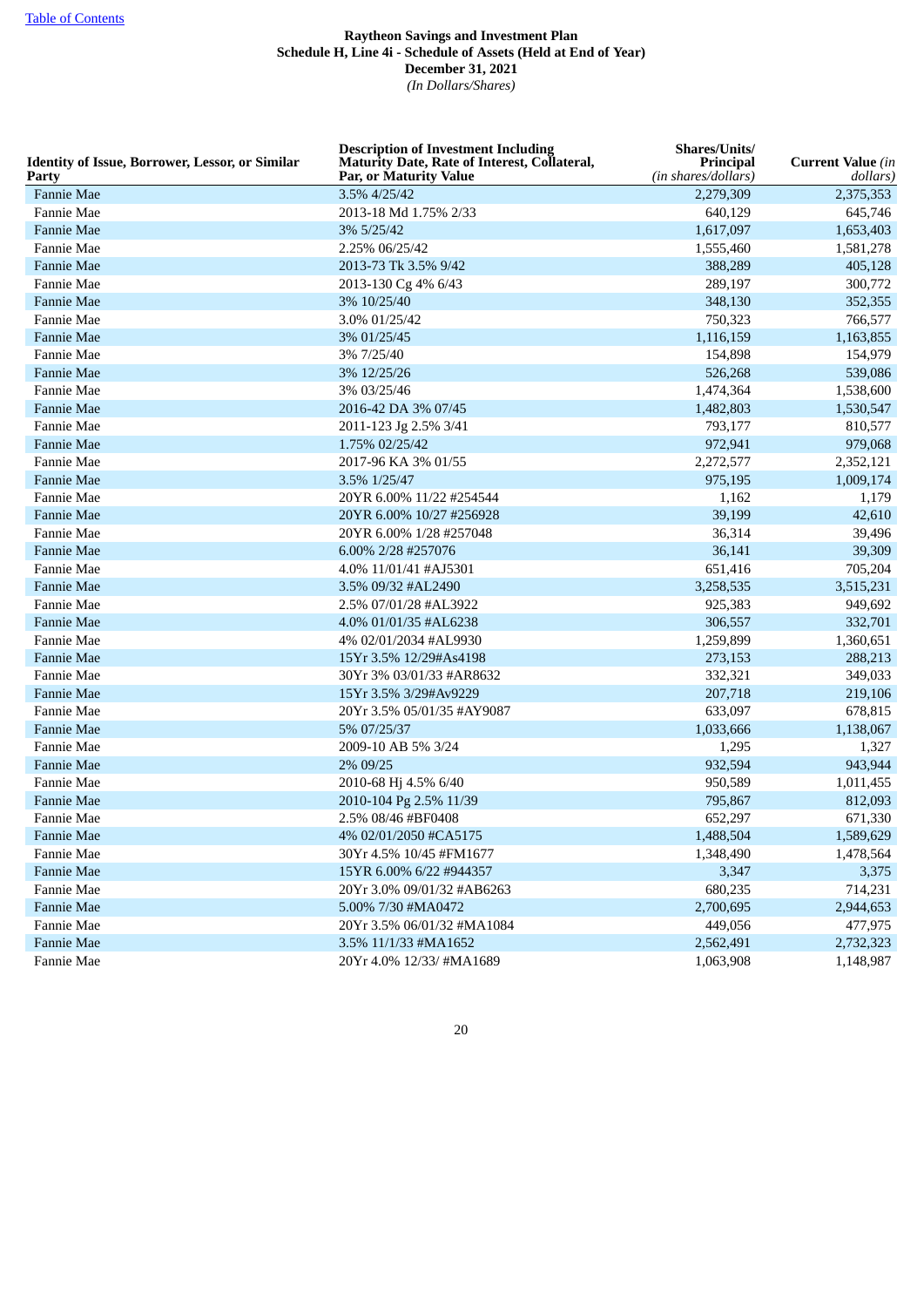| <b>Identity of Issue, Borrower, Lessor, or Similar</b><br>Party | <b>Description of Investment Including</b><br>Maturity Date, Rate of Interest, Collateral,<br><b>Par, or Maturity Value</b> | Shares/Units/<br>Principal<br>(in shares/dollars) | <b>Current Value</b> (in<br>dollars) |
|-----------------------------------------------------------------|-----------------------------------------------------------------------------------------------------------------------------|---------------------------------------------------|--------------------------------------|
| <b>Fannie Mae</b>                                               | 3% 12/01/2036 #MA2832                                                                                                       | 1,231,519                                         | 1,292,296                            |
| Fannie Mae                                                      | 30Yr 4% 11/01/40 #AE8218                                                                                                    | 562,232                                           | 608,861                              |
| <b>Fannie Mae</b>                                               | 2012-149 DA 1.75% 01/43                                                                                                     | 47,038                                            | 47,247                               |
| Fannie Mae                                                      | 2013-16 GP 3% 3/33                                                                                                          | 200,661                                           | 206,857                              |
| <b>Fannie Mae</b>                                               | 1.85% 05/25/33                                                                                                              | 400,725                                           | 404,577                              |
| Fannie Mae                                                      | 2014-83 P 3% 6/43                                                                                                           | 278,207                                           | 289,179                              |
| <b>Fannie Mae</b>                                               | 2015-28 P 2.5% 5/45                                                                                                         | 569,134                                           | 584,824                              |
| Fannie Mae                                                      | 2015-28 Je 3% 5/45                                                                                                          | 466,305                                           | 486,243                              |
| <b>Fannie Mae</b>                                               | 2015-42 Le 3% 6/45                                                                                                          | 394,081                                           | 409,103                              |
| Fannie Mae                                                      | 2015-54 GA 2.5% 07/45                                                                                                       | 45,357                                            | 46,565                               |
| <b>Fannie Mae</b>                                               | 2016-19 Ah 3% 4/46                                                                                                          | 273,254                                           | 285,264                              |
| Fannie Mae                                                      | 2016-26 Cg 3% 5/46                                                                                                          | 855,833                                           | 892,481                              |
| <b>Fannie Mae</b>                                               | 2016-27 Hk 3% 1/41                                                                                                          | 455,050                                           | 475,296                              |
| Fannie Mae                                                      | 2016-27 Kg 3% 1/40                                                                                                          | 180,108                                           | 187,955                              |
| <b>Fannie Mae</b>                                               | 2016-37 Bk 3% 6/46                                                                                                          | 914,358                                           | 953,197                              |
| Fannie Mae                                                      | 2016-34 Gh 3% 6/46                                                                                                          | 816,585                                           | 851,781                              |
| <b>Fannie Mae</b>                                               | 2016-105 Pa 3.5% 4/45                                                                                                       | 287,465                                           | 296,935                              |
| Fannie Mae                                                      | 2016-100 P 3.5% 11/44                                                                                                       | 479,197                                           | 497,098                              |
| <b>Fannie Mae</b>                                               | 2017-11 HA 3.5% 12/45                                                                                                       | 575,638                                           | 600,109                              |
| Fannie Mae                                                      | 2017-20 AP 3.5% 03/45                                                                                                       | 703,889                                           | 732,149                              |
| <b>Fannie Mae</b>                                               | 2017-74 PA 3.5% 11/45                                                                                                       | 492,792                                           | 509,792                              |
| Fannie Mae                                                      | 2% 06/25/35                                                                                                                 | 1,076,901                                         | 1,089,294                            |
| <b>Fannie Mae</b>                                               | 2017-97 P 3% 01/47                                                                                                          | 521,944                                           | 544,335                              |
| Fannie Mae                                                      | 2018-3 LP 3% 02/47                                                                                                          | 1,020,165                                         | 1,043,038                            |
| <b>Fannie Mae</b>                                               | 2018-16 NB 3.25% 12/44                                                                                                      | 173,993                                           | 176,444                              |
| Fannie Mae                                                      | 2018-11 LA 3.5% 7/45                                                                                                        | 422,019                                           | 436,227                              |
| <b>Fannie Mae</b>                                               | 3.5% 2/25/46                                                                                                                | 521,469                                           | 537,556                              |
| Fannie Mae                                                      | 3.5% 10/25/44                                                                                                               | 538,935                                           | 560,080                              |
| <b>Fannie Mae</b>                                               | 4% 3/25                                                                                                                     | 276,001                                           | 288,715                              |
| Fannie Mae                                                      | 4% 11/25/48                                                                                                                 | 346,818                                           | 361,908                              |
| <b>Fannie Mae</b>                                               | 3% 3/25/48                                                                                                                  | 1,455,752                                         | 1,498,806                            |
| Fannie Mae                                                      | 3% 7/25                                                                                                                     | 770,313                                           | 800,555                              |
| <b>Fannie Mae</b>                                               | 2.5% 10/25/39                                                                                                               | 419,183                                           | 430,286                              |
| Fannie Mae                                                      | 5.50% 11/34 #310105                                                                                                         | 149,751                                           | 168,229                              |
| <b>Fannie Mae</b>                                               | 20YR 2.5% 01/33#AL2974                                                                                                      | 122,297                                           | 126,592                              |
| Fannie Mae                                                      | 20YR 2.5% 01/33#AL2975                                                                                                      | 143,678                                           | 148,364                              |
| Fannie Mae                                                      | 20YR 2.5% 01/33#AL2976                                                                                                      | 74,697                                            | 77,017                               |
| Fannie Mae                                                      | 20YR 2.5% 01/33#AL2982                                                                                                      | 98,203                                            | 101,897                              |
| <b>Fannie Mae</b>                                               | 15Yr 3.5% 10/29#Al5851                                                                                                      | 68,152                                            | 71,888                               |
| Fannie Mae                                                      | 15Yr 3.5% 9/29#Al5878                                                                                                       | 183,037                                           | 193,071                              |
| <b>Fannie Mae</b>                                               | 15Yr 4.5% 11/25#Al8242                                                                                                      | 54,078                                            | 55,890                               |
| Fannie Mae                                                      | 2.5% 10/1/31 #AS8010                                                                                                        | 360,340                                           | 374,219                              |
| Fannie Mae                                                      | 6.50% 7/32 #545759                                                                                                          | 8,394                                             | 9,673                                |
| Fannie Mae                                                      | 6.50% 7/32 #545762                                                                                                          | 4,078                                             | 4,696                                |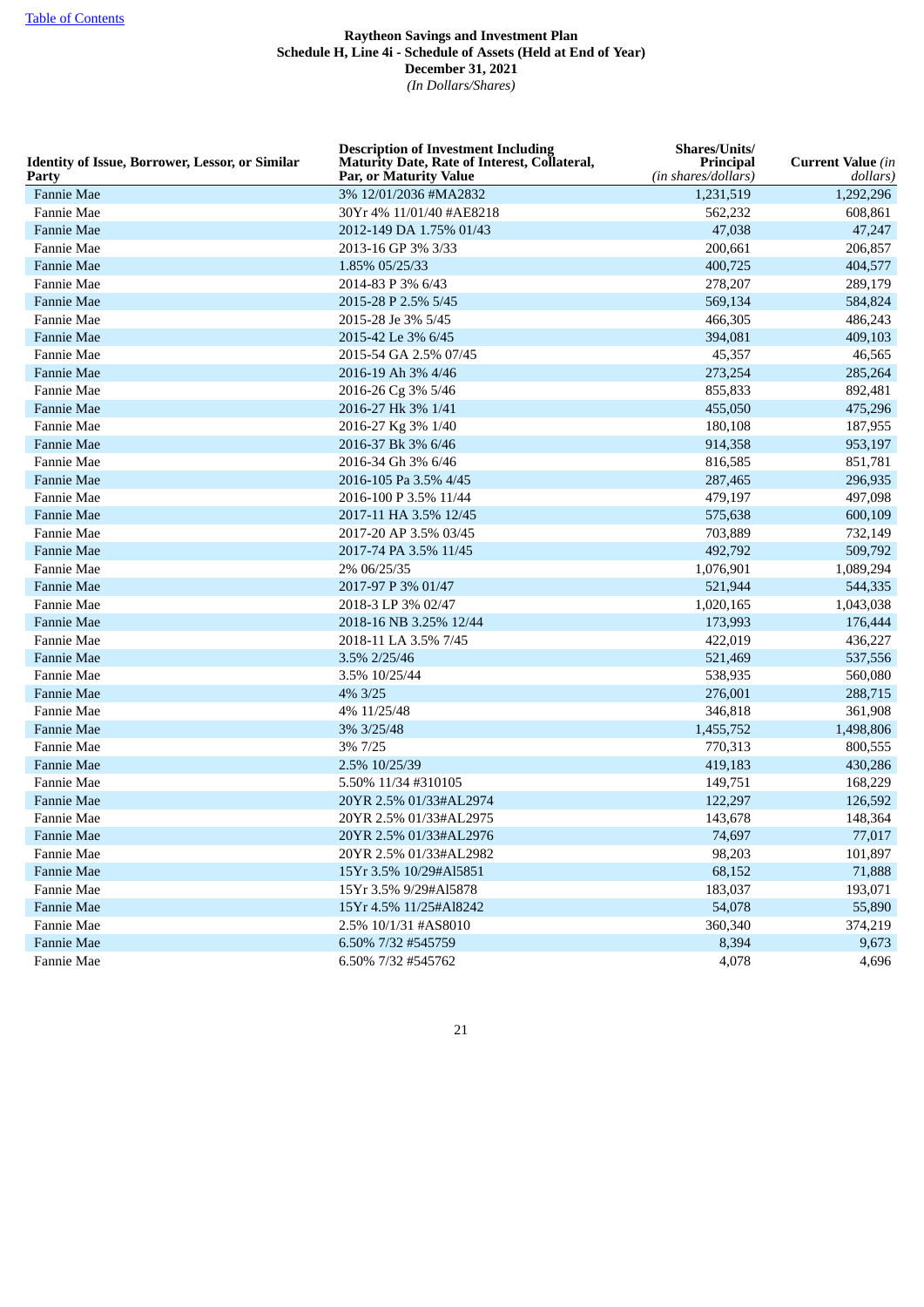| <b>Identity of Issue, Borrower, Lessor, or Similar</b><br>Party | <b>Description of Investment Including</b><br>Maturity Date, Rate of Interest, Collateral,<br><b>Par, or Maturity Value</b> | Shares/Units/<br>Principal<br>(in shares/dollars) | <b>Current Value</b> (in<br>dollars) |
|-----------------------------------------------------------------|-----------------------------------------------------------------------------------------------------------------------------|---------------------------------------------------|--------------------------------------|
| <b>Fannie Mae</b>                                               | 6.00% 4/25 #660719                                                                                                          | 17,653                                            | 18,346                               |
| Fannie Mae                                                      | 2011-26 PA 4.5% 04/41                                                                                                       | 155,595                                           | 167,032                              |
| <b>Fannie Mae</b>                                               | 3% 02/01/2033 #BM5108                                                                                                       | 1,822,978                                         | 1,911,834                            |
| Fannie Mae                                                      | 3% 12/1/32 #BM5109                                                                                                          | 1,797,980                                         | 1,886,179                            |
| <b>Fannie Mae</b>                                               | 3% 9/1/32 #BM5110                                                                                                           | 899,753                                           | 943,609                              |
| Fannie Mae                                                      | 3.5% 02/01/35 #FM1045                                                                                                       | 767,249                                           | 814,824                              |
| <b>Fannie Mae</b>                                               | 4.5% 6/1/39 #FM1045                                                                                                         | 48,259                                            | 52,401                               |
| Fannie Mae                                                      | 4.5% 8/1/39 #FM1353                                                                                                         | 121,494                                           | 132,264                              |
| <b>Fannie Mae</b>                                               | 3% 6/1/33                                                                                                                   | 519,283                                           | 544,270                              |
| Fannie Mae                                                      | 4.5% 9/1/49 #FM1534                                                                                                         | 749,610                                           | 816,001                              |
| <b>Fannie Mae</b>                                               | 3.5% 9/1/34 #FM1577                                                                                                         | 624,136                                           | 662,642                              |
| Fannie Mae                                                      | 3.5% 09/01/34 #FM1578                                                                                                       | 267,786                                           | 284,056                              |
| <b>Fannie Mae</b>                                               | 3.5% 10/01/34 #FM1579                                                                                                       | 170,523                                           | 180,190                              |
| Fannie Mae                                                      | 4.5% #FM1774                                                                                                                | 91,532                                            | 99,389                               |
| <b>Fannie Mae</b>                                               | 4% 03/01/34 #FM2867                                                                                                         | 1,972,547                                         | 2,125,716                            |
| Fannie Mae                                                      | 3% 03/01/50 #FM2870                                                                                                         | 1,927,235                                         | 2,025,961                            |
| <b>Fannie Mae</b>                                               | 4% 02/01/34 #FM3001                                                                                                         | 946,966                                           | 1,013,396                            |
| Fannie Mae                                                      | 3% 12/01/40 #FM4710                                                                                                         | 895,819                                           | 942,829                              |
| <b>Fannie Mae</b>                                               | 3% 12/01/40 #FM4711                                                                                                         | 1,063,395                                         | 1,115,875                            |
| Fannie Mae                                                      | 6.50% 11/22 #735137                                                                                                         | 164                                               | 166                                  |
| <b>Fannie Mae</b>                                               | 6.50% 12/32 #735415                                                                                                         | 4,309                                             | 4,962                                |
| Fannie Mae                                                      | 6.50% 7/35 #745092                                                                                                          | 4,654                                             | 5,401                                |
| <b>Fannie Mae</b>                                               | 6.50% 8/36 #888034                                                                                                          | 6,097                                             | 7,000                                |
| Fannie Mae                                                      | 6.50% 8/36 #888544                                                                                                          | 22,370                                            | 25,854                               |
| <b>Fannie Mae</b>                                               | 5.50% 2/37 #904918                                                                                                          | 8,258                                             | 9,295                                |
| Fannie Mae                                                      | 15YR 6.00% 1/24 #995425                                                                                                     | 11,111                                            | 11,432                               |
| <b>Fannie Mae</b>                                               | 15YR 6.50% 2/24 #995658                                                                                                     | 6,881                                             | 7,149                                |
| Fannie Mae                                                      | 8.00% 11/37 #995783                                                                                                         | 8,680                                             | 10,082                               |
| <b>Fannie Mae</b>                                               | 3.00% 11/32 #MA1237                                                                                                         | 1,293,878                                         | 1,360,159                            |
| Fannie Mae                                                      | 3% 07/01/36 #MA2672                                                                                                         | 1,466,497                                         | 1,538,870                            |
| <b>Fannie Mae</b>                                               | 4% 4/1/38 #MA3337                                                                                                           | 608,556                                           | 652,087                              |
| Fannie Mae                                                      | 10YR 6.50% 12/37 #AD0070                                                                                                    | 20,232                                            | 23,088                               |
| <b>Fannie Mae</b>                                               | 6.50% 9/28 #AD0329                                                                                                          | 29,380                                            | 31,974                               |
| Fannie Mae                                                      | 6.50% 12/35 #AD0723                                                                                                         | 25,721                                            | 29,645                               |
| <b>Fannie Mae</b>                                               | 15YR 5.50% 3/24 #AE0467                                                                                                     | 3,257                                             | 3,332                                |
| Fannie Mae                                                      | 15YR 6.00% 3/24 #AE0745                                                                                                     | 4,008                                             | 4,117                                |
| <b>Fannie Mae</b>                                               | 6.50% 8/36 #AE0746                                                                                                          | 18,581                                            | 21,429                               |
| Federal Home Loan Bank                                          | 0.375% 09/04/25                                                                                                             | 5,000,000                                         | 4,863,229                            |
| <b>Fidelity National Information Services Inc</b>               | 1.15% 03/01/2026                                                                                                            | 1,255,000                                         | 1,222,462                            |
| Fifth Third Bank                                                | 2.375% 01/28/25                                                                                                             | 1,500,000                                         | 1,539,910                            |
| First Republic Bank                                             | 1.912%/VAR 02/12/24                                                                                                         | 414,000                                           | 418,427                              |
| Fiserv Inc                                                      | 3.5% 07/01/29                                                                                                               | 4,040,000                                         | 4,344,779                            |
| Florida Power & Light                                           | 2.85% 04/01/25                                                                                                              | 254,000                                           | 265,233                              |
| <b>FMC</b> Corporation                                          | 3.45% 10/1/29                                                                                                               | 1,445,000                                         | 1,538,587                            |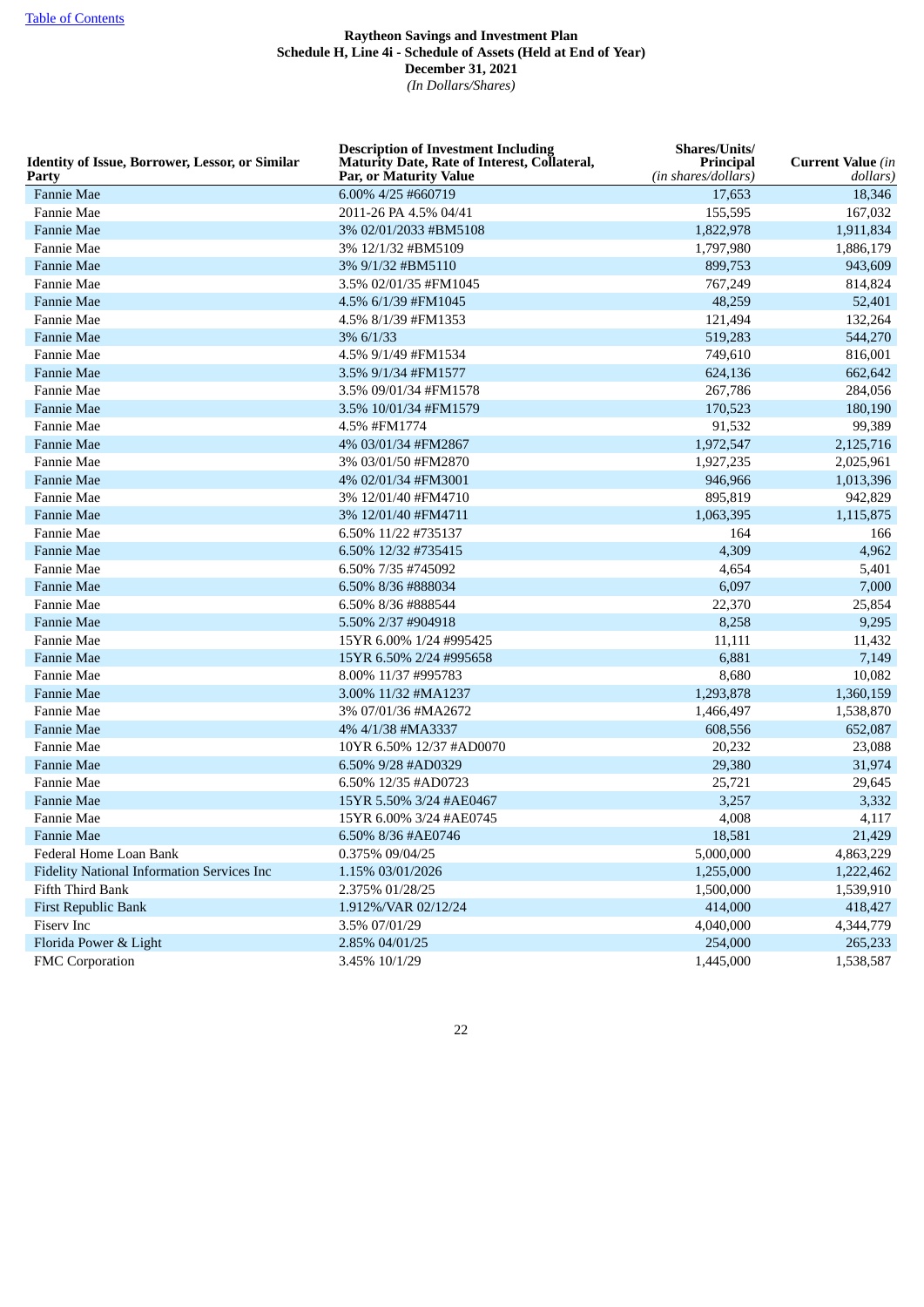| <b>Identity of Issue, Borrower, Lessor, or Similar</b><br>Party | <b>Description of Investment Including</b><br><b>Maturity Date, Rate of Interest, Collateral,</b><br>Par, or Maturity Value | Shares/Units/<br>Principal<br>(in shares/dollars) | <b>Current Value</b> (in<br>dollars) |
|-----------------------------------------------------------------|-----------------------------------------------------------------------------------------------------------------------------|---------------------------------------------------|--------------------------------------|
| Ford Motor Credit Company                                       | 1.53% 05/15/2034                                                                                                            | 3,350,000                                         | 3,330,621                            |
| Ford Motor Credit Company                                       | 2.78% 9/15                                                                                                                  | 407,280                                           | 409,561                              |
| Ford Motor Credit Company                                       | 0.7% 09/15/25                                                                                                               | 1,009,000                                         | 1,004,801                            |
| Ford Motor Credit Company                                       | 3.52% 7/15/30 14                                                                                                            | 885,000                                           | 927,843                              |
| Fox Corporation                                                 | 3.05% 04/07/25                                                                                                              | 3,200,000                                         | 3,358,989                            |
| Freddie Mac                                                     | 15YR 5.00% 10/23 #G13276                                                                                                    | 15,964                                            | 16,357                               |
| Freddie Mac                                                     | 5.50% 1/24 #G13432                                                                                                          | 15,972                                            | 16,444                               |
| Freddie Mac                                                     | 15YR 6.00% 1/24 #G13647                                                                                                     | 17,671                                            | 18,241                               |
| Freddie Mac                                                     | 15YR 6.00% 1/24 #G13982                                                                                                     | 1,834                                             | 1,853                                |
| Freddie Mac                                                     | 15YR 5.50% 12/24 #G14015                                                                                                    | 28,041                                            | 28,554                               |
| <b>Freddie Mac</b>                                              | 6.50% 9/23 #Z40030                                                                                                          | 220,709                                           | 229,057                              |
| Freddie Mac                                                     | 6.50% 5/24 #Z40034                                                                                                          | 275,064                                           | 287,500                              |
| Freddie Mac                                                     | 2068 B 10% 11/22                                                                                                            | 397                                               | 410                                  |
| Freddie Mac                                                     | 2420 MZ 6.5% 2/32                                                                                                           | 211,769                                           | 240,634                              |
| Freddie Mac                                                     | 2012-4049 CA 3% 5/27                                                                                                        | 257,375                                           | 264,487                              |
| Freddie Mac                                                     | 0.375% 09/23/25                                                                                                             | 5,000,000                                         | 4,864,589                            |
| Freddie Mac                                                     | K079 AM 3.93% 06/25/28                                                                                                      | 2,550,000                                         | 2,894,236                            |
| Freddie Mac                                                     | 2018-K080 AM 3.986% 07/28                                                                                                   | 3,620,000                                         | 4,109,565                            |
| Freddie Mac                                                     | 2018-K082 AM 3.92% 09/28                                                                                                    | 1,690,000                                         | 1,921,904                            |
| Freddie Mac                                                     | 2018-K733 AM 3.75% 09/25                                                                                                    | 2,300,000                                         | 2,478,772                            |
| Freddie Mac                                                     | 2018-K085 AM 4.06% 10/28                                                                                                    | 1,450,000                                         | 1,654,761                            |
| Freddie Mac                                                     | 3.499% 1/25/26                                                                                                              | 2,500,000                                         | 2,607,816                            |
| Freddie Mac                                                     | 3.566% 3/25/29                                                                                                              | 3,500,000                                         | 3,946,385                            |
| Freddie Mac                                                     | 2527 TB 6% 11/32                                                                                                            | 7,182                                             | 7,853                                |
| Freddie Mac                                                     | 3397 FC 0.8613% 12/37                                                                                                       | 114,474                                           | 115,850                              |
| Freddie Mac                                                     | 20YR 6.00% 9/27 #G30357                                                                                                     | 46,330                                            | 50,379                               |
| <b>Freddie Mac</b>                                              | 20Yr 3% 01/01/33 #D99994                                                                                                    | 1,320,773                                         | 1,388,980                            |
| Freddie Mac                                                     | 15YR 6.00% 11/23 #G13368                                                                                                    | 312                                               | 319                                  |
| Freddie Mac                                                     | 15Yr 3% 05/31 #G15797                                                                                                       | 958,042                                           | 1,007,179                            |
| Freddie Mac                                                     | 15Yr 3% 10/01/30 #G18572                                                                                                    | 1,289,162                                         | 1,352,460                            |
| Freddie Mac                                                     | 15Yr 3% 12/01/30 #G18578                                                                                                    | 1,027,095                                         | 1,077,526                            |
| Freddie Mac                                                     | 3.5% 02/01/2043 #G07312                                                                                                     | 1,558,754                                         | 1,681,701                            |
| Freddie Mac                                                     | 8.50% 7/28 #G00981                                                                                                          | 22,947                                            | 25,327                               |
| Freddie Mac                                                     | 2.5% 2/1/28 #J22472                                                                                                         | 2,123,226                                         | 2,199,762                            |
| <b>Freddie Mac</b>                                              | 3.5% 01/01/2038 #ZS9316                                                                                                     | 1,371,864                                         | 1,470,503                            |
| Freddie Mac                                                     | 3.5% 01/33 #ZT1989                                                                                                          | 1,481,024                                         | 1,579,338                            |
| Freddie Mac                                                     | 4% 03/01/2034 #SB0368                                                                                                       | 997,310                                           | 1,076,621                            |
| Freddie Mac                                                     | 30Yr 4.5% 02/01/47 #SD0135                                                                                                  | 1,208,595                                         | 1,325,174                            |
| Freddie Mac                                                     | 20Yr 4.5% 01/01/40 #SC0045                                                                                                  | 1,633,954                                         | 1,799,222                            |
| Freddie Mac                                                     | 4% 11/01/2034 #U59010                                                                                                       | 933,568                                           | 1,018,795                            |
| <b>Freddie Mac</b>                                              | 30Yr 3% 07/01/28 #U79019                                                                                                    | 881,218                                           | 914,017                              |
| Freddie Mac                                                     | 20Yr 5.5% 02/01/29 #G31156                                                                                                  | 2,326,198                                         | 2,530,767                            |
| Freddie Mac                                                     | 30Yr 3.5% 05/01/28 #U49064                                                                                                  | 674,048                                           | 705,619                              |
| Freddie Mac                                                     | 3.5% 01/01/2048 #Q53595                                                                                                     | 1,290,429                                         | 1,371,696                            |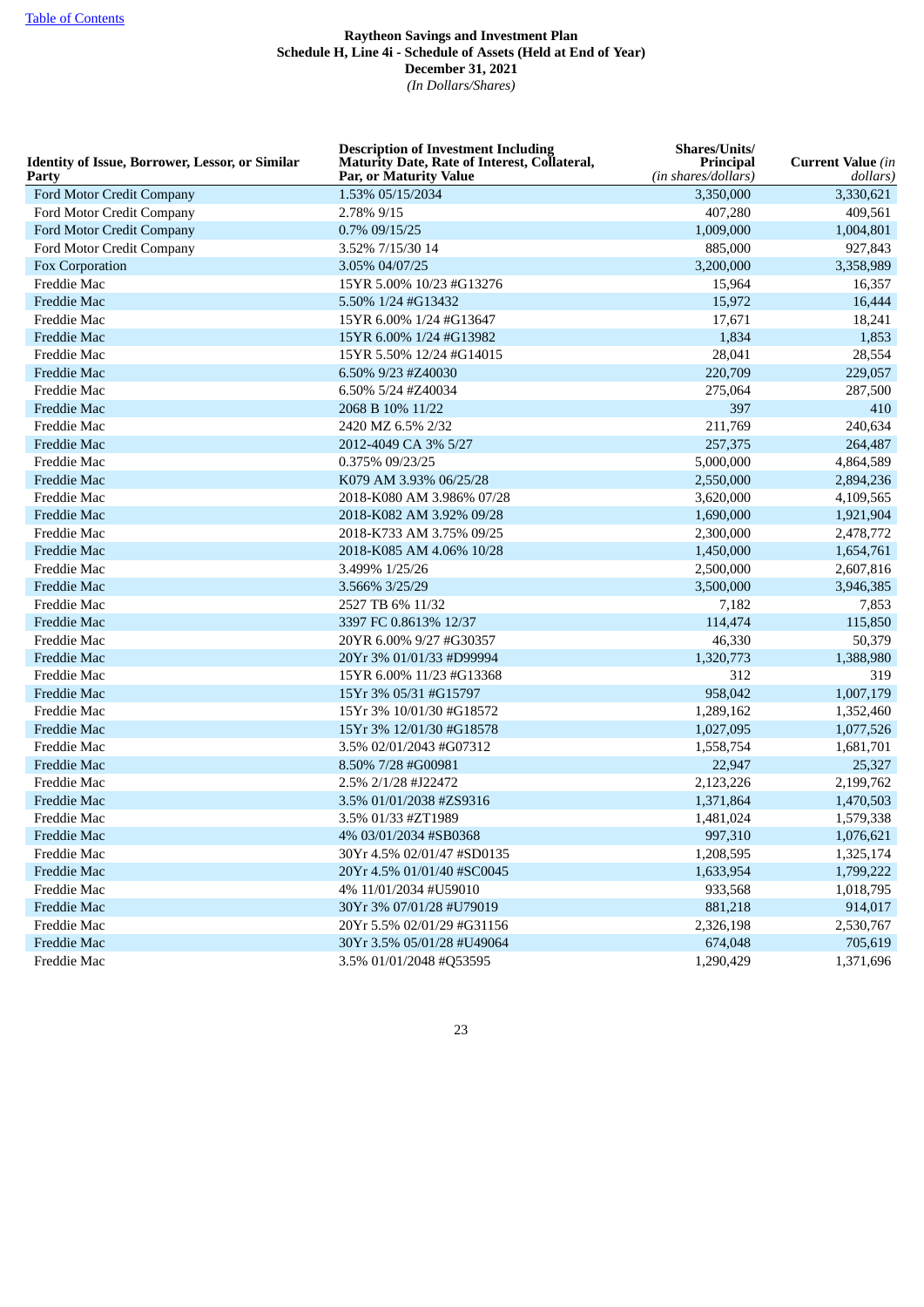| <b>Identity of Issue, Borrower, Lessor, or Similar</b><br>Party | <b>Description of Investment Including</b><br>Maturity Date, Rate of Interest, Collateral,<br>Par, or Maturity Value | Shares/Units/<br><b>Principal</b><br>(in shares/dollars) | <b>Current Value</b> (in<br>dollars) |
|-----------------------------------------------------------------|----------------------------------------------------------------------------------------------------------------------|----------------------------------------------------------|--------------------------------------|
| Freddie Mac                                                     | 3% 07/01/2050 #RE6052                                                                                                | 1,023,607                                                | 1,048,533                            |
| Freddie Mac                                                     | 2075 PH 6.5% 8/28                                                                                                    | 13,068                                                   | 14,402                               |
| Freddie Mac                                                     | 2208 PG 7% 1/30                                                                                                      | 23,650                                                   | 26,238                               |
| Freddie Mac                                                     | 2262 Z 7.5% 10/30                                                                                                    | 11,885                                                   | 13,318                               |
| Freddie Mac                                                     | 1584 L 6.5% 9/23                                                                                                     | 7,258                                                    | 7,468                                |
| Freddie Mac                                                     | 1577 PK 6.5% 9/23                                                                                                    | 1,323                                                    | 1,375                                |
| Freddie Mac                                                     | 1617 PM 6.5% 11/23                                                                                                   | 6,907                                                    | 7,126                                |
| Freddie Mac                                                     | 1837 Z 6.5% 4/26                                                                                                     | 6,562                                                    | 6,799                                |
| Freddie Mac                                                     | 1835 D 6% 4/26                                                                                                       | 7,608                                                    | 8,155                                |
| Freddie Mac                                                     | 2399 OH 6.5% 1/32                                                                                                    | 21,136                                                   | 23,275                               |
| <b>Freddie Mac</b>                                              | 2344 ZJ 6.5% 8/31                                                                                                    | 2,356                                                    | 2,601                                |
| Freddie Mac                                                     | 3.5% 6/15/26                                                                                                         | 3,008,411                                                | 3,135,176                            |
| Freddie Mac                                                     | 3% 03/15/27                                                                                                          | 2,000,000                                                | 2,058,242                            |
| Freddie Mac                                                     | 2012-4026 HA 3.5% 12/39                                                                                              | 47,651                                                   | 47,651                               |
| Freddie Mac                                                     | 2012-4016 Ca 2% 7/41                                                                                                 | 239,628                                                  | 242,841                              |
| Freddie Mac                                                     | 2% 05/15/42                                                                                                          | 304,719                                                  | 309,077                              |
| Freddie Mac                                                     | 2010-3703 Cy 4% 8/25                                                                                                 | 597,258                                                  | 624,541                              |
| Freddie Mac                                                     | 2014-4352 A 3% 4/40                                                                                                  | 79,173                                                   | 79,527                               |
| Freddie Mac                                                     | 2014-4358 Da 3% 6/40                                                                                                 | 177,729                                                  | 178,388                              |
| Freddie Mac                                                     | 3% 12/43                                                                                                             | 346,560                                                  | 352,982                              |
| Freddie Mac                                                     | 2015-4482 Dh 3% 6/42                                                                                                 | 575,802                                                  | 592,223                              |
| Freddie Mac                                                     | 2015-4502 Ga 3.5% 8/41                                                                                               | 76,667                                                   | 76,745                               |
| Freddie Mac                                                     | 2016-4546 AB 2% 01/31                                                                                                | 806,382                                                  | 814,957                              |
| Freddie Mac                                                     | 3% 8/15/27                                                                                                           | 2,165,839                                                | 2,215,943                            |
| Freddie Mac                                                     | 2016-4569 DA 3% 08/44                                                                                                | 720,509                                                  | 744,087                              |
| Freddie Mac                                                     | 4.5% 11/15/54                                                                                                        | 2,694,941                                                | 2,816,510                            |
| Freddie Mac                                                     | 3% 5/15/43                                                                                                           | 549,874                                                  | 556,941                              |
| Freddie Mac                                                     | 2.5% 03/15/47                                                                                                        | 698,551                                                  | 712,185                              |
| Freddie Mac                                                     | 3% 09/15/32                                                                                                          | 407,104                                                  | 414,492                              |
| Freddie Mac                                                     | 2013-4281 Lg 4% 1/43                                                                                                 | 158,350                                                  | 163,136                              |
| Freddie Mac                                                     | 4314 KA 3% 12/39                                                                                                     | 124,744                                                  | 124,855                              |
| Freddie Mac                                                     | 2017-4716 PA 3% 07/44                                                                                                | 1,434,308                                                | 1,460,650                            |
| Freddie Mac                                                     | 2474 NR 6.5% 7/32                                                                                                    | 14,131                                                   | 15,551                               |
| Freddie Mac                                                     | 2484 LZ 6.5% 7/32                                                                                                    | 22,743                                                   | 25,113                               |
| <b>Freddie Mac</b>                                              | 2009-3534 Mb 4% 5/24                                                                                                 | 280,299                                                  | 288,449                              |
| Freddie Mac                                                     | 15Yr 2.5% 10/31#G16387                                                                                               | 373,609                                                  | 386,726                              |
| Freddie Mac                                                     | 3% 05/01/33 #G16550                                                                                                  | 540,522                                                  | 566,724                              |
| Freddie Mac                                                     | 25YR 5.50% 7/35 #G05815                                                                                              | 19,274                                                   | 21,711                               |
| Freddie Mac                                                     | 6.50% 8/26 #C90985                                                                                                   | 6,387                                                    | 6,931                                |
| Freddie Mac                                                     | 6.50% 10/26 #C90995                                                                                                  | 41,484                                                   | 45,123                               |
| Freddie Mac                                                     | 20Yr 3.5% 6/32#C91456                                                                                                | 308,251                                                  | 328,217                              |
| Freddie Mac                                                     | 6.00% 8/26 #G00587                                                                                                   | 8,487                                                    | 9,103                                |
| Freddie Mac                                                     | 5.50% 3/34 #G01665                                                                                                   | 28,525                                                   | 32,192                               |
| Freddie Mac                                                     | 6.00% 8/28 #C13910                                                                                                   | 23,600                                                   | 26,029                               |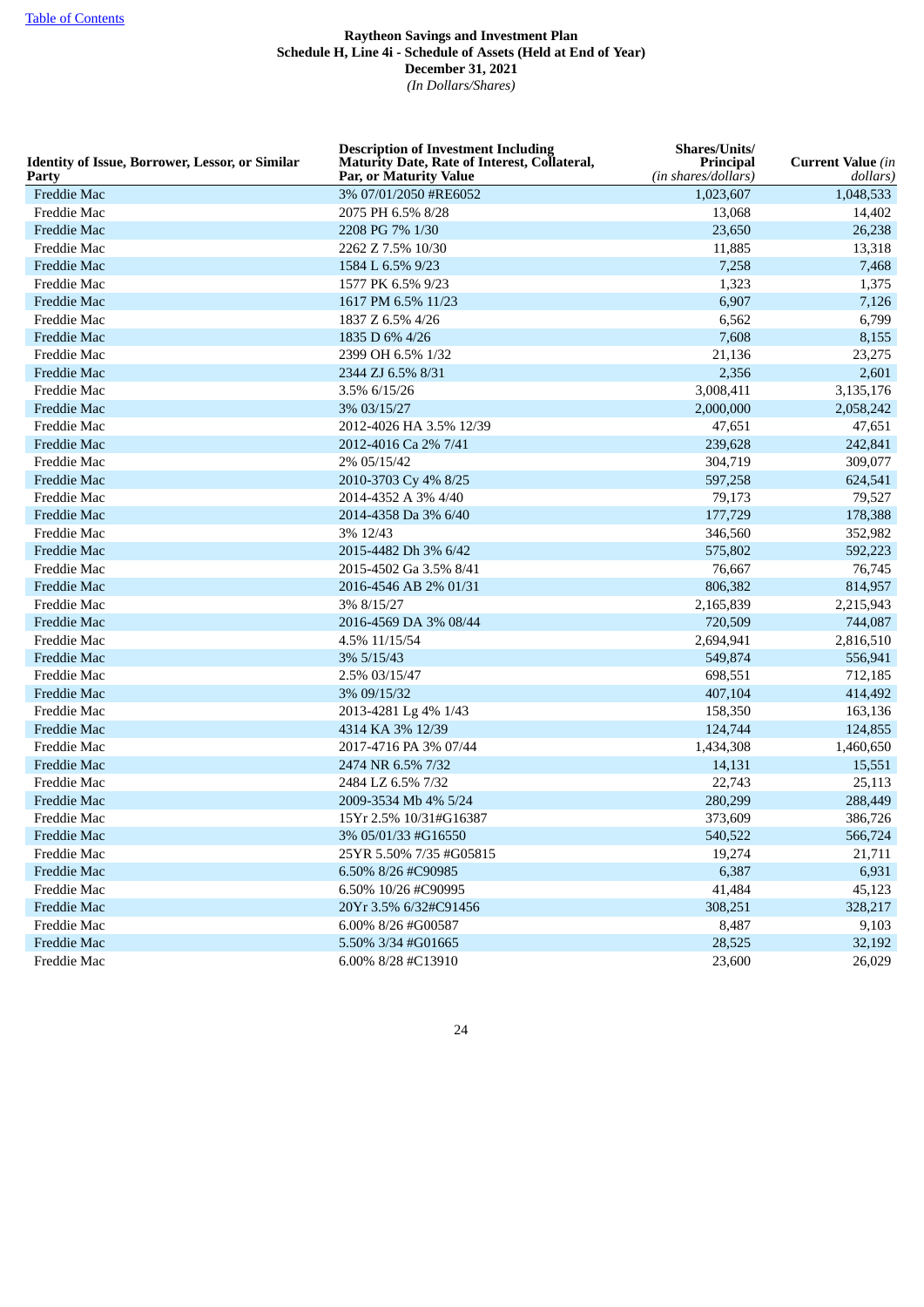| <b>Identity of Issue, Borrower, Lessor, or Similar</b><br>Party | <b>Description of Investment Including</b><br>Maturity Date, Rate of Interest, Collateral,<br><b>Par, or Maturity Value</b> | Shares/Units/<br>Principal<br>(in shares/dollars) | <b>Current Value</b> (in<br>dollars) |
|-----------------------------------------------------------------|-----------------------------------------------------------------------------------------------------------------------------|---------------------------------------------------|--------------------------------------|
| Freddie Mac                                                     | 15YR 4.00% 4/26 #E02867                                                                                                     | 20,757                                            | 21,817                               |
| Freddie Mac                                                     | 2.5% 11/1/28 #J32374                                                                                                        | 1,359,732                                         | 1,407,472                            |
| Freddie Mac                                                     | 2% 01/01/32 #ZS7735                                                                                                         | 1,842,485                                         | 1,893,576                            |
| Freddie Mac                                                     | 2.5% 12/1/31 #SB0093                                                                                                        | 793,843                                           | 823,180                              |
| Freddie Mac                                                     | 3% 02/01/34 #SB0179                                                                                                         | 769,656                                           | 805,728                              |
| Freddie Mac                                                     | 3% 03/01/2033 #SB0181                                                                                                       | 1,421,330                                         | 1,489,720                            |
| Freddie Mac                                                     | 3.5% 04/01/34 #SB0378                                                                                                       | 672,882                                           | 715,027                              |
| Freddie Mac                                                     | 5.50% 5/34 #Z40042                                                                                                          | 209,269                                           | 235,261                              |
| Freddie Mac                                                     | 20Yr 3% 11/33#G30872                                                                                                        | 431,780                                           | 454,617                              |
| Freddie Mac                                                     | 20Yr 3.5% 05/38#G31067                                                                                                      | 189,916                                           | 202,217                              |
| Freddie Mac                                                     | 2012-4135 AB 1.75% 06/42                                                                                                    | 38,487                                            | 38,796                               |
| Freddie Mac                                                     | 2% 8/15/32                                                                                                                  | 28,004                                            | 28,075                               |
| Freddie Mac                                                     | 2% 10/15/32                                                                                                                 | 33,996                                            | 34,104                               |
| Freddie Mac                                                     | 2015-4472 WI 3% 5/45                                                                                                        | 227,489                                           | 237,443                              |
| Freddie Mac                                                     | 2.716% 6/25/22                                                                                                              | 817,626                                           | 821,555                              |
| Freddie Mac                                                     | 2.406% 3/25/23                                                                                                              | 953,000                                           | 966,791                              |
| Freddie Mac                                                     | K724 A1 2.776% 03/23                                                                                                        | 20,046                                            | 20,225                               |
| Freddie Mac                                                     | 4683 EA 2.5% 05/47                                                                                                          | 683,899                                           | 700,185                              |
| Freddie Mac                                                     | 2.637% 1/23                                                                                                                 | 916,000                                           | 930,889                              |
| Freddie Mac                                                     | 3.3% 4/25/23                                                                                                                | 861,000                                           | 886,362                              |
| Freddie Mac                                                     | 2013-K033 A2 3.06%                                                                                                          | 1,565,000                                         | 1,611,729                            |
| Freddie Mac                                                     | 2013-K035 A2 3.458%                                                                                                         | 483,000                                           | 500,759                              |
| Freddie Mac                                                     | 2017-K727 A1 2.632% 10/23                                                                                                   | 56,562                                            | 57,145                               |
| Freddie Mac                                                     | 2.946% 7/25/24                                                                                                              | 1,070,000                                         | 1,111,996                            |
| Freddie Mac                                                     | 2018-4765 QA 3% 02/46                                                                                                       | 633,173                                           | 646,389                              |
| Freddie Mac                                                     | 4847 CA 3.5% 11/15/45                                                                                                       | 400,632                                           | 409,533                              |
| Freddie Mac                                                     | 4% 7/15/47                                                                                                                  | 510,796                                           | 530,122                              |
| Freddie Mac                                                     | 2019-4872 AB 4% 8/15/47                                                                                                     | 484,692                                           | 503,772                              |
| Freddie Mac                                                     | 3% 7/25/39                                                                                                                  | 582,677                                           | 605,475                              |
| Freddie Mac                                                     | 3% 10/25/48                                                                                                                 | 652,847                                           | 674,490                              |
| Freddie Mac                                                     | 2018-4766 MA 3.5% 02/46                                                                                                     | 669,622                                           | 691,619                              |
| Freddie Mac                                                     | 6.5% 2/43                                                                                                                   | 53,872                                            | 64,430                               |
| Freddie Mac                                                     | 7% 2/43                                                                                                                     | 22,953                                            | 26,999                               |
| <b>General Motors Financial</b>                                 | 3.7% 5/09/23                                                                                                                | 1,800,000                                         | 1,853,663                            |
| <b>General Motors Financial</b>                                 | SOFR+120 11/17/23                                                                                                           | 2,490,000                                         | 2,516,734                            |
| <b>General Motors Financial</b>                                 | 3.5% 11/07/24                                                                                                               | 1,500,000                                         | 1,574,792                            |
| <b>General Motors Financial</b>                                 | 1.05% 03/08/2024                                                                                                            | 756,000                                           | 752,007                              |
| <b>General Motors Financial</b>                                 | 1.2% 10/15/2024                                                                                                             | 835,000                                           | 828,859                              |
| <b>General Motors Financial</b>                                 | 4.15% 06/19/23                                                                                                              | 900,000                                           | 936,032                              |
| <b>General Motors Financial</b>                                 | 1.25% 01/08/2026                                                                                                            | 1,024,000                                         | 1,001,921                            |
| <b>GM Financial Leasing Trust</b>                               | 0.45% 08/21/23                                                                                                              | 1,205,000                                         | 1,205,165                            |
| <b>GM Financial Leasing Trust</b>                               | 1.67% 12/20/22 A3                                                                                                           | 574,906                                           | 576,090                              |
| <b>GM Financial Leasing Trust</b>                               | 2.97% 11/16/23                                                                                                              | 130,703                                           | 131,270                              |
| <b>GM Financial Leasing Trust</b>                               | 0.38% 08/18/25                                                                                                              | 900,000                                           | 896,299                              |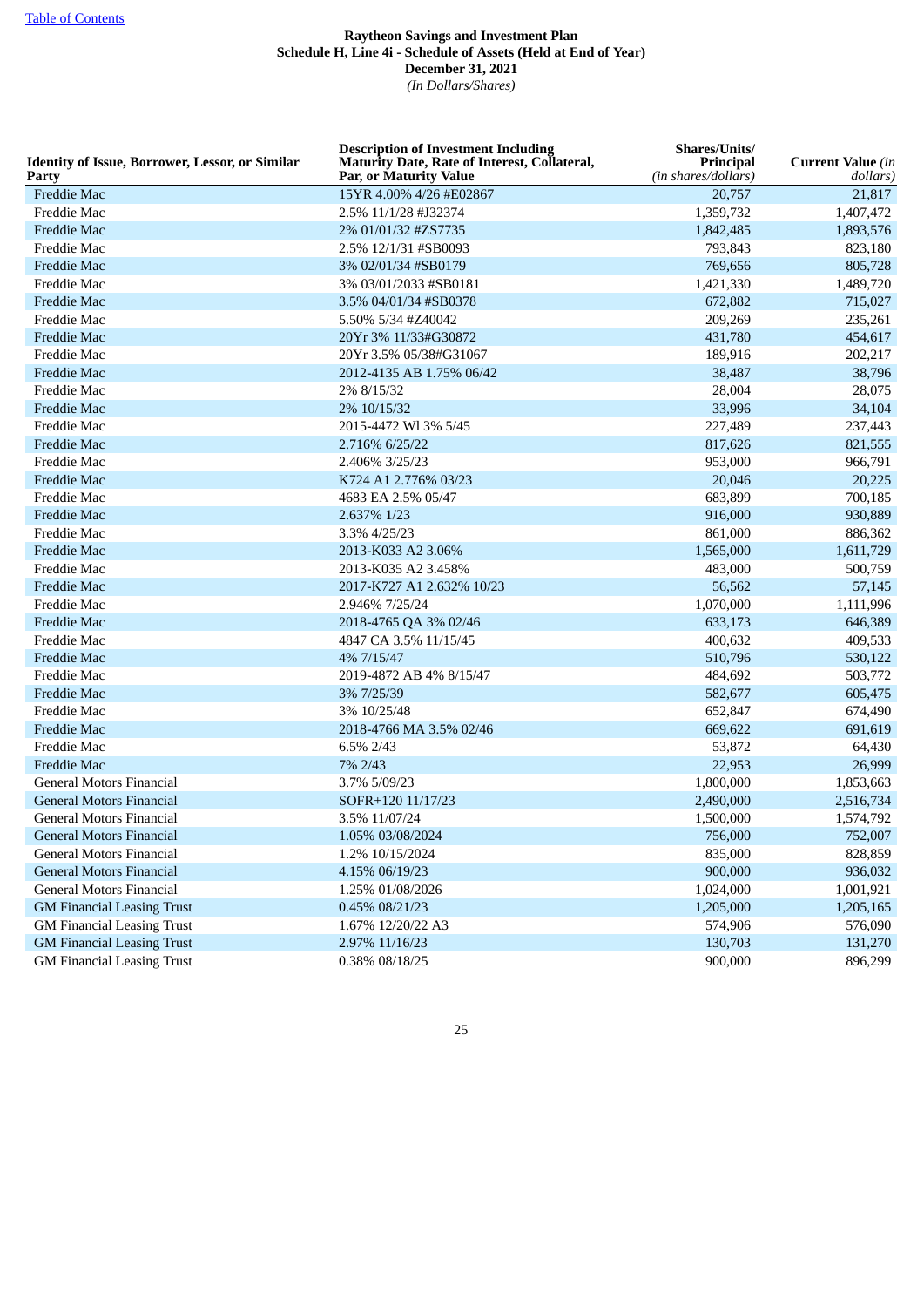| Identity of Issue, Borrower, Lessor, or Similar<br>Party | <b>Description of Investment Including</b><br><b>Maturity Date, Rate of Interest, Collateral,</b><br><b>Par, or Maturity Value</b> | Shares/Units/<br><b>Principal</b><br>(in shares/dollars) | <b>Current Value</b> (in<br>dollars) |
|----------------------------------------------------------|------------------------------------------------------------------------------------------------------------------------------------|----------------------------------------------------------|--------------------------------------|
| <b>GMF Floorplan Owner Revolving Trust</b>               | 0.68% 08/15/25                                                                                                                     | 456,000                                                  | 453,923                              |
| <b>GMF Floorplan Owner Revolving Trust</b>               | 0.69% 10/15/25                                                                                                                     | 1,007,000                                                | 999,897                              |
| <b>GNMA</b>                                              | 20YR 6.50% 4/23 #593677                                                                                                            | 2,890                                                    | 2,950                                |
| <b>GNMA</b>                                              | 2008-47 PC 5% 11/16/37                                                                                                             | 32,891                                                   | 32,953                               |
| <b>GNMA</b>                                              | 6.50% 1/23 #530795                                                                                                                 | 7,274                                                    | 7,411                                |
| <b>GNMA</b>                                              | 4.25% 10/15/2040 #785282                                                                                                           | 1,303,166                                                | 1,420,256                            |
| <b>GNMA</b>                                              | 4% 12/16/24                                                                                                                        | 596,854                                                  | 617,494                              |
| <b>GNMA</b>                                              | 2% 06/16/41                                                                                                                        | 1,673,609                                                | 1,694,133                            |
| <b>GNMA</b>                                              | 2013-106 Pa 4% 2/43                                                                                                                | 545,914                                                  | 573,104                              |
| <b>GNMA</b>                                              | 4% 04/20/47 #MA4383                                                                                                                | 400,009                                                  | 427,435                              |
| <b>GNMA</b>                                              | 6.50% 9/29 #002808                                                                                                                 | 81,753                                                   | 90,419                               |
| <b>GNMA</b>                                              | 5.50% 7/38 #004187                                                                                                                 | 10,491                                                   | 11,608                               |
| <b>GNMA</b>                                              | 6.00% 11/38 #004285                                                                                                                | 6,709                                                    | 7,518                                |
| <b>GNMA</b>                                              | 7.00% 8/28 #416611                                                                                                                 | 9,111                                                    | 10,133                               |
| <b>GNMA</b>                                              | 7.00% 8/28 #458917                                                                                                                 | 1,938                                                    | 2,136                                |
| <b>GNMA</b>                                              | 7.00% 2/28 #462548                                                                                                                 | 655                                                      | 694                                  |
| <b>GNMA</b>                                              | 7.00% 7/28 #462643                                                                                                                 | 23,062                                                   | 25,624                               |
| <b>GNMA</b>                                              | 7.00% 10/28 #481353                                                                                                                | 22,159                                                   | 24,800                               |
| <b>GNMA</b>                                              | 7.00% 5/32 #552576                                                                                                                 | 10,539                                                   | 12,061                               |
| <b>GNMA</b>                                              | 8.00% 11/29 #186997                                                                                                                | 532                                                      | 598                                  |
| Goldman Sachs                                            | 3.85% 7/08/24                                                                                                                      | 740,000                                                  | 782,967                              |
| Goldman Sachs                                            | 5.75% 1/24/22                                                                                                                      | 3,650,000                                                | 3,660,978                            |
| Goldman Sachs                                            | 3.85% 01/26/27                                                                                                                     | 4,715,000                                                | 5,067,550                            |
| Goldman Sachs                                            | 2.65%/VAR 10/21/2032                                                                                                               | 1,535,000                                                | 1,544,604                            |
| Goldman Sachs                                            | 3.75% 2/25/26                                                                                                                      | 800,000                                                  | 861,527                              |
| Goldman Sachs                                            | 2.908%/VAR 6/5/23                                                                                                                  | 1,490,000                                                | 1,502,407                            |
| Goldman Sachs                                            | 3.2% 2/23/23                                                                                                                       | 1,325,000                                                | 1,358,888                            |
| Goldman Sachs                                            | 3.5% 04/01/25                                                                                                                      | 1,025,000                                                | 1,083,870                            |
| Goldman Sachs                                            | 1.093%/VAR 12/09/26                                                                                                                | 1,245,000                                                | 1,213,200                            |
| Great-West Lifeco US Financial                           | 0.904% 08/12/25 144A                                                                                                               | 470,000                                                  | 456,606                              |
| GSMS 14-GC18 AAB                                         | 3.648% 1/47                                                                                                                        | 47,486                                                   | 48,640                               |
| GSMS 14-GC20 AAB                                         | 3.655% 4/47                                                                                                                        | 59,535                                                   | 61,298                               |
| GSMS 14-GC26 AAB                                         | 3.365% 11/47                                                                                                                       | 306,566                                                  | 315,651                              |
| GSMS 15-GC28 AAB                                         | 3.206% 02/48                                                                                                                       | 229,548                                                  | 236,169                              |
| GSMS 15-GC30 A4                                          | 3.382% 05/10/50                                                                                                                    | 556,000                                                  | 586,171                              |
| GSMS 15-GC32 A3                                          | 3.498% 7/48                                                                                                                        | 4,300,000                                                | 4,503,068                            |
| GSMS 15-GC32 AAB                                         | 3.513% 7/48                                                                                                                        | 210,119                                                  | 217,778                              |
| GSMS 2012-ALOH A                                         | 3.551% 4/10/34                                                                                                                     | 1,780,000                                                | 1,779,920                            |
| GSMS 2012-GCJ7 A4                                        | 3.377% 05/45                                                                                                                       | 408,143                                                  | 408,054                              |
| GSMS 2012-GCJ9 A3                                        | 2.773% 11/45                                                                                                                       | 1,219,434                                                | 1,234,925                            |
| GSMS 2012-GCJ9 AAB                                       | 2.368% 10/45                                                                                                                       | 247,202                                                  | 247,929                              |
| GSMS 2013-GC10 A5                                        | 2.943% 2/46                                                                                                                        | 868,000                                                  | 882,481                              |
| GSMS 2016-GS3 A3                                         | 2.592% 10/10/2049                                                                                                                  | 1,160,959                                                | 1,190,258                            |
| Guardian Life Global Funding                             | 1.1% 06/23/25 144A                                                                                                                 | 959,000                                                  | 949,834                              |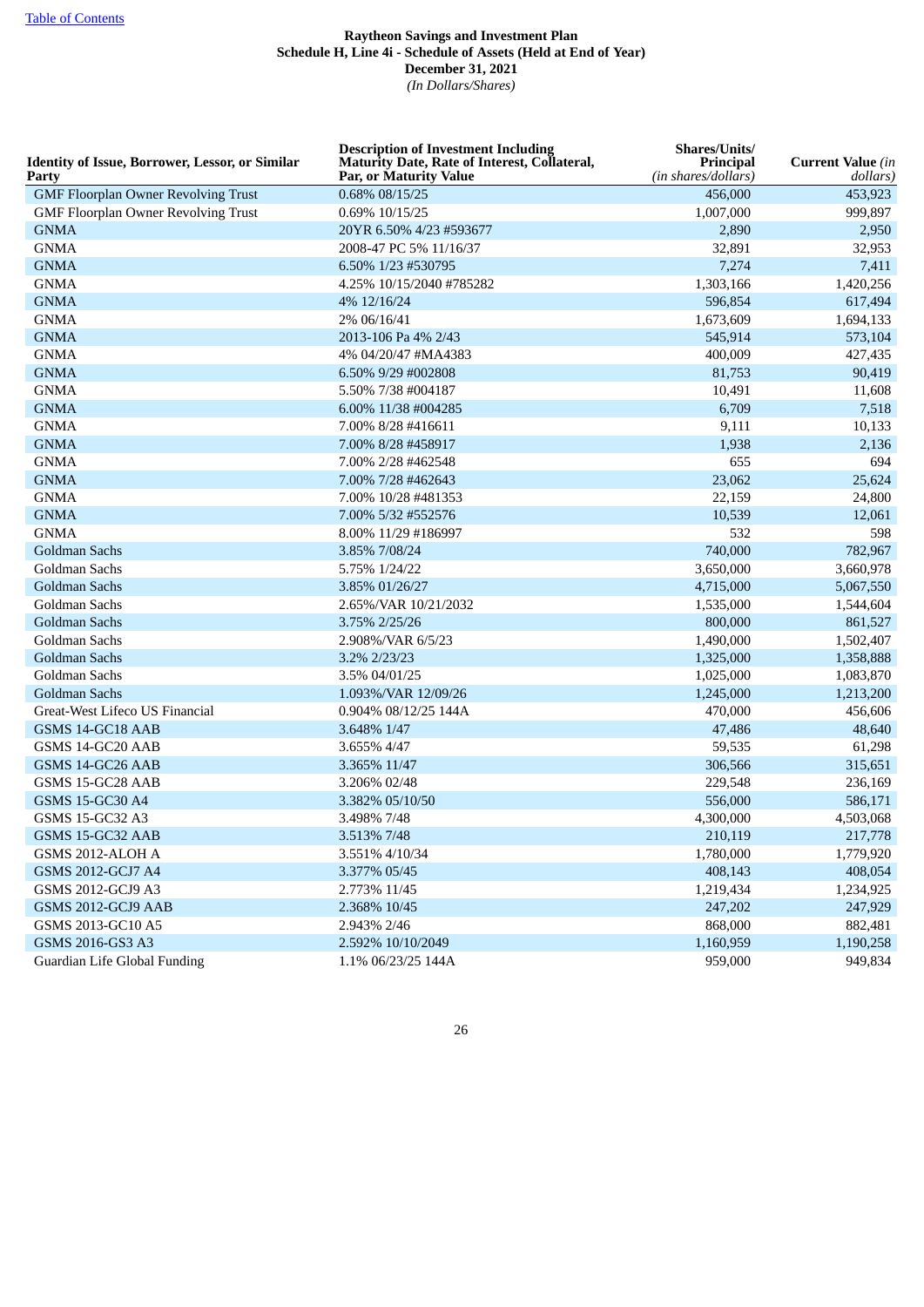| <b>Identity of Issue, Borrower, Lessor, or Similar</b><br>Party | <b>Description of Investment Including</b><br><b>Maturity Date, Rate of Interest, Collateral,</b><br><b>Par, or Maturity Value</b> | Shares/Units/<br>Principal<br>(in shares/dollars) | <b>Current Value</b> (in<br>dollars) |
|-----------------------------------------------------------------|------------------------------------------------------------------------------------------------------------------------------------|---------------------------------------------------|--------------------------------------|
| Guardian Life Global Funding                                    | 1.4% 07/06/27 144A                                                                                                                 | 1,200,000                                         | 1,169,315                            |
| Hart                                                            | 0.38% 05/15/25                                                                                                                     | 981,000                                           | 976,790                              |
| <b>Healthcare Trust</b>                                         | 3.5% 8/1/26                                                                                                                        | 104,000                                           | 110,860                              |
| <b>Healthpeak Properties Inc</b>                                | 3% 1/15/30                                                                                                                         | 1,505,000                                         | 1,579,861                            |
| Highmark Inc                                                    | 1.45% 05/10/2026 144A                                                                                                              | 1,065,000                                         | 1,043,286                            |
| <b>HSBC</b> Holdings                                            | 4.292%/VAR 09/12/26                                                                                                                | 1,050,000                                         | 1,133,587                            |
| <b>HSBC</b> Holdings                                            | 1.645%/VAR 04/18/26                                                                                                                | 1,577,000                                         | 1,563,928                            |
| <b>HSBC</b> Holdings                                            | 0.732%/VAR 08/17/2024                                                                                                              | 1,420,000                                         | 1,407,425                            |
| <b>HSBC</b> Holdings                                            | 3.95%/VAR 5/18/2024                                                                                                                | 650,000                                           | 674,087                              |
| <b>HSBC Holdings</b>                                            | 3.803%/VAR 3/11/25                                                                                                                 | 1,000,000                                         | 1,049,372                            |
| <b>HSBC</b> Holdings                                            | 1.589%/VAR 05/24/27                                                                                                                | 1,000,000                                         | 977,934                              |
| Humana Inc                                                      | 0.65% 08/03/2023                                                                                                                   | 1,200,000                                         | 1,193,768                            |
| <b>Huntington Bancshares</b>                                    | 2.625% 8/6/24                                                                                                                      | 785,000                                           | 808,348                              |
| Hyundai Capital                                                 | 2.375% 02/10/23 144A                                                                                                               | 670,000                                           | 679,274                              |
| Hyundai Capital                                                 | 5.75% 04/06/23 144A                                                                                                                | 1,065,000                                         | 1,124,279                            |
| Hyundai Capital                                                 | 1.8% 10/15/25 144A                                                                                                                 | 850,000                                           | 845,403                              |
| Hyundai Capital                                                 | 1% 09/17/2024 144A                                                                                                                 | 1,100,000                                         | 1,080,990                            |
| <b>IBM</b> Corporation                                          | 1.7% 05/15/27                                                                                                                      | 1,600,000                                         | 1,594,483                            |
| <b>Imperial Tobacco</b>                                         | 3.125% 7/26/24 144A                                                                                                                | 2,180,000                                         | 2,252,591                            |
| ING Group N.V.                                                  | 3.55% 4/9/24                                                                                                                       | 275,000                                           | 288,266                              |
| ING Group N.V.                                                  | 1.4%/VAR 07/01/26 144A                                                                                                             | 1,185,000                                         | 1,172,475                            |
| ING Group N.V.                                                  | 1.726%/VAR 04/01/2027                                                                                                              | 518,000                                           | 514,519                              |
| Intercontinental Exchange                                       | 3.45% 09/21/23                                                                                                                     | 505,000                                           | 525,025                              |
| International Flavors & Fragrances Inc                          | 1.23% 10/01/2025 144A                                                                                                              | 750,000                                           | 733,434                              |
| <b>Intl Finance Corp</b>                                        | 2.875% 07/31/23                                                                                                                    | 3,000,000                                         | 3,101,897                            |
| Ipalco Enterprises Inc                                          | 4.25% 05/01/2030                                                                                                                   | 230,000                                           | 252,416                              |
| Italy Republic of                                               | 2.375% 10/17/24                                                                                                                    | 1,700,000                                         | 1,741,491                            |
| <b>ITC Holdings</b>                                             | 2.7% 11/15/22                                                                                                                      | 523,000                                           | 531,119                              |
| Japan Finance Organization for Municipalities                   | 2.125% 10/23 144A                                                                                                                  | 1,000,000                                         | 1,022,351                            |
| Japan Finance Organization for Municipalities                   | 2.625% 4/20/22 144A                                                                                                                | 1,200,000                                         | 1,207,750                            |
| Japan Finance Organization for Municipalities                   | 3% 3/12/24 144A                                                                                                                    | 400,000                                           | 417,058                              |
| Jersey Central Power & Light                                    | 4.3% 1/15/26 144A                                                                                                                  | 440,000                                           | 477,151                              |
| John Deere Owner Trust                                          | 2.21% 12/15/23                                                                                                                     | 307,486                                           | 309,512                              |
| Johnson & Johnson                                               | 1.3% 09/01/30                                                                                                                      | 1,890,000                                         | 1,821,251                            |
| JP Morgan Chase & Co.                                           | 3.2% 1/25/23                                                                                                                       | 1,000,000                                         | 1,027,120                            |
| JP Morgan Chase & Co.                                           | 3.625% 5/13/24                                                                                                                     | 1,340,000                                         | 1,417,327                            |
| JP Morgan Chase & Co.                                           | 3.2% 6/26                                                                                                                          | 2,060,000                                         | 2,184,466                            |
| JP Morgan Chase & Co.                                           | 2.95% 10/01/26                                                                                                                     | 1,140,000                                         | 1,203,433                            |
| JP Morgan Chase & Co.                                           | 3.702%/VAR 5/6/30                                                                                                                  | 1,810,000                                         | 1,978,062                            |
| JP Morgan Chase & Co.                                           | 2.956%/VAR 05/13/31                                                                                                                | 2,135,000                                         | 2,210,523                            |
| JP Morgan Chase & Co.                                           | 2.58%/VAR 04/22/2032                                                                                                               | 1,845,000                                         | 1,868,707                            |
| JP Morgan Chase & Co.                                           | 3.559%/VAR 04/23/24                                                                                                                | 850,000                                           | 878,379                              |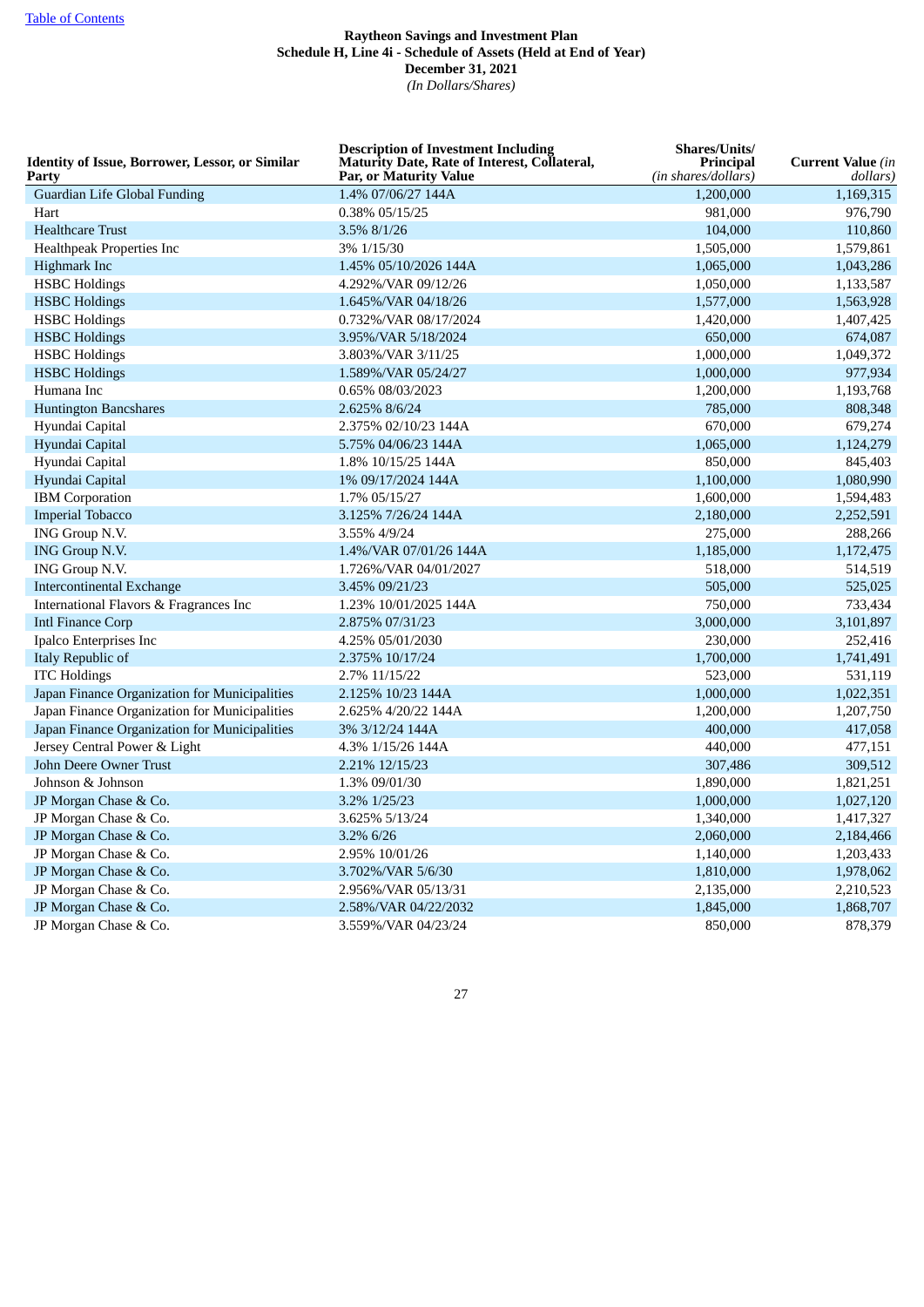| <b>Identity of Issue, Borrower, Lessor, or Similar</b><br>Party | <b>Description of Investment Including</b><br>Maturity Date, Rate of Interest, Collateral,<br>Par, or Maturity Value | Shares/Units/<br>Principal<br>(in shares/dollars) | <b>Current Value</b> (in<br>dollars) |
|-----------------------------------------------------------------|----------------------------------------------------------------------------------------------------------------------|---------------------------------------------------|--------------------------------------|
| JP Morgan Chase & Co.                                           | 4.023/VAR 12/05/24                                                                                                   | 1,100,000                                         | 1,159,804                            |
| JP Morgan Chase & Co.                                           | 2.083%/VAR 04/22/26                                                                                                  | 1,000,000                                         | 1,014,969                            |
| JP Morgan Chase & Co.                                           | 1.514%/VAR 06/01/24                                                                                                  | 960,000                                           | 967,288                              |
| JP Morgan Chase & Co.                                           | 1.045%/VAR 11/19/26                                                                                                  | 1,250,000                                         | 1,217,760                            |
| JP Morgan Chase & Co.                                           | 0.824%/VAR 06/01/2025                                                                                                | 963,000                                           | 951,757                              |
| JP Morgan Chase & Co.                                           | 1.47%/VAR 09/22/2027                                                                                                 | 1,200,000                                         | 1,176,272                            |
| JPMBB 13-C12 ASB                                                | 3.157% 07/45                                                                                                         | 253,114                                           | 254,384                              |
| <b>JPMBB 14-C22 A3A1</b>                                        | 3.5379% 9/47                                                                                                         | 1,770,212                                         | 1,832,744                            |
| <b>JPMBB 15-C27 A3A1</b>                                        | 2.9202% 2/48                                                                                                         | 3,580,299                                         | 3,682,625                            |
| <b>JPMBB 15-C32 A4</b>                                          | 3.3293% 11/48                                                                                                        | 3,000,000                                         | 3,080,242                            |
| JPMBB Commercial Mortgage Securities Trust<br>2014              | 3.8012% 9/15/47                                                                                                      | 711,000                                           | 749,314                              |
| JPMBB Commercial Mortgage Securities Trust<br>2015              | 3.6108% 5/15/48                                                                                                      | 373,000                                           | 394,374                              |
| JPMCC 12-C8 ASB                                                 | 2.3791% 10/45                                                                                                        | 316,038                                           | 317,105                              |
| <b>JPMCC 13-C10 A5</b>                                          | 3.1425% 12/47                                                                                                        | 1,065,883                                         | 1,084,806                            |
| JPMCC 16-JP4 A2                                                 | 2.9343% 12/49                                                                                                        | 65,896                                            | 65,870                               |
| <b>JPMCC 17-JP5 A3</b>                                          | 3.3422% 03/50                                                                                                        | 2,100,000                                         | 2,118,733                            |
| <b>JPMCC 2012-C8 A3</b>                                         | 2.8291% 10/45                                                                                                        | 364,443                                           | 367,353                              |
| KIND 2021-KDIP A                                                | 1ML+55 12/15/2037                                                                                                    | 248,693                                           | 247,146                              |
| Kinder Morgan Energy Partners, L.P.                             | 3.5% 9/1/23                                                                                                          | 492,000                                           | 508,613                              |
| Kinder Morgan Inc                                               | 2% 02/15/31                                                                                                          | 2,095,000                                         | 1,993,602                            |
| KNDL 2019-KNSQ Mortgage Trust                                   | 1ML+80 5/15/36                                                                                                       | 965,000                                           | 964,118                              |
| Lennox International Inc                                        | 1.7% 08/01/27                                                                                                        | 185,000                                           | 181,775                              |
| <b>Liberty Mutual</b>                                           | 4.569% 2/1/29 144A                                                                                                   | 1,320,000                                         | 1,516,814                            |
| Lloyds Bank plc                                                 | 3.87%/VAR 07/09/25                                                                                                   | 4,320,000                                         | 4,563,553                            |
| Lloyds Bank plc                                                 | 2.438%/VAR 02/05/26                                                                                                  | 1,004,000                                         | 1,023,561                            |
| Lloyds Bank plc                                                 | 1.326%/VAR 06/15/23                                                                                                  | 610,000                                           | 611,025                              |
| Lloyds Bank plc                                                 | 0.695%/VAR 05/11/2024                                                                                                | 825,000                                           | 821,727                              |
| Macquarie                                                       | 1.34%/VAR 01/12/2027 144A                                                                                            | 630,000                                           | 612,953                              |
| Macquarie                                                       | 1.201%/VAR 10/14/2025 144A                                                                                           | 1,135,000                                         | 1,125,028                            |
| Manitoba Provence                                               | 2.125% 6/26                                                                                                          | 100,000                                           | 103,114                              |
| Manitoba Provence                                               | 2.6% 4/16/24                                                                                                         | 1,170,000                                         | 1,212,611                            |
| Marsh & Mclennan                                                | 3.875% 3/15/24                                                                                                       | 393,000                                           | 415,648                              |
| Marvell Technology Inc                                          | 1.65% 04/15/2026                                                                                                     | 1,225,000                                         | 1,210,521                            |
| Mcdonalds                                                       | 3.3% 07/01/25                                                                                                        | 177,000                                           | 187,633                              |
| <b>Medtronic Inc</b>                                            | 3.5% 3/15/25                                                                                                         | 1,224,000                                         | 1,303,164                            |
| Mercedes Benz Auto Lease Trust                                  | 2.0% 10/17/22                                                                                                        | 510,633                                           | 511,531                              |
| Mercedes Benz Auto Lease Trust                                  | 1.88% 09/15/25                                                                                                       | 631,000                                           | 635,200                              |
| Mercedes Benz Auto Lease Trust                                  | 0.460% 06/15/2026                                                                                                    | 3,000,000                                         | 2,965,168                            |
| Mercedes Benz Auto Lease Trust                                  | 0.4% 11/15/23                                                                                                        | 485,000                                           | 484,418                              |
| MetLife Global Funding I                                        | 0.9% 06/08/23 144A                                                                                                   | 745,000                                           | 747,037                              |
| Mid-Atlantic Interstate Transmission                            | 4.1% 5/28 144A                                                                                                       | 860,000                                           | 944,585                              |
| Mitsubishi UFJ Financial Corp                                   | 3.407% 03/07/2024                                                                                                    | 3,080,000                                         | 3,224,241                            |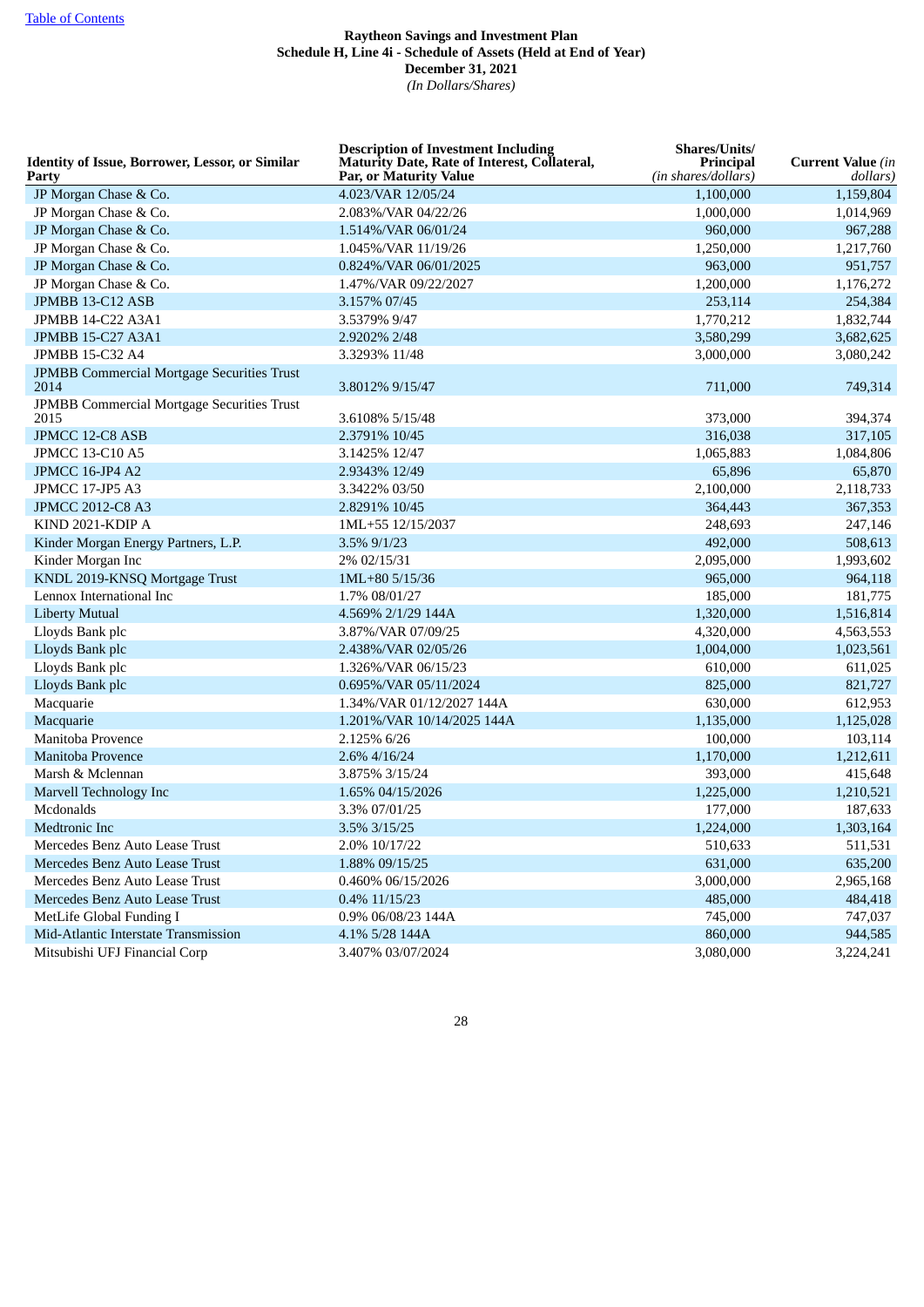| <b>Identity of Issue, Borrower, Lessor, or Similar</b><br>Party | <b>Description of Investment Including</b><br>Maturity Date, Rate of Interest, Collateral,<br>Par, or Maturity Value | Shares/Units/<br><b>Principal</b><br>(in shares/dollars) | <b>Current Value</b> (in<br>dollars) |
|-----------------------------------------------------------------|----------------------------------------------------------------------------------------------------------------------|----------------------------------------------------------|--------------------------------------|
| Mitsubishi UFJ Financial Corp                                   | 1.412% 07/17/25                                                                                                      | 2,370,000                                                | 2,356,820                            |
| Mitsubishi UFJ Financial Corp                                   | 0.848%/VAR 09/15/24                                                                                                  | 1,000,000                                                | 995,048                              |
| Mitsubishi UFJ Financial Corp                                   | 0.953%/VAR 07/19/2025                                                                                                | 1,000,000                                                | 987,732                              |
| Mitsubishi UFJ Financial Corp                                   | 1.64%/VAR 10/13/2027                                                                                                 | 1,200,000                                                | 1,184,320                            |
| Mitsubishi UFJ Financial Corp                                   | 2.193% 02/25/25                                                                                                      | 1,100,000                                                | 1,121,778                            |
| Mizuho Financial Group                                          | 3.922/VAR 9/24                                                                                                       | 3,870,000                                                | 4,042,992                            |
| Mizuho Financial Group                                          | 1.234%/VAR 5/22/2027                                                                                                 | 2,245,000                                                | 2,176,602                            |
| Mizuho Financial Group                                          | 0.849%/VAR 09/08/24                                                                                                  | 600,000                                                  | 596,882                              |
| Mondelez Intl Holdings NETH B                                   | 0.75% 09/24/2024 144A                                                                                                | 1,091,000                                                | 1,072,694                            |
| <b>Moodys Corp</b>                                              | 3.75% 03/24/25                                                                                                       | 409,000                                                  | 436,925                              |
| <b>Morgan Stanley</b>                                           | 3.772%/VAR 01/24/29                                                                                                  | 270,000                                                  | 293,807                              |
| <b>Morgan Stanley</b>                                           | 4% 07/23/25                                                                                                          | 320,000                                                  | 346,797                              |
| <b>Morgan Stanley</b>                                           | 1.794%/VAR 02/13/32                                                                                                  | 2,225,000                                                | 2,106,063                            |
| <b>Morgan Stanley</b>                                           | 3.75% 2/25/23                                                                                                        | 465,000                                                  | 480,943                              |
| <b>Morgan Stanley</b>                                           | 3.875% 04/29/2024                                                                                                    | 1,355,000                                                | 1,436,423                            |
| <b>Morgan Stanley</b>                                           | 3.875% 01/27/26                                                                                                      | 1,455,000                                                | 1,573,337                            |
| <b>Morgan Stanley</b>                                           | 3.625% 01/20/27                                                                                                      | 2,540,000                                                | 2,753,763                            |
| <b>Morgan Stanley</b>                                           | 2.511%/VAR 10/20/2032                                                                                                | 805,000                                                  | 804,144                              |
| Morgan Stanley                                                  | 1.593%/VAR 05/04/2027                                                                                                | 2,415,000                                                | 2,391,193                            |
| <b>Morgan Stanley</b>                                           | 3.737%/VAR 4/24                                                                                                      | 3,375,000                                                | 3,491,578                            |
| <b>Morgan Stanley</b>                                           | 2.188%/VAR 04/28/26                                                                                                  | 3,625,000                                                | 3,696,112                            |
| <b>Morgan Stanley</b>                                           | 0.79%/VAR 05/30/2025                                                                                                 | 1,225,000                                                | 1,208,991                            |
| <b>Morgan Stanley</b>                                           | 3.17% 11/10/36                                                                                                       | 623,000                                                  | 637,994                              |
| <b>Morgan Stanley</b>                                           | 0.731%/VAR 04/05/2024                                                                                                | 1,000,000                                                | 996,899                              |
| <b>Mosaic Co New</b>                                            | 4.25% 11/15/23                                                                                                       | 2,275,000                                                | 2,392,867                            |
| <b>MPLX LP</b>                                                  | 4.125% 03/01/27                                                                                                      | 380,000                                                  | 415,749                              |
| <b>MPLX LP</b>                                                  | 4% 03/15/2028                                                                                                        | 1,225,000                                                | 1,327,484                            |
| <b>MPLX LP</b>                                                  | 2.65% 08/15/30                                                                                                       | 1,175,000                                                | 1,169,632                            |
| MSBAM 13-C13 ASB                                                | 3.557% 11/46                                                                                                         | 218,373                                                  | 222,833                              |
| MSBAM 15-C22 ASB                                                | 3.04% 4/15/48                                                                                                        | 138,106                                                  | 141,413                              |
| <b>MSBAM 2013-C8 A4</b>                                         | 3.134% 12/48                                                                                                         | 703,000                                                  | 713,679                              |
| <b>MSBAM 2014-C16 ASB</b>                                       | 3.477% 6/47                                                                                                          | 223,843                                                  | 229,645                              |
| <b>MSBAM 2014-C17 ASB</b>                                       | 3.477% 8/47                                                                                                          | 337,179                                                  | 346,741                              |
| MSBAM 2015-C21 A3                                               | 3.077% 3/48                                                                                                          | 5,319,700                                                | 5,399,309                            |
| <b>MSBAM 2015-C21 ASB</b>                                       | 3.15% 03/48                                                                                                          | 65,574                                                   | 67,502                               |
| MSBAM 2016-C28 A3                                               | 3.272% 01/15/49                                                                                                      | 222,111                                                  | 228,483                              |
| MSBAM 2016-C32 A3                                               | 3.46% 12/15/2049                                                                                                     | 1,185,492                                                | 1,249,048                            |
| MSC 2015-MS1 A3                                                 | 3.51% 5/48                                                                                                           | 3,500,000                                                | 3,656,721                            |
| <b>MSC 2021-L5 ASB</b>                                          | 2.43% 05/15/2054                                                                                                     | 1,800,000                                                | 1,833,879                            |
| <b>MSC 2021-L6 ASB</b>                                          | 2.25% 06/15/2054                                                                                                     | 2,900,000                                                | 2,941,449                            |
| <b>MUFG Union Bank</b>                                          | 3.15% 4/1/22                                                                                                         | 2,275,000                                                | 2,284,859                            |
| Mylan, Inc                                                      | 4.55% 4/15/28                                                                                                        | 1,410,000                                                | 1,578,252                            |
| National Bank of Canada                                         | 0.55%/VAR 11/15/24                                                                                                   | 506,000                                                  | 500,107                              |
| Nationwide Building Society                                     | 3.622%/VAR 4/26/23                                                                                                   | 2,760,000                                                | 2,782,451                            |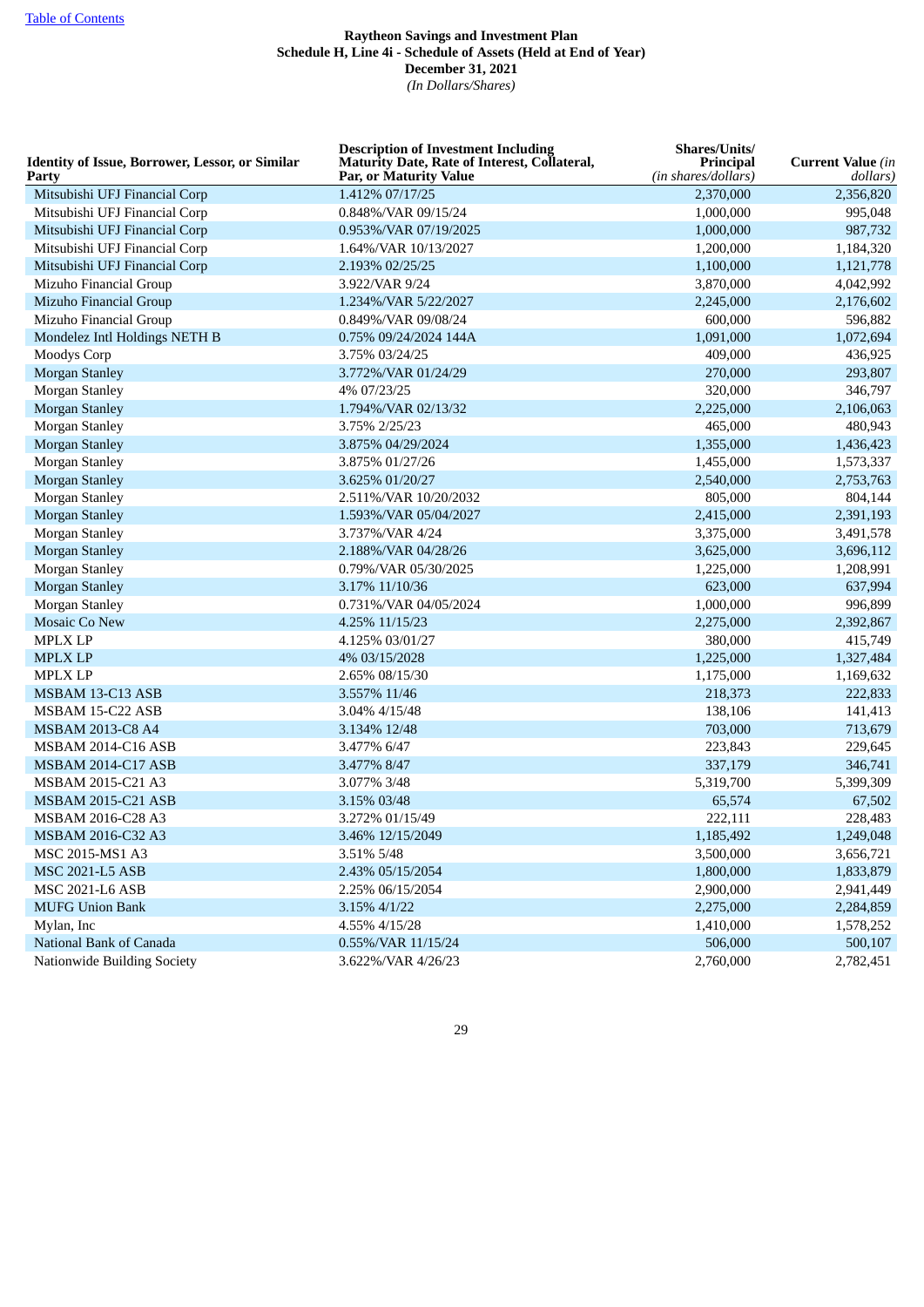| <b>Identity of Issue, Borrower, Lessor, or Similar</b><br>Party | <b>Description of Investment Including</b><br>Maturity Date, Rate of Interest, Collateral,<br>Par, or Maturity Value | Shares/Units/<br><b>Principal</b><br>(in shares/dollars) | <b>Current Value</b> (in<br>dollars) |
|-----------------------------------------------------------------|----------------------------------------------------------------------------------------------------------------------|----------------------------------------------------------|--------------------------------------|
| Natwest Group plc                                               | 1.642%/VAR 06/14/2027                                                                                                | 1,642,000                                                | 1,619,483                            |
| Natwest Markets plc                                             | 3.625% 9/29/22 144A                                                                                                  | 2,340,000                                                | 2,392,180                            |
| Natwest Markets plc                                             | 1.6% 09/29/2026 144A                                                                                                 | 1,465,000                                                | 1,441,010                            |
| Natwest Markets plc                                             | 0.8% 08/12/2024 144A                                                                                                 | 630,000                                                  | 619,586                              |
| New York City Transitional Finance Authority<br>(TFA)           | 2.05% 08/01/23                                                                                                       | 225,000                                                  | 229,088                              |
| New York City Transitional Finance Authority                    |                                                                                                                      |                                                          |                                      |
| (TFA)                                                           | 2.85% 02/01/24                                                                                                       | 210,000                                                  | 217,713                              |
| New York State Urban Development Corporation                    | 2.67% 03/15/23                                                                                                       | 525,000                                                  | 537,677                              |
| New York State Urban Development Corporation                    | 2.7% 03/15/23                                                                                                        | 665,000                                                  | 681,295                              |
| NextEra Energy Capital Holdings, Inc.                           | 2.25% 06/01/30                                                                                                       | 1,225,000                                                | 1,217,632                            |
| NextEra Energy Capital Holdings, Inc.                           | 0.65% 03/01/2023                                                                                                     | 2,585,000                                                | 2,579,769                            |
| Nisource Inc                                                    | 0.95% 08/15/25                                                                                                       | 1,261,000                                                | 1,227,413                            |
| Nomura Holdings Inc                                             | 1.851% 07/16/25                                                                                                      | 1,490,000                                                | 1,489,034                            |
| NRG Energy Inc                                                  | 2% 12/02/25 144A                                                                                                     | 2,945,000                                                | 2,963,677                            |
| <b>NTT Finance Corp</b>                                         | 0.583% 03/01/2024 144A                                                                                               | 522,000                                                  | 515,943                              |
| <b>NTT Finance Corp</b>                                         | 1.162% 04/03/2026 144A                                                                                               | 1,096,000                                                | 1,075,226                            |
| <b>Nutrien Limited</b>                                          | 3.15% 10/01/22                                                                                                       | 250,000                                                  | 253,089                              |
| <b>OGE Energy Corp</b>                                          | 0.703% 05/26/2023                                                                                                    | 1,380,000                                                | 1,373,636                            |
| Oneok Inc                                                       | 4% 07/13/27                                                                                                          | 590,000                                                  | 637,859                              |
| Oneok Inc                                                       | 4.55% 7/15/28                                                                                                        | 1,635,000                                                | 1,805,040                            |
| Oneok Inc                                                       | 3.1% 03/15/30                                                                                                        | 985,000                                                  | 1,003,231                            |
| <b>Oneok Partners</b>                                           | 3.375% 10/01/22                                                                                                      | 1,145,000                                                | 1,158,677                            |
| <b>Ontario Province</b>                                         | 3.4% 10/17/23                                                                                                        | 2,205,000                                                | 2,305,261                            |
| <b>Oracle Corp</b>                                              | 1.65% 03/25/2026                                                                                                     | 1,892,000                                                | 1,877,371                            |
| Otis Worldwide Corp                                             | 2.056% 04/05/25                                                                                                      | 1,100,000                                                | 1,118,287                            |
| Pacific Life GF II                                              | 1.2% 06/24/25 144A                                                                                                   | 693,000                                                  | 684,369                              |
| Paypal Holdings Inc                                             | 1.35% 06/01/23                                                                                                       | 449,000                                                  | 452,645                              |
| Paypal Holdings Inc                                             | 1.65% 06/01/25                                                                                                       | 353,000                                                  | 357,314                              |
| People's United                                                 | 3.65% 12/06/22                                                                                                       | 995,000                                                  | 1,014,248                            |
| Perkinelmer Inc                                                 | 0.85% 09/15/2024                                                                                                     | 1,190,000                                                | 1,173,067                            |
| Pertamina Persero PT                                            | 4.3% 05/20/2023 144A                                                                                                 | 1,200,000                                                | 1,243,725                            |
| <b>Philip Morris</b>                                            | 2.875% 5/1/24                                                                                                        | 870,000                                                  | 904,480                              |
| Philip Morris                                                   | 1.5% 05/01/25                                                                                                        | 597,000                                                  | 597,558                              |
| <b>Philip Morris</b>                                            | 0.875% 05/01/26                                                                                                      | 573,000                                                  | 552,262                              |
| Phillips 66                                                     | 3.85% 04/09/25                                                                                                       | 1,795,000                                                | 1,913,944                            |
| <b>Pioneer Natural Resource</b>                                 | 1.9% 08/15/30                                                                                                        | 1,655,000                                                | 1,571,822                            |
| <b>Pioneer Natural Resource</b>                                 | 0.55% 05/15/2023                                                                                                     | 954,000                                                  | 950,355                              |
| Plains All American Pipeline                                    | 2.85% 1/31/23                                                                                                        | 800,000                                                  | 810,980                              |
| Plains All American Pipeline                                    | 4.5% 12/26                                                                                                           | 800,000                                                  | 878,230                              |
| <b>PNC Bank</b>                                                 | 3.8% 7/25/23                                                                                                         | 460,000                                                  | 479,353                              |
| <b>PNC Financial Services</b>                                   | 3.45% 4/23/29                                                                                                        | 970,000                                                  | 1,056,178                            |
| Pricoa Glbl                                                     | 2.4% 9/23/24 144A                                                                                                    | 1,000,000                                                | 1,032,327                            |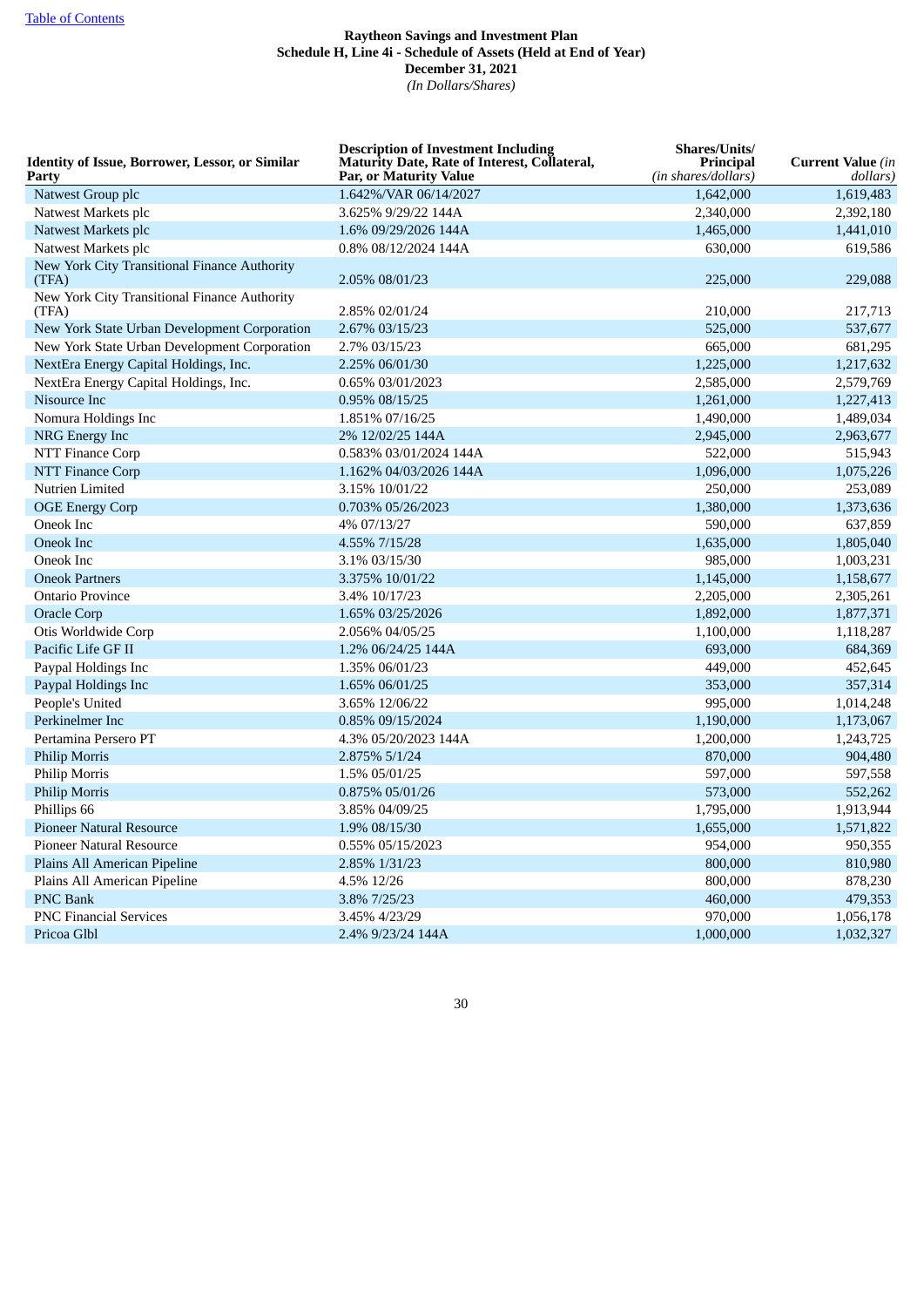| <b>Identity of Issue, Borrower, Lessor, or Similar</b><br>Party | <b>Description of Investment Including</b><br>Maturity Date, Rate of Interest, Collateral,<br>Par, or Maturity Value | Shares/Units/<br>Principal<br>(in shares/dollars) | <b>Current Value</b> (in<br>dollars) |
|-----------------------------------------------------------------|----------------------------------------------------------------------------------------------------------------------|---------------------------------------------------|--------------------------------------|
| Principal Financial Group                                       | 3.3% 9/15/22                                                                                                         | 460,000                                           | 468,956                              |
| Province of Alberta                                             | 1% 05/20/25                                                                                                          | 2,000,000                                         | 1,983,860                            |
| Pt Holdings Co Inc (Unlist)                                     |                                                                                                                      | 525                                               |                                      |
| Public Service Electric and Gas Company                         | 3.65% 9/01/28                                                                                                        | 2,900,000                                         | 3,182,723                            |
| Public Service Enterprise                                       | 0.8% 08/15/25                                                                                                        | 1,175,000                                         | 1,143,925                            |
| Quebec Province                                                 | 0.6% 07/23/25                                                                                                        | 2,500,000                                         | 2,442,978                            |
| Quebec Province                                                 | 2.75% 4/12/27                                                                                                        | 480,000                                           | 510,158                              |
| Quebec Province                                                 | 7.14% 2/27/26                                                                                                        | 630,000                                           | 745,189                              |
| Regeneron Pharmaceutical                                        | 1.75% 09/15/30                                                                                                       | 1,075,000                                         | 1,016,576                            |
| <b>Regions Financial Corp</b>                                   | 2.25% 05/18/25                                                                                                       | 526,000                                           | 536,294                              |
| Republic Services Inc                                           | 0.875% 11/15/25                                                                                                      | 1,250,000                                         | 1,214,899                            |
| <b>Roper Technologies</b>                                       | 3.65% 09/15/2023                                                                                                     | 547,000                                           | 569,407                              |
| Ross Stores Inc                                                 | 1.875% 04/15/31                                                                                                      | 2,700,000                                         | 2,588,421                            |
| Ross Stores Inc                                                 | 0,875% 04/15/26                                                                                                      | 942,000                                           | 912,734                              |
| Royal Bank of Canada                                            | 3.7% 10/5/23                                                                                                         | 850,000                                           | 891,584                              |
| Royal Bank of Canada                                            | 2.55% 7/16/24                                                                                                        | 1,103,000                                         | 1,139,565                            |
| Royal Bank of Canada                                            | 1.15% 06/10/25                                                                                                       | 1,000,000                                         | 991,358                              |
| <b>Royal Bank of Scotland</b>                                   | 3.498/VAR 5/23                                                                                                       | 2,230,000                                         | 2,249,486                            |
| Royal Bank of Scotland                                          | 2.359%/VAR 05/22/24                                                                                                  | 650,000                                           | 660,377                              |
| Royal Bank of Scotland                                          | 4.519%/VAR 06/25/20                                                                                                  | 1,029,000                                         | 1,076,464                            |
| Ryder System Inc                                                | 3.35% 09/01/25                                                                                                       | 540,000                                           | 570,522                              |
| Santander UK Group Holdings plc                                 | 4.796%/VAR 11/15/2024                                                                                                | 1,380,000                                         | 1,464,678                            |
| Santander UK Group Holdings plc                                 | 1.532%/VAR 08/21/2026                                                                                                | 1,300,000                                         | 1,278,747                            |
| <b>Schlumberger Holdings Corporation</b>                        | 2.4 8/01/22 144                                                                                                      | 1,850,000                                         | 1,861,682                            |
| Servicenow Inc                                                  | 1.4% 09/01/30                                                                                                        | 1,395,000                                         | 1,298,473                            |
| Shell International Finance                                     | 3.5% 11/13/23                                                                                                        | 250,000                                           | 261,552                              |
| Shire US                                                        | 3.2% 9/23/26                                                                                                         | 2,200,000                                         | 2,333,463                            |
| Siemens Financierings                                           | 0.65% 03/11/2024 144A                                                                                                | 775,000                                           | 768,632                              |
| Siemens Financierings                                           | 1.2% 03/11/2026 144A                                                                                                 | 820,000                                           | 806,619                              |
| <b>Simon Property</b>                                           | 2.75% 06/01/23                                                                                                       | 518,000                                           | 529,508                              |
| Societe Generale                                                | 2.625% 01/22/25 144A                                                                                                 | 2,175,000                                         | 2,229,804                            |
| Societe Generale                                                | 1.792%/VAR 06/09/2027 144A                                                                                           | 1,814,000                                         | 1,775,171                            |
| Societe Generale                                                | 2.625% 10/16/2024 144A                                                                                               | 200,000                                           | 205,442                              |
| Societe Generale                                                | 1.488%/VAR 12/14/26 144A                                                                                             | 1,426,000                                         | 1,388,845                            |
| Southern California Edison Co                                   | 1.1% 04/01/2024                                                                                                      | 1,535,000                                         | 1,529,169                            |
| Southern Company                                                | 0.6% 02/26/2024                                                                                                      | 464,000                                           | 458,025                              |
| Southwestern Elec Power Co                                      | 1.65% 03/15/2026                                                                                                     | 760,000                                           | 753,782                              |
| <b>SRT 2020-B</b>                                               | 0.57% 04/22/24                                                                                                       | 1,113,000                                         | 1,108,921                            |
| <b>SRT 2021-A</b>                                               | 0.51% 07/22/2024                                                                                                     | 659,000                                           | 654,460                              |
| <b>SSM Health Care Corporation</b>                              | 3.688% 6/1/23                                                                                                        | 470,000                                           | 483,703                              |
| <b>SSTRT 19-1A A3</b>                                           | 2.986% 2/27/23                                                                                                       | 51,956                                            | 52,081                               |
| <b>Standard Chartered Bank</b>                                  | 2.819%/VAR 01/30/26 144A                                                                                             | 530,000                                           | 543,296                              |
| <b>Standard Chartered Bank</b>                                  | 3ML+1.15 1/20/23                                                                                                     | 1,790,000                                         | 1,792,565                            |
| <b>Standard Chartered Bank</b>                                  | 1.456%/VAR 01/14/2027 144A                                                                                           | 755,000                                           | 731,244                              |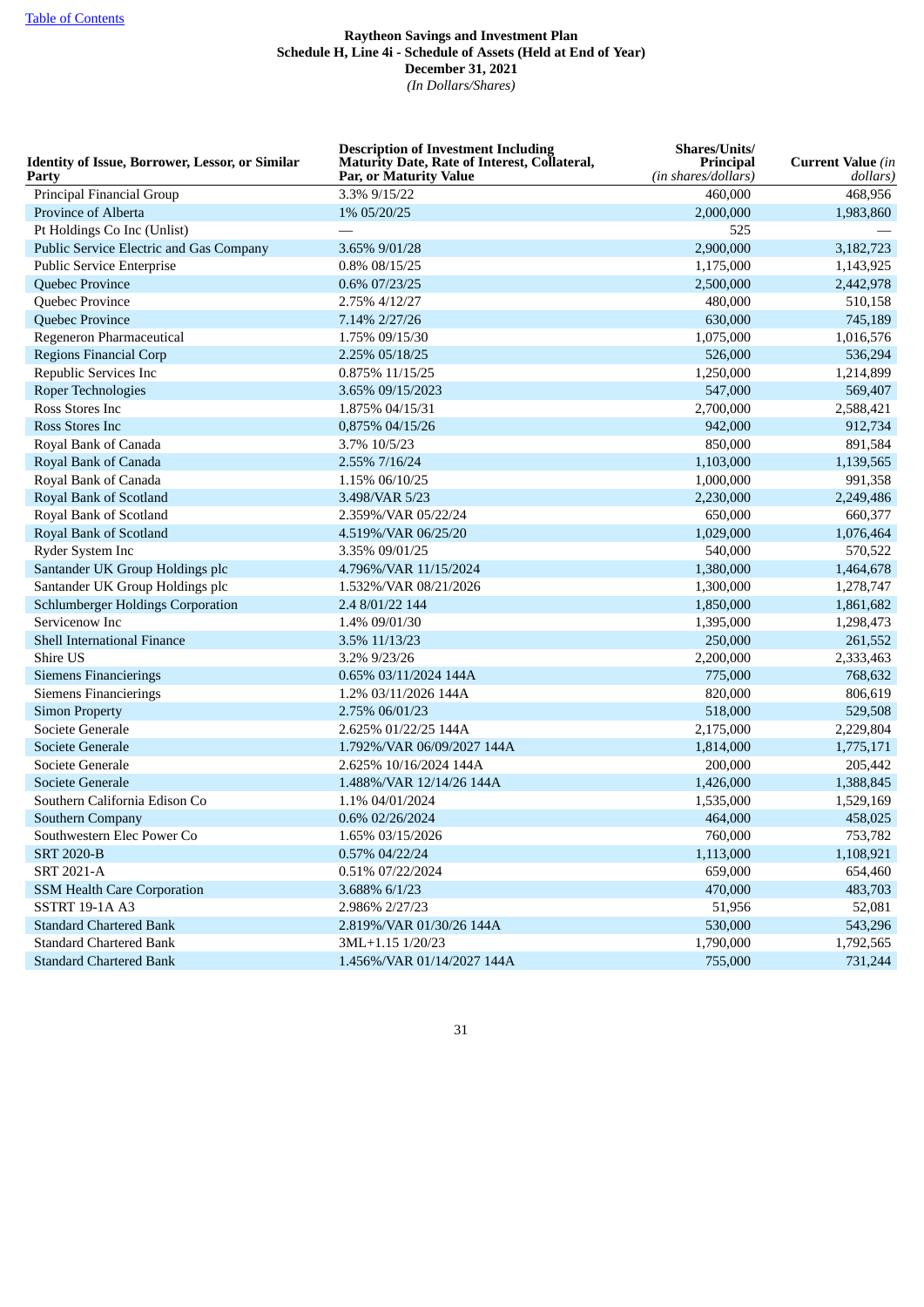| <b>Identity of Issue, Borrower, Lessor, or Similar</b><br>Party | <b>Description of Investment Including</b><br>Maturity Date, Rate of Interest, Collateral,<br>Par, or Maturity Value | <b>Shares/Units/</b><br>Principal<br>(in shares/dollars) | <b>Current Value</b> (in<br>dollars) |
|-----------------------------------------------------------------|----------------------------------------------------------------------------------------------------------------------|----------------------------------------------------------|--------------------------------------|
| <b>Starbucks Corp</b>                                           | 3.8% 08/15/2025                                                                                                      | 420,000                                                  | 453,116                              |
| <b>State Street Corp</b>                                        | 2.2% 03/03/2031                                                                                                      | 2,805,000                                                | 2,780,404                            |
| <b>State Street Corp</b>                                        | 2.901%/VAR 03/30/26                                                                                                  | 52,000                                                   | 54,369                               |
| <b>State Street Government Short Term Investments</b><br>Fund   |                                                                                                                      | 17,381,224                                               | 17,381,224                           |
| <b>Stellantis Finance US Inc</b>                                | 1.711% 01/29/2027 144A                                                                                               | 960,000                                                  | 943,604                              |
| Sumitomo Mitsui Banking Corp                                    | 2.696% 7/16/24                                                                                                       | 1,085,000                                                | 1,120,452                            |
| Sumitomo Mitsui Banking Corp                                    | 1.474% 07/08/25                                                                                                      | 1,720,000                                                | 1,710,993                            |
| Sumitomo Mitsui Banking Corp                                    | 0.948% 01/12/2026                                                                                                    | 715,000                                                  | 694,458                              |
| Sumitomo Mitsui Banking Corp                                    | 0.508% 01/12/2024                                                                                                    | 200,000                                                  | 197,664                              |
| Sumitomo Mitsui Banking Corp                                    | 1.402% 09/17/2026                                                                                                    | 1,200,000                                                | 1,171,269                            |
| <b>Suntrust Banks Inc.</b>                                      | 3.2% 4/1/24                                                                                                          | 850,000                                                  | 889,752                              |
| Swiss Re Treasury (US) Corp                                     | 2.875% 12/22 144A                                                                                                    | 580,000                                                  | 588,952                              |
| Synovus Bank GA                                                 | 2.289%/VAR 02/10/23                                                                                                  | 252,000                                                  | 252,195                              |
| <b>TAOT 2019-B</b>                                              | 2.57% 8/15/23                                                                                                        | 540,679                                                  | 544,675                              |
| <b>Tennessee Valley Authority</b>                               | 7.125% 5/01/30                                                                                                       | 130,000                                                  | 184,945                              |
| <b>Tennessee Valley Authority</b>                               | 2.875% 02/01/27                                                                                                      | 235,000                                                  | 251,252                              |
| <b>Texas Eastern Transmission LP</b>                            | 2.8% 10/15/22 144A                                                                                                   | 4,000,000                                                | 4,043,373                            |
| <b>Textron Inc</b>                                              | 3.9% 9/17/29                                                                                                         | 1,140,000                                                | 1,251,655                            |
| Thermo Fisher Scientific Inc                                    | 1.215% 10/18/2024                                                                                                    | 1,150,000                                                | 1,148,724                            |
| Time Warner Inc.                                                | 8.375% 7/15/33                                                                                                       | 1,350,000                                                | 1,965,623                            |
| T-Mobile USA Inc                                                | 3.5% 04/15/2025                                                                                                      | 3,485,000                                                | 3,692,267                            |
| T-Mobile USA Inc                                                | 2.05% 02/15/2028                                                                                                     | 2,205,000                                                | 2,188,699                            |
| T-Mobile USA Inc                                                | 1.5% 02/15/2026                                                                                                      | 1,775,000                                                | 1,753,353                            |
| <b>Toyota Motor Corp</b>                                        | 0.5% 08/14/23                                                                                                        | 575,000                                                  | 572,880                              |
| Transcontinental Gas Pipe Line Company                          | 4% 03/15/28                                                                                                          | 1,285,000                                                | 1,404,093                            |
| Transcontinental Gas Pipe Line Company                          | 3.25% 05/15/30                                                                                                       | 770,000                                                  | 811,587                              |
| <b>Truist Bank</b>                                              | 1.5% 03/10/25                                                                                                        | 1,000,000                                                | 1,005,773                            |
| <b>Truist Financial Corp</b>                                    | 1.2% 08/05/25                                                                                                        | 1,000,000                                                | 991,773                              |
| <b>UBS</b>                                                      | 1.364%/VAR 01/30/27 144A                                                                                             | 1,700,000                                                | 1,661,624                            |
| <b>UBS</b>                                                      | 4.0484% 5/15/51                                                                                                      | 4,200,000                                                | 4,598,391                            |
| <b>UBS</b>                                                      | 4.125% 09/25 144A                                                                                                    | 1,105,000                                                | 1,193,015                            |
| <b>UBS</b>                                                      | 1.494%/VAR 08/10/2027 144A                                                                                           | 735,000                                                  | 717,014                              |
| <b>UBS</b>                                                      | 3.225% 08/15/2050                                                                                                    | 1,400,000                                                | 1,458,477                            |
| <b>UBS</b>                                                      | 1.008%/VAR 07/30/24 144A                                                                                             | 1,081,000                                                | 1,077,549                            |
| Unicredit Spa                                                   | 1.982%/VAR 06/03/2027 144A                                                                                           | 1,115,000                                                | 1,086,316                            |
| <b>US Treasury Bond</b>                                         | 6.25% 8/15/43                                                                                                        | 1,095,000                                                | 1,194,577                            |
| <b>US Treasury Bond</b>                                         | 0.125% 09/15/23                                                                                                      | 58,245,000                                               | 57,712,605                           |
| <b>US Treasury Bond</b>                                         | 0.125% 10/15/23                                                                                                      | 14,760,000                                               | 14,612,400                           |
| <b>US Treasury Bond</b>                                         | 0.25% 10/31/25                                                                                                       | 17,155,000                                               | 16,580,710                           |
| <b>US Treasury Bond</b>                                         | 0.375% 01/31/2026                                                                                                    | 39,240,000                                               | 37,961,635                           |
| <b>US Treasury Bond</b>                                         | 0.125% 03/31/2023                                                                                                    | 5,995,000                                                | 5,967,367                            |
| <b>US Treasury Bond</b>                                         | 0.75% 04/30/2026                                                                                                     | 23,580,000                                               | 23,113,005                           |
| <b>US Treasury Bond</b>                                         | 0.25% 05/15/2024                                                                                                     | 61,680,000                                               | 60,839,128                           |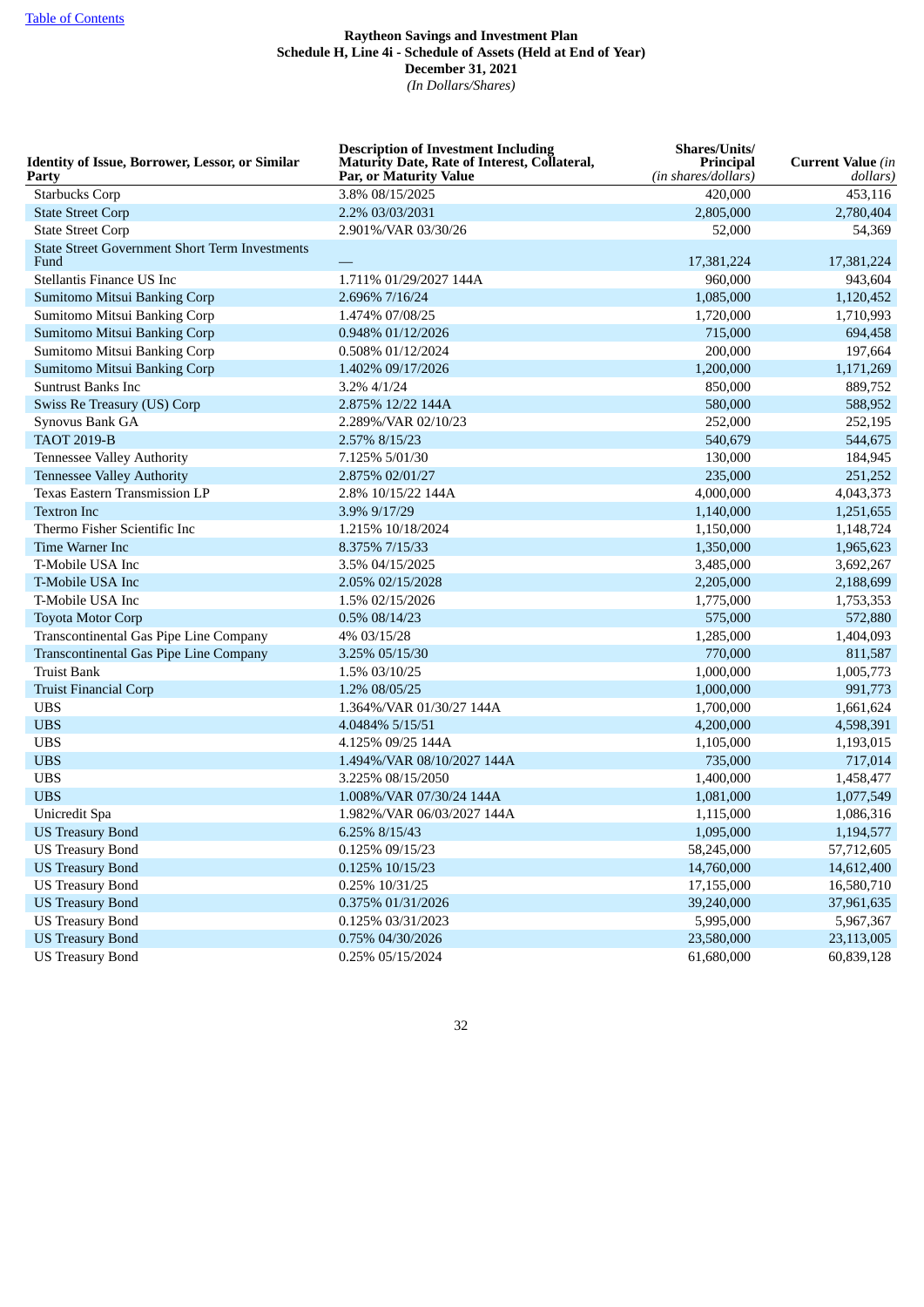| <b>Identity of Issue, Borrower, Lessor, or Similar</b><br>Party | <b>Description of Investment Including</b><br>Maturity Date, Rate of Interest, Collateral,<br>Par, or Maturity Value | Shares/Units/<br><b>Principal</b><br>(in shares/dollars) | <b>Current Value</b> (in<br>dollars) |
|-----------------------------------------------------------------|----------------------------------------------------------------------------------------------------------------------|----------------------------------------------------------|--------------------------------------|
| <b>US Treasury Bond</b>                                         | 0.125% 06/30/2023                                                                                                    | 18,750,000                                               | 18,623,291                           |
| <b>US Treasury Bond</b>                                         | 1.5% 1/31/22                                                                                                         | 70,000                                                   | 70,077                               |
| <b>US Treasury Bond</b>                                         | 2.25% 11/15/25                                                                                                       | 41,885,000                                               | 43,625,845                           |
| <b>US Treasury Bond</b>                                         | 1.625% 04/30/23                                                                                                      | 19,260,000                                               | 19,537,615                           |
| <b>US Treasury Bond</b>                                         | 0.375% 04/30/25                                                                                                      | 49,159,000                                               | 48,068,285                           |
| <b>US Treasury Bond</b>                                         | 2.375% 01/31/23                                                                                                      | 20,945,000                                               | 21,376,991                           |
| <b>US Treasury Bond</b>                                         | 2.75% 4/30/23                                                                                                        | 4,470,000                                                | 4,600,608                            |
| <b>US Treasury Bond</b>                                         | 0% 03/24/2022                                                                                                        | 467,000                                                  | 466,942                              |
| <b>US Treasury Bond</b>                                         | 0.125% 12/15/23                                                                                                      | 11,960,000                                               | 11,822,647                           |
| <b>US Treasury Bond</b>                                         | 0.125% 01/15/2024                                                                                                    | 390,000                                                  | 385,079                              |
| <b>US Treasury Bond</b>                                         | 0.125% 02/15/2024                                                                                                    | 350,000                                                  | 345,434                              |
| <b>US Treasury Bond</b>                                         | 0.375% 04/15/2024                                                                                                    | 4,800,000                                                | 4,751,813                            |
| <b>US Treasury Bond</b>                                         | 0.25% 06/15/2024                                                                                                     | 3,785,000                                                | 3,729,260                            |
| <b>US Treasury Bond</b>                                         | 0.375% 07/15/2024                                                                                                    | 1,135,000                                                | 1,120,990                            |
| <b>US Treasury Bond</b>                                         | 0.375% 08/15/2024                                                                                                    | 20,035,000                                               | 19,770,475                           |
| <b>US Treasury Bond</b>                                         | 0.25% 09/30/2023                                                                                                     | 26,155,000                                               | 25,971,098                           |
| <b>US Treasury Bond</b>                                         | 0.625% 10/15/2024                                                                                                    | 31,870,000                                               | 31,611,056                           |
| <b>US Treasury Bond</b>                                         | 0.75% 11/15/2024                                                                                                     | 4,100,000                                                | 4,076,938                            |
| <b>US Treasury Bond</b>                                         | 0.5% 11/30/2023                                                                                                      | 100,000                                                  | 99,617                               |
| <b>US Treasury Bond</b>                                         | 2.125% 3/31/24                                                                                                       | 3,630,000                                                | 3,736,064                            |
| <b>US Treasury Bond</b>                                         | 2% 5/31/24                                                                                                           | 18,575,000                                               | 19,085,087                           |
| <b>US Treasury Bond</b>                                         | 0.5% 03/15/23                                                                                                        | 755,000                                                  | 755,295                              |
| <b>US Treasury Bond</b>                                         | 0.125% 05/15/23                                                                                                      | 4,065,000                                                | 4,041,658                            |
| <b>US Treasury Bond</b>                                         | 0.25% 06/15/23                                                                                                       | 18,793,500                                               | 18,706,140                           |
| <b>US Treasury Bond</b>                                         | 2.25% 4/30/24                                                                                                        | 952,300                                                  | 983,436                              |
| <b>US Treasury Bond</b>                                         | 0.25% 07/31/25                                                                                                       | 11,700,000                                               | 11,349,000                           |
| <b>US Treasury Bond</b>                                         | 0.75% 03/31/2026                                                                                                     | 33,000,000                                               | 32,373,515                           |
| <b>US Treasury Bond</b>                                         | 0.75% 08/31/2026                                                                                                     | 4,156,800                                                | 4,063,759                            |
| <b>US Treasury Bond</b>                                         | 1.625% 9/30/26                                                                                                       | 15,713,000                                               | 15,979,998                           |
| <b>US Treasury Bond</b>                                         | 1.5% 01/31/27                                                                                                        | 4,737,000                                                | 4,789,366                            |
| <b>USAA Capital</b>                                             | 1.5% 05/01/23 144A                                                                                                   | 188,000                                                  | 189,854                              |
| Valero Energy Corp                                              | 2.85% 04/15/25                                                                                                       | 585,000                                                  | 605,981                              |
| Vende                                                           | 6.5% 2/24                                                                                                            | 33,439                                                   | 34,588                               |
| <b>Ventas Realty</b>                                            | 3.5% 4/15/24                                                                                                         | 387,000                                                  | 404,648                              |
| <b>Ventas Realty</b>                                            | 2.65% 1/15/25                                                                                                        | 643,000                                                  | 662,399                              |
| Verizon                                                         | 4.016% 12/3/29                                                                                                       | 601,000                                                  | 673,782                              |
| Verizon                                                         | 2.65% 11/20/40                                                                                                       | 1,390,000                                                | 1,320,802                            |
| Verizon                                                         | 2.55% 03/21/2031                                                                                                     | 1,025,000                                                | 1,034,136                            |
| Verizon                                                         | 3% 03/22/27                                                                                                          | 97,000                                                   | 102,497                              |
| Verizon                                                         | 0.75% 03/22/2024                                                                                                     | 579,000                                                  | 576,626                              |
| <b>VF Corporation</b>                                           | 2.4% 04/23/25                                                                                                        | 2,500,000                                                | 2,571,737                            |
| Viatris Inc                                                     | 1.65% 06/22/2025                                                                                                     | 855,000                                                  | 851,760                              |
| Vistra Operations Co LLC                                        | 3.55% 7/15/24 144A                                                                                                   | 780,000                                                  | 803,225                              |
| Vistra Operations Co LLC                                        | 3.7% 1/30/27 144A                                                                                                    | 3,055,000                                                | 3,167,764                            |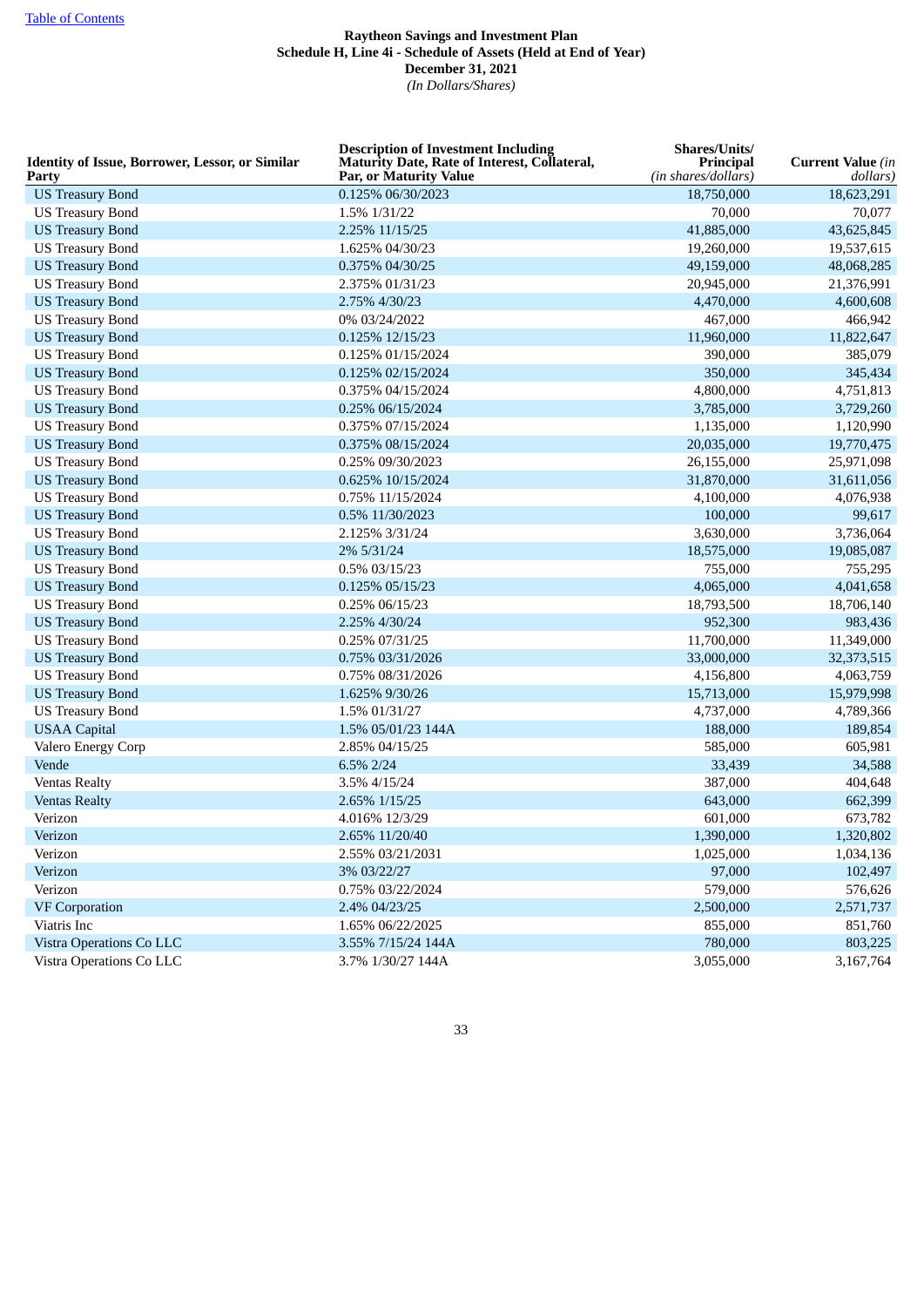| <b>Identity of Issue, Borrower, Lessor, or Similar</b><br>Party | <b>Description of Investment Including</b><br>Maturity Date, Rate of Interest, Collateral,<br>Par, or Maturity Value | Shares/Units/<br>Principal<br>(in shares/dollars) | <b>Current Value</b> (in<br>dollars) |
|-----------------------------------------------------------------|----------------------------------------------------------------------------------------------------------------------|---------------------------------------------------|--------------------------------------|
| <b>VMWare Inc</b>                                               | 1.4% 08/15/2026                                                                                                      | 1,110,000                                         | 1,090,887                            |
| <b>VMWare Inc</b>                                               | 1% 08/15/2024                                                                                                        | 771,000                                           | 763,557                              |
| Volkswagen                                                      | 1.25% 11/24/25 144A                                                                                                  | 1,250,000                                         | 1,222,620                            |
| VZMT 2021-1 A                                                   | 0.5% 05/20/2027                                                                                                      | 917,000                                           | 905,166                              |
| <b>VZMT 2021-1 A</b>                                            | 0.99% 04/20/2028                                                                                                     | 1,150,000                                         | 1,144,440                            |
| VZOT 2020-A A1A                                                 | 1.85% 07/22/24                                                                                                       | 1,016,000                                         | 1,023,614                            |
| Wells Fargo                                                     | 2.572%/VAR 02/11/31                                                                                                  | 1,915,000                                         | 1,954,949                            |
| Wells Fargo                                                     | 2.164%/VAR 02/11/26                                                                                                  | 2,790,000                                         | 2,831,636                            |
| Wells Fargo                                                     | 2.188%/VAR 04/30/26                                                                                                  | 2,015,000                                         | 2,050,591                            |
| Wells Fargo                                                     | 1.654%/VAR 06/02/24                                                                                                  | 2,335,000                                         | 2,354,758                            |
| Wells Fargo                                                     | 3.157% 09/15/2050                                                                                                    | 1,000,000                                         | 1,042,022                            |
| Wells Fargo                                                     | 3.746% 03/11/2051                                                                                                    | 1,000,000                                         | 1,079,945                            |
| Wells Fargo                                                     | 2.918% 10/45                                                                                                         | 836,347                                           | 842,673                              |
| Wells Fargo                                                     | 3.75% 1/24/24                                                                                                        | 1,000,000                                         | 1,049,958                            |
| Welltower Inc.                                                  | 3.625% 3/15/24                                                                                                       | 2,142,000                                         | 2,252,743                            |
| Welltower Inc.                                                  | 2.7% 2/15/27                                                                                                         | 800,000                                           | 833,441                              |
| <b>Western Union Company</b>                                    | 2.85% 1/10/25                                                                                                        | 202,000                                           | 209,052                              |
| Westinghouse Air Brake Technologies                             | 4.95% 09/15/28                                                                                                       | 680,000                                           | 772,963                              |
| <b>Westlake Chemical Corp</b>                                   | 0.875% 08/15/2024                                                                                                    | 353,000                                           | 347,648                              |
| <b>Westpac Banking</b>                                          | 2.894%/VAR 02/04/2030                                                                                                | 1,200,000                                         | 1,225,733                            |
| <b>WestRock Company</b>                                         | 3.75% 3/15/25                                                                                                        | 1,970,000                                         | 2,098,832                            |
| <b>WFCM 15-LC20 A3</b>                                          | 3.086% 4/50                                                                                                          | 4,800,000                                         | 4,800,599                            |
| <b>WFCM 2015-C27 ASB</b>                                        | 3.278% 2/48                                                                                                          | 306,616                                           | 316,110                              |
| WFCM 2016-C34 A2                                                | 2.603% 6/49                                                                                                          | 310,825                                           | 310,756                              |
| <b>WFNMT 2019-C A</b>                                           | 2.21% 07/15/2026                                                                                                     | 3,000,000                                         | 3,035,056                            |
| WFRBS 13-C12 ASB                                                | 2.838% 3/48                                                                                                          | 18,358                                            | 18,554                               |
| WFRBS 13-C16 ASB                                                | 3.963% 9/46                                                                                                          | 72,030                                            | 73,732                               |
| WFRBS 14-C20 ASB                                                | 3.638% 05/47                                                                                                         | 105,893                                           | 108,943                              |
| WFRBS 14-C23 ASB                                                | 3.636% 10/57                                                                                                         | 153,397                                           | 158,437                              |
| <b>WFRBS 2012-C9 A3</b>                                         | 2.87% 11/45                                                                                                          | 497,501                                           | 501,616                              |
| <b>WFRBS 2012-C9 ASB</b>                                        | 2.445% 11/45                                                                                                         | 345,765                                           | 347,152                              |
| WFRBS 2013-C12 A4                                               | 3.198% 3/48                                                                                                          | 252,915                                           | 256,828                              |
| <b>WFRBS 2013-C16 A5</b>                                        | 4.415% 09/46                                                                                                         | 470,000                                           | 491,076                              |
| WFRBS 2013-UBS1 AS                                              | 4.306% 03/15/2046                                                                                                    | 1,500,000                                         | 1,571,224                            |
| <b>WFRBS 2014-C22 ASB</b>                                       | 3.464% 9/57                                                                                                          | 471,016                                           | 485,059                              |
| <b>Williams Partners</b>                                        | 3.6% 3/15/22                                                                                                         | 545,000                                           | 545,489                              |
| World Omni Automobile Lease Securitization Trust                | 3.75% 2/15/24                                                                                                        | 641,000                                           | 639,209                              |
| <b>Adjustment to Contract Value</b>                             |                                                                                                                      |                                                   | (34, 945, 575)                       |
| <b>Total Investment Contracts</b>                               |                                                                                                                      |                                                   | \$<br>1,568,055,280                  |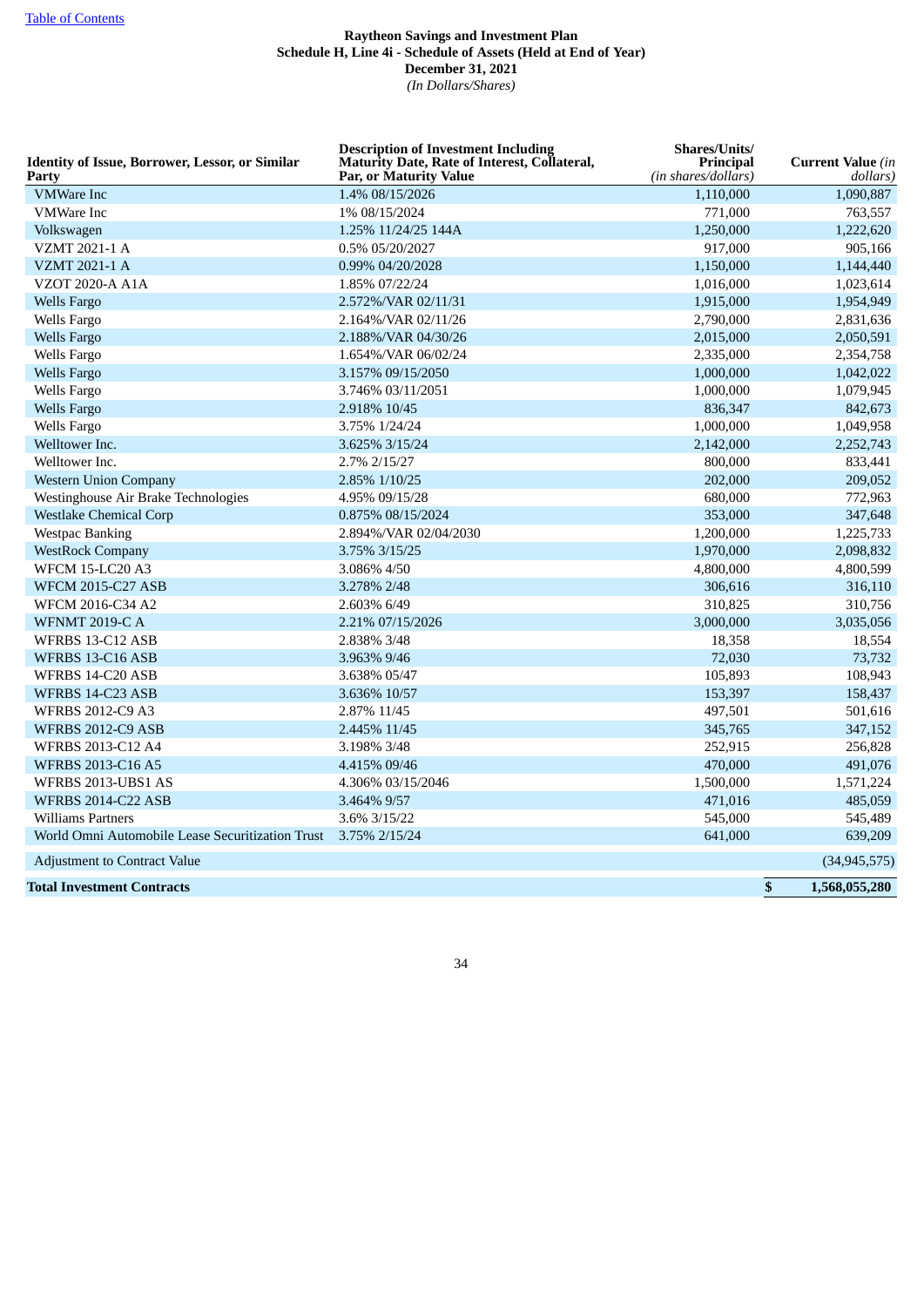| <b>Identity of Issue, Borrower, Lessor, or Similar</b><br>Party                               | <b>Description of Investment Including</b><br>Maturity Date, Rate of Interest, Collateral,<br>Par, or Maturity Value | <b>Shares/Units/</b><br>Principal<br>(in shares/dollars) |     | <b>Current Value</b> (in<br>dollars) |
|-----------------------------------------------------------------------------------------------|----------------------------------------------------------------------------------------------------------------------|----------------------------------------------------------|-----|--------------------------------------|
| <b>Registered Investment Companies</b>                                                        |                                                                                                                      |                                                          |     |                                      |
| <b>Fidelity Investments Money Market Government</b><br>Portfolio - Institutional Class Fund * | Money Market Fund                                                                                                    | 55,371,211                                               | -\$ | 55,371,211                           |
| American Funds New Perspective Fund Class R-6                                                 | <b>Equity Based Fund</b>                                                                                             | 7,452,924                                                |     | 495,246,768                          |
| Invesco Developing Markets Fund Class R6                                                      | <b>Equity Based Fund</b>                                                                                             | 3,809,564                                                |     | 179,049,501                          |
| Pimco Total Return Institutional Fund                                                         | <b>Fixed Income Based Fund</b>                                                                                       | 41,777,493                                               |     | 429,054,852                          |
| Vanguard Institutional Total Stock Market Index<br><b>Fund Institutional Plus Shares</b>      | <b>Equity Based Fund</b>                                                                                             | 38,463,321                                               |     | 3,392,080,295                        |
| Vanguard Real Estate Index Institutional Shares                                               | <b>Equity Based Fund</b>                                                                                             | 9,014,810                                                |     | 229,246,630                          |
| <b>Total Registered Investment Companies</b>                                                  |                                                                                                                      |                                                          | \$  | 4,780,049,257                        |
| <b>Self-Directed Brokerage Account</b>                                                        | <b>Various</b>                                                                                                       |                                                          | \$  | 686,391,132                          |
| <b>Separate Accounts</b>                                                                      |                                                                                                                      |                                                          |     |                                      |
| <b>State Street Government Short Term Investments</b><br>Fund                                 | Money Market Fund                                                                                                    |                                                          | \$  | 778,279,067                          |
| Russell 2000 March 2022 E-Mini Contracts                                                      | <b>Futures Contracts</b>                                                                                             |                                                          |     | (1,490,585)                          |
| <b>Total Separate Accounts</b>                                                                |                                                                                                                      |                                                          | \$  | 776,788,482                          |
| <b>Common Collective Trusts</b>                                                               |                                                                                                                      |                                                          |     |                                      |
| <b>BlackRock Government Short-Term Investment</b><br>Fund Class 3                             | Money Market Fund                                                                                                    | 665,368,642                                              | -\$ | 665,368,642                          |
| Janus Henderson Balanced Collective Fund Fee<br>Class I                                       | <b>Blended Based Fund</b>                                                                                            | 45,050,568                                               |     | 2,295,776,932                        |
| Northern Trust Collective Aggregate Bond Index<br>Fund - DC - Non-Lending Tier R              | <b>Fixed Income Based Fund</b>                                                                                       | 12,650,361                                               |     | 1,571,174,857                        |
| Northern Trust ACWI ex-US Fund - DC<br>NonLending - Tier R                                    | <b>Equity Based Fund</b>                                                                                             | 11,458,641                                               |     | 1,757,640,885                        |
| Northern Trust Collective Russell 2000 Index Fund<br>- DC - Non-Lending - Tier R              | <b>Equity Based Fund</b>                                                                                             | 4,711,677                                                |     | 1,073,367,142                        |
| Northern Trust Collective S&P 500 Index Fund -<br>DC - Non-Lending Tier R                     | <b>Equity Based Fund</b>                                                                                             | 15,620,266                                               |     | 4,398,354,537                        |
| <b>Total Common Collective Trusts</b>                                                         |                                                                                                                      |                                                          | \$  | 11,761,682,995                       |
| <b>Raytheon Technologies Common Stock</b>                                                     |                                                                                                                      |                                                          |     |                                      |
| Raytheon Technologies Corporation*                                                            | Raytheon Technologies Common Stock                                                                                   | 17,488,788                                               | \$  | 1,505,085,095                        |
| <b>Total Raytheon Technologies Common Stock</b>                                               |                                                                                                                      |                                                          | \$  | 1,505,085,095                        |
| <b>Total Investments</b>                                                                      |                                                                                                                      |                                                          | \$  | 21,078,052,241                       |
| <b>Participant Loans*</b>                                                                     | Approximately 3.25%-9.50%                                                                                            |                                                          | \$  | 183,019,731                          |
| <b>Total Investments, Including Participant Loans</b>                                         |                                                                                                                      |                                                          | \$  | 21,261,071,972                       |

<span id="page-36-0"></span>\*Party-in-interest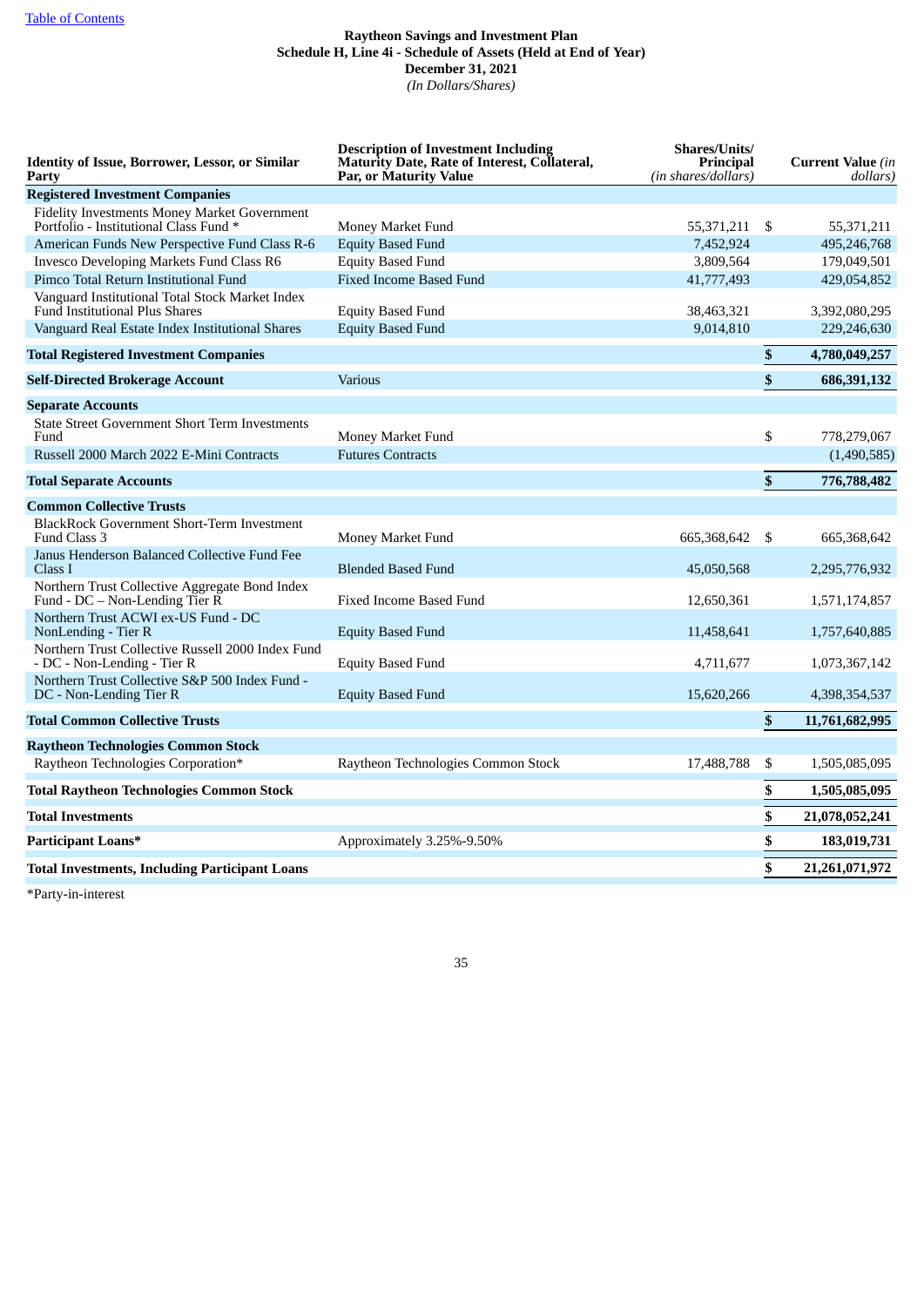# **EXHIBIT INDEX**

<span id="page-37-0"></span>23.1 Consent of PricewaterhouseCoopers LLP, Independent Registered Public Accounting Firm.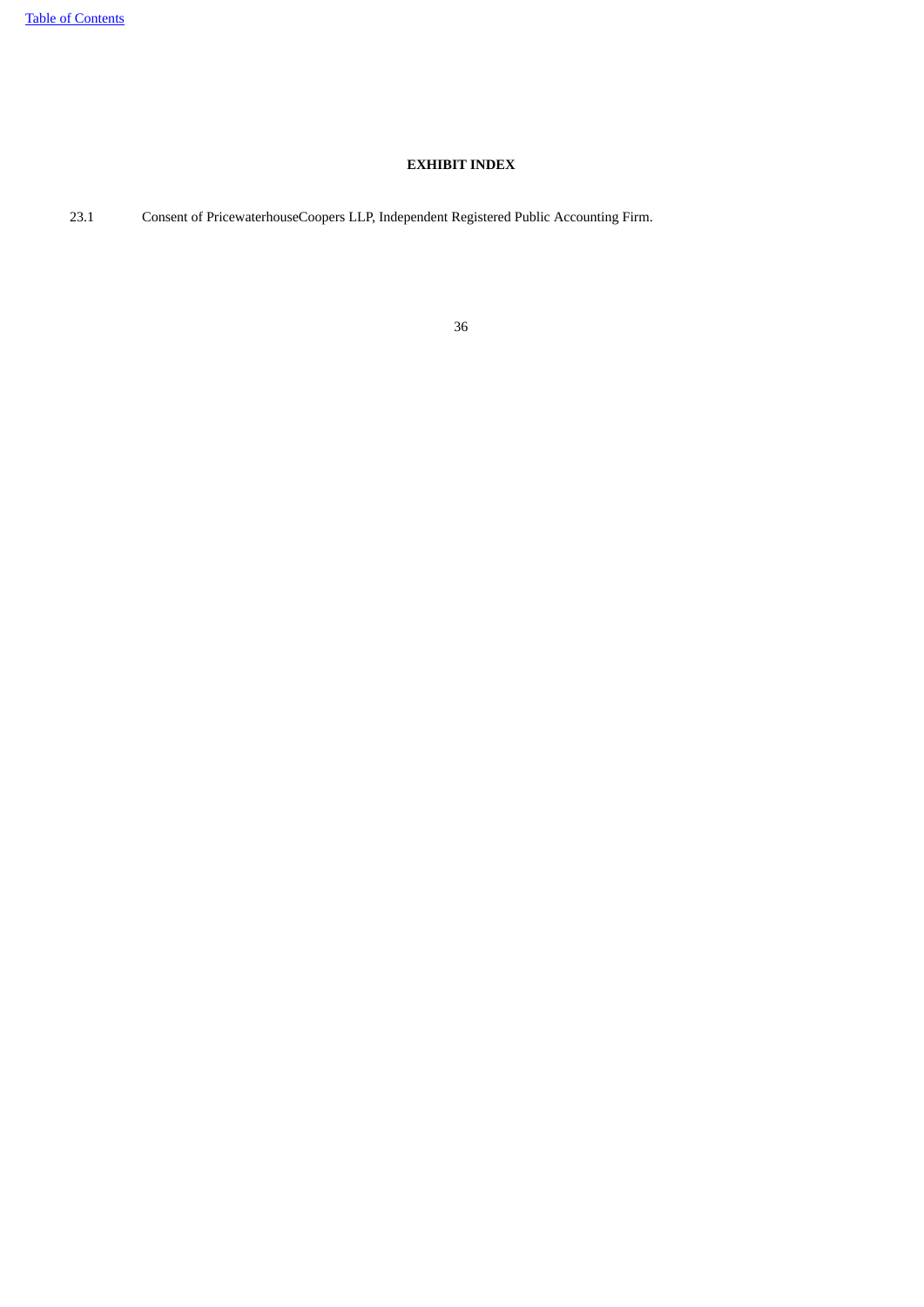#### **SIGNATURES**

*The Plan.* Pursuant to the requirements of the Securities Exchange Act of 1934, the trustees (or other persons who administer the employee benefit plan) have duly caused this annual report to be signed on its behalf by the undersigned hereunto duly authorized.

# RAYTHEON SAVINGS AND INVESTMENT PLAN

By:  $\frac{1}{s}$  AMY L. JOHNSON

Amy L. Johnson

Corporate Vice President and Controller Principal Accounting Officer

Date: June 21, 2022